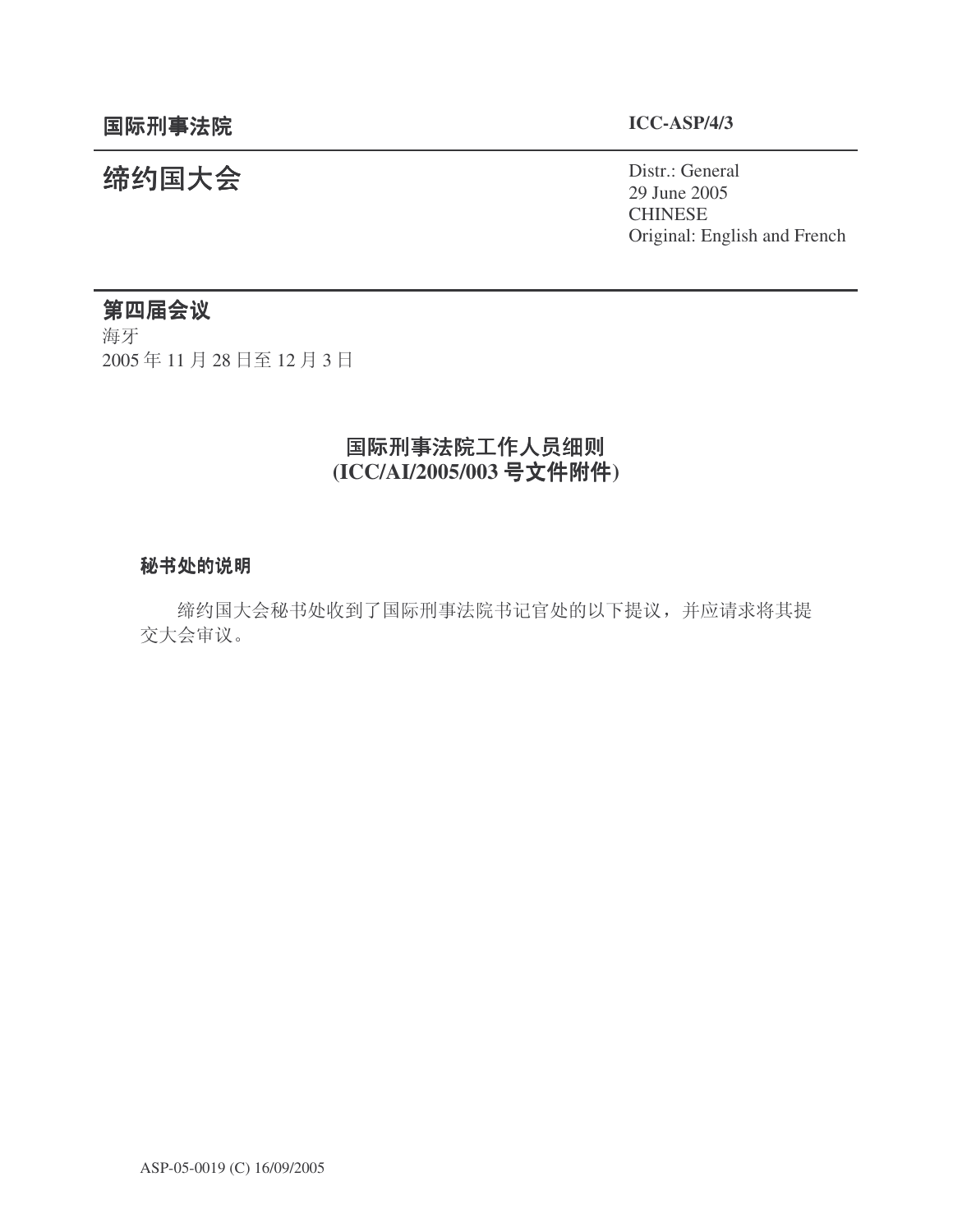目录

|  |  | 页次                               |
|--|--|----------------------------------|
|  |  |                                  |
|  |  | 11                               |
|  |  | 11                               |
|  |  | 11                               |
|  |  | 11<br>11<br>11<br>11<br>12<br>12 |
|  |  | 12                               |
|  |  | 12                               |
|  |  | 13                               |
|  |  | 13<br>13<br>13                   |
|  |  | 14<br>14<br>14                   |
|  |  | 14                               |
|  |  | 15                               |
|  |  | 15                               |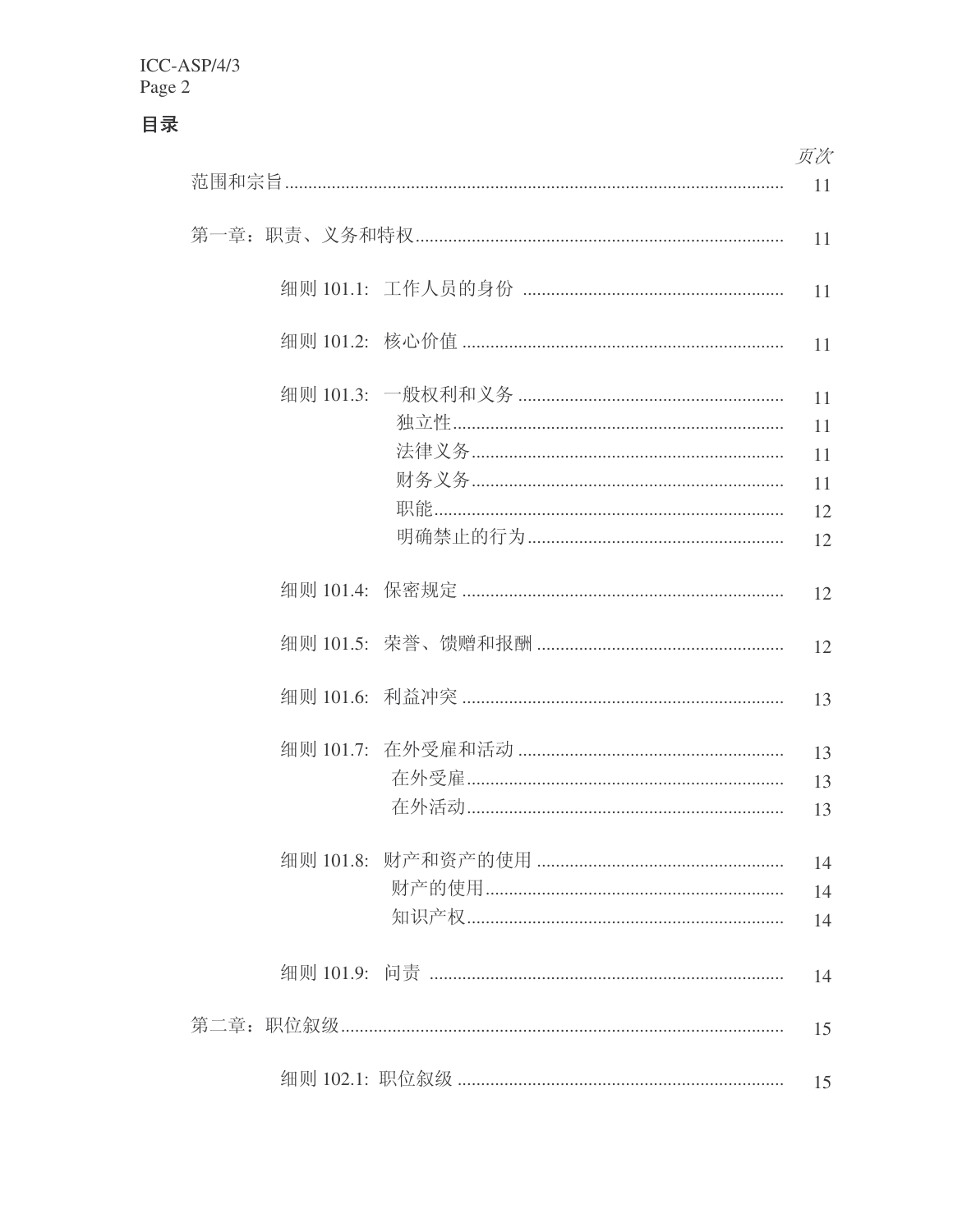|                             | 16                   |
|-----------------------------|----------------------|
|                             | 16                   |
|                             | 16                   |
| 细则 103.3: 专业及以上职类工作人员的薪金    | 16<br>16<br>16<br>17 |
|                             | 17                   |
|                             | 17                   |
|                             | 17                   |
|                             | 17                   |
|                             | 18                   |
|                             | 18                   |
|                             | 18                   |
|                             |                      |
| 细则 103.12: 一般事务职类工作人员的语言奖励  | 19                   |
| 细则 103.13: 专业及以上职类工作人员的语言奖励 | 19                   |
| 细则 103.14: 调动、艰苦条件和不搬迁津贴    | 19                   |
|                             | 19                   |
|                             | 20                   |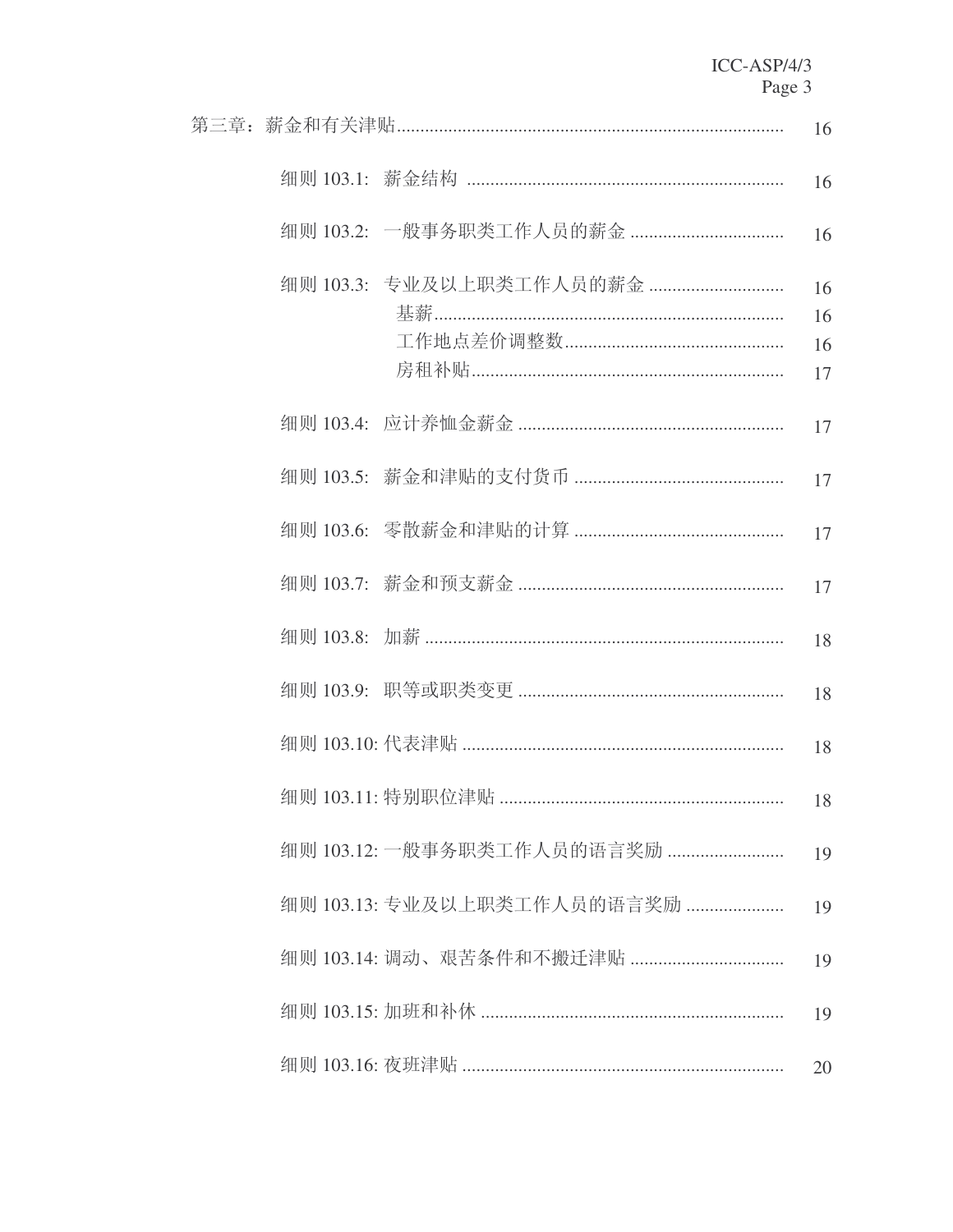|               | 20 |
|---------------|----|
|               | 20 |
|               | 21 |
|               | 21 |
|               | 21 |
|               | 22 |
|               |    |
|               | 22 |
|               | 22 |
|               | 23 |
|               | 23 |
|               | 23 |
|               | 24 |
|               | 24 |
|               | 25 |
|               |    |
|               | 25 |
|               | 25 |
|               | 25 |
|               | 25 |
|               | 25 |
|               | 25 |
|               | 26 |
| 特别教育补助金的申请和支付 | 26 |
| 旅行.           | 26 |
|               | 26 |
|               |    |
|               | 27 |
|               |    |
|               | 28 |
|               | 28 |
|               |    |
|               | 28 |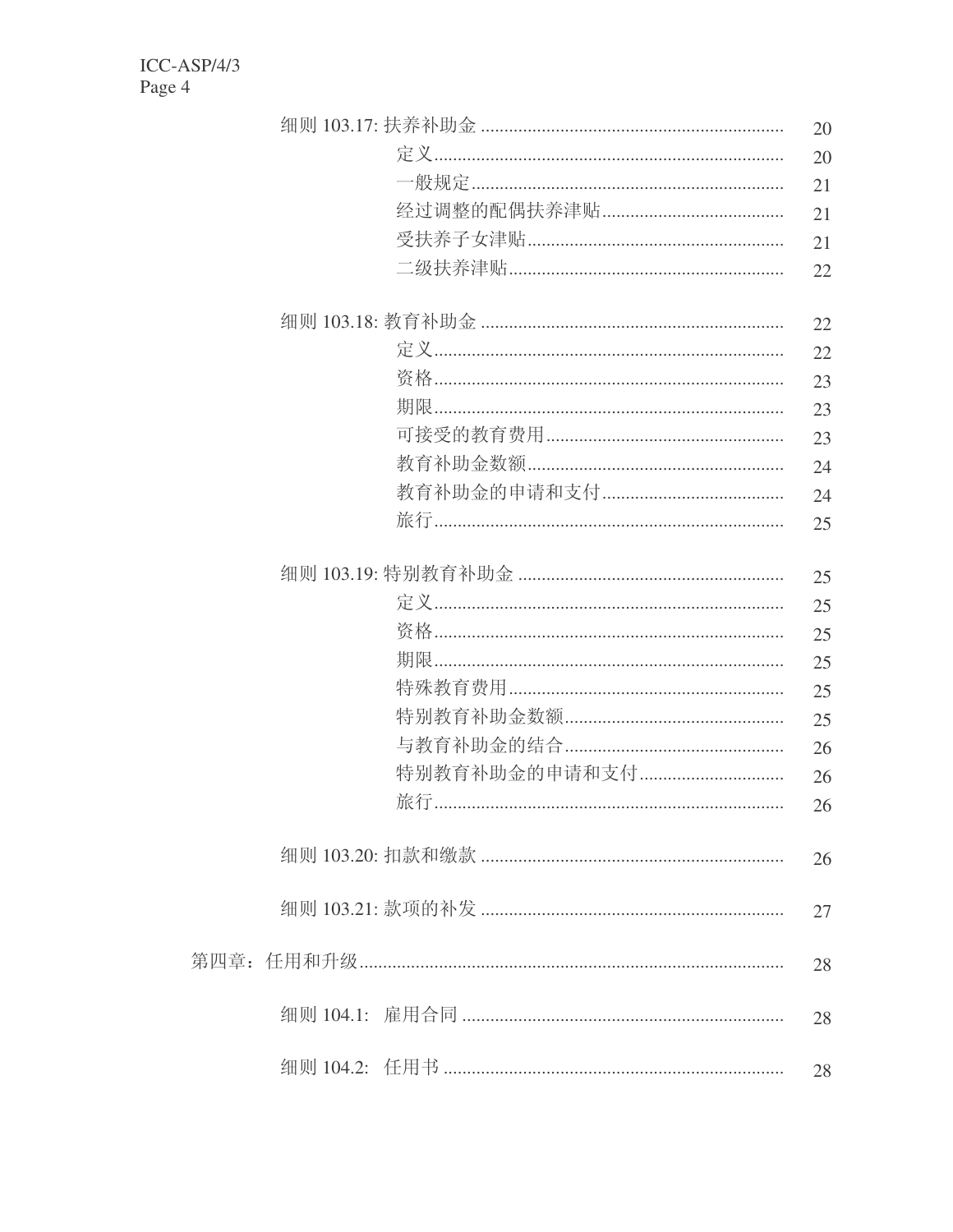|  |  | 29 |
|--|--|----|
|  |  | 29 |
|  |  | 30 |
|  |  | 30 |
|  |  | 30 |
|  |  | 30 |
|  |  | 31 |
|  |  | 31 |
|  |  | 32 |
|  |  | 32 |
|  |  | 32 |
|  |  | 33 |
|  |  | 33 |
|  |  | 33 |
|  |  | 33 |
|  |  | 34 |
|  |  | 35 |
|  |  | 35 |
|  |  | 35 |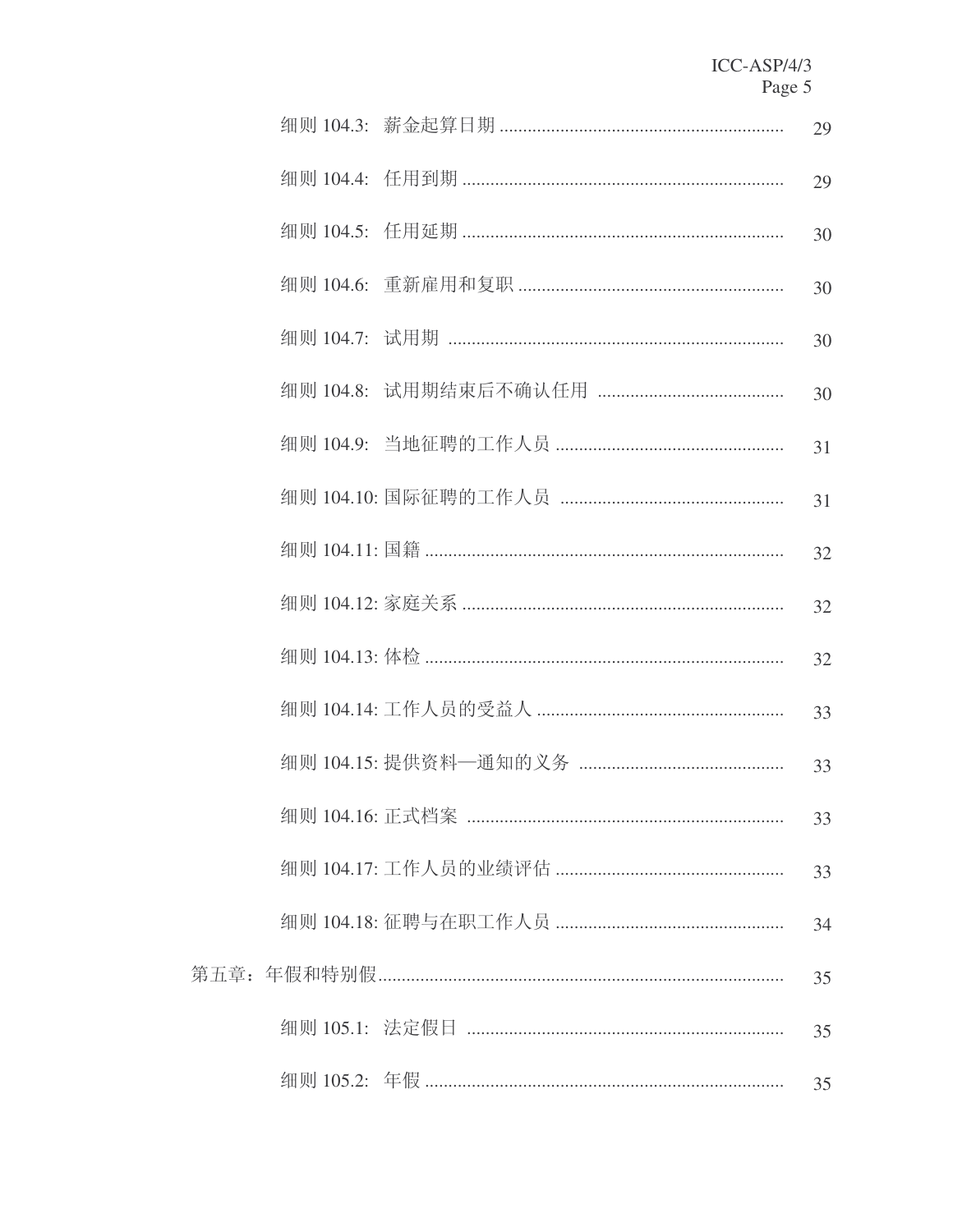|                                  | 35                               |
|----------------------------------|----------------------------------|
|                                  | 37                               |
|                                  | 37                               |
| 本国………………………………………………………………       | 37<br>37<br>38<br>38<br>39<br>39 |
|                                  | 40                               |
|                                  | 40                               |
|                                  | 40                               |
|                                  | 40                               |
|                                  | 40<br>40<br>40<br>41             |
|                                  | 41                               |
|                                  | 42                               |
|                                  | 42                               |
|                                  | 43                               |
| 细则 106.9:因代表法院执行公务生病、受伤或死亡时的补偿 . | 43                               |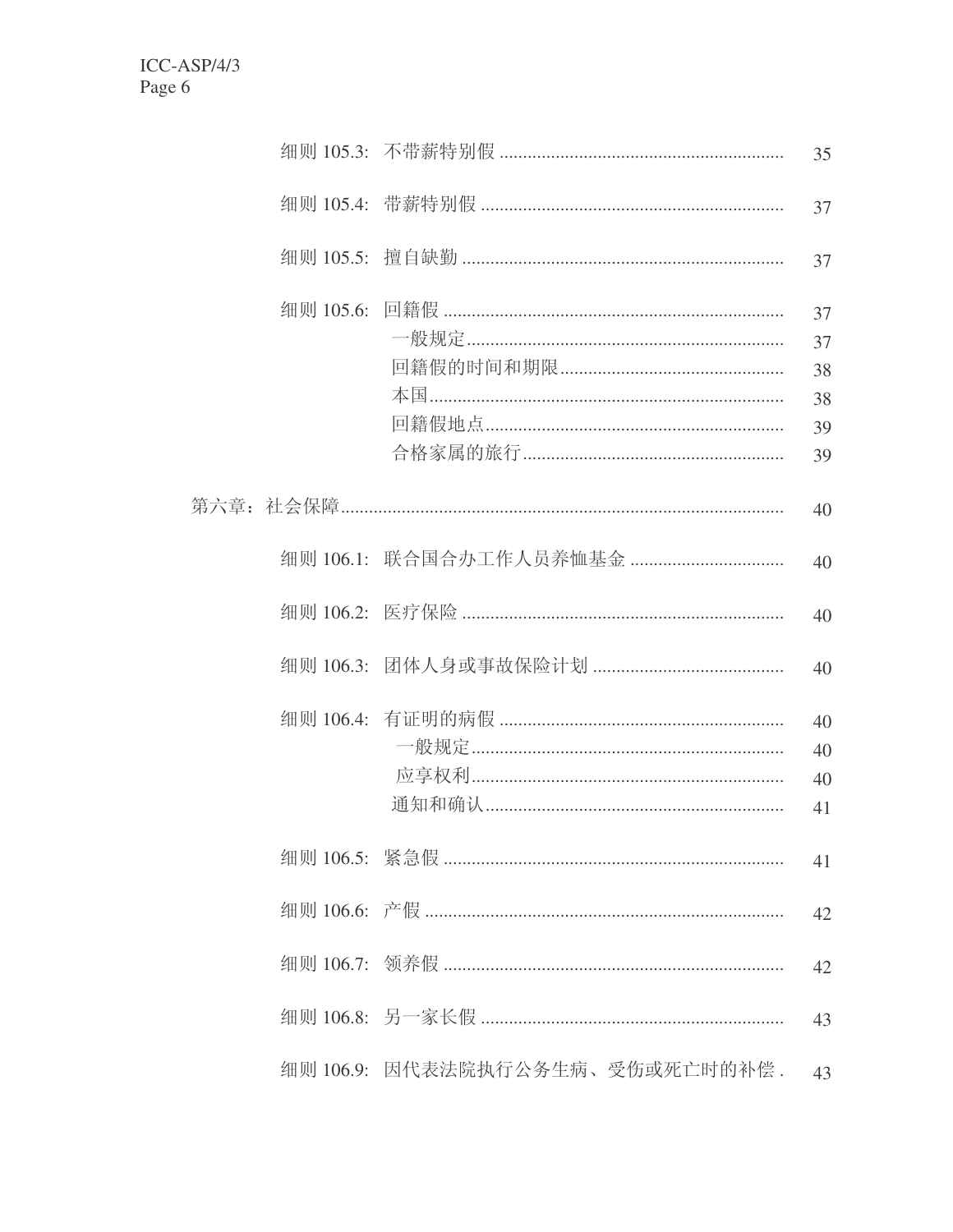|  | 细则 106.10: 对个人物品因公丢失或损坏的赔偿 | 43                               |
|--|----------------------------|----------------------------------|
|  |                            | 44                               |
|  |                            | 45                               |
|  |                            | 45                               |
|  |                            | 46                               |
|  |                            | 46<br>46<br>46<br>46<br>47<br>47 |
|  | 个人用品和家庭用品的运输费用             | 47<br>47<br>47                   |
|  | 运输个人用品和家庭用品的费用             | 48<br>48<br>48                   |
|  | 运输个人用品和家庭用品的费用             | 48<br>48<br>48<br>48             |
|  |                            | 49                               |
|  |                            | 49                               |
|  |                            | 50                               |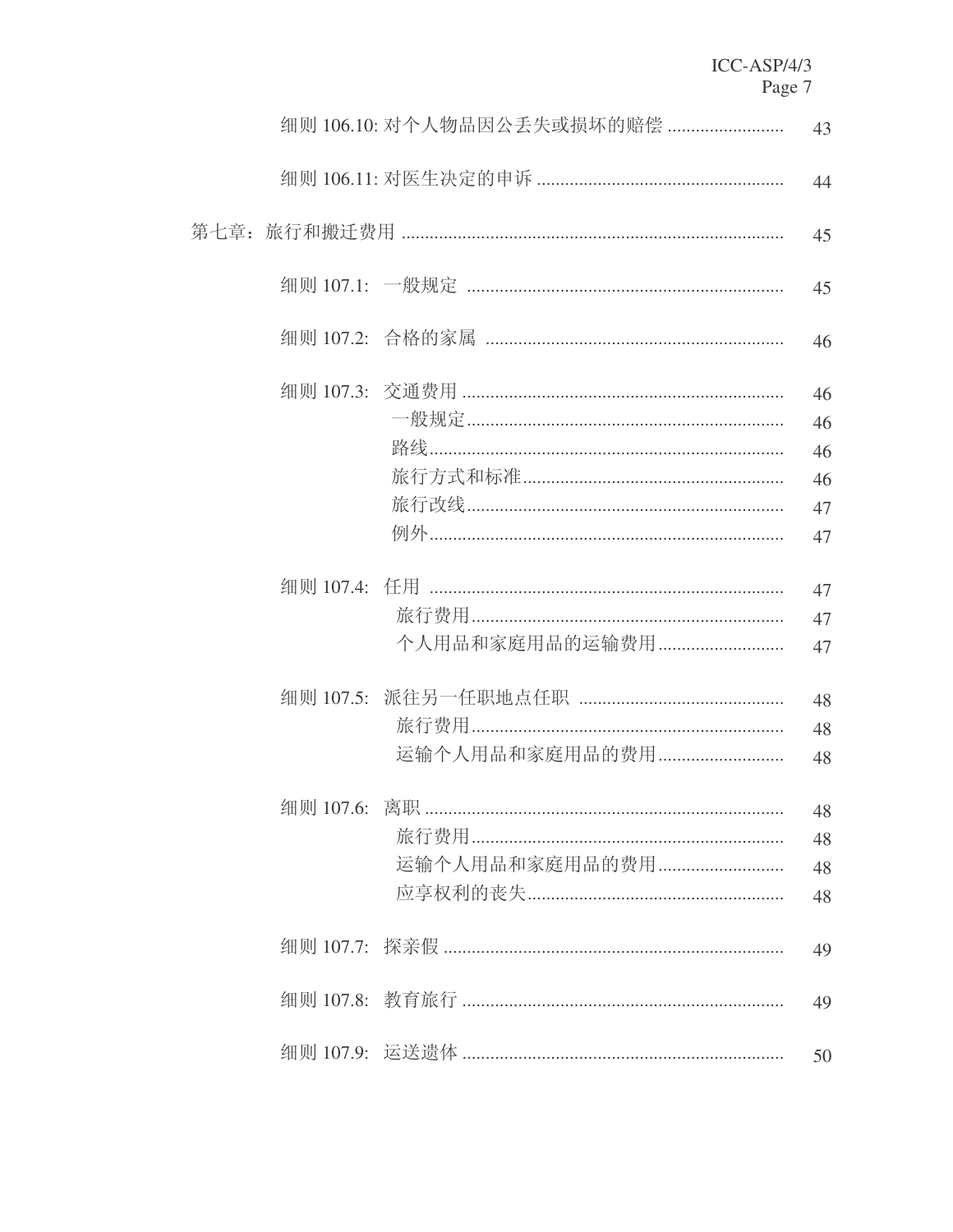|  |                                            | 50       |
|--|--------------------------------------------|----------|
|  |                                            | 50       |
|  |                                            | 51       |
|  |                                            | 51       |
|  |                                            | 52       |
|  |                                            | 52       |
|  |                                            | 52<br>54 |
|  |                                            | 54       |
|  |                                            | 55       |
|  |                                            | 57       |
|  |                                            | 57       |
|  |                                            | 58       |
|  |                                            | 58       |
|  | 细则 109.2: 解雇 …………………………………………………………………………… | 58       |
|  |                                            | 58       |
|  |                                            | 59       |
|  |                                            | 59       |
|  |                                            | 61       |
|  |                                            | 61       |
|  |                                            | 61       |
|  |                                            | 61       |
|  |                                            | 62       |
|  | 工作人员死亡时的遣返补助金和其他应享权利                       | 62       |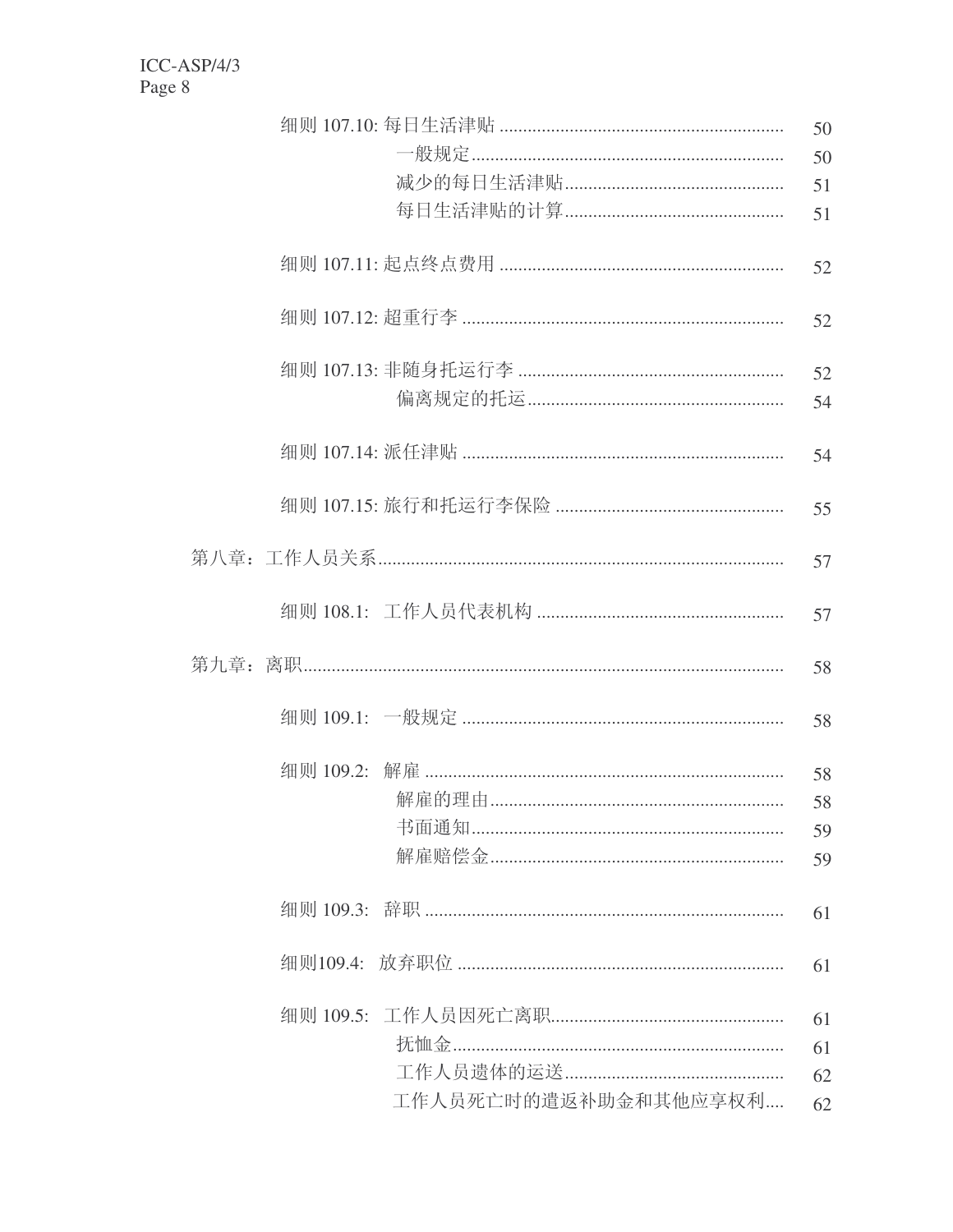|                            | 62       |
|----------------------------|----------|
|                            | 62       |
|                            | 62<br>62 |
|                            | 63       |
|                            | 63       |
|                            | 64       |
| 合格工作人员死亡时遣返补助金的支付          | 64       |
|                            | 64       |
| 折现……………………………………………………………… | 64       |
|                            | 65       |
|                            | 65       |
|                            |          |
|                            | 65       |
|                            | 65       |
|                            | 66       |
|                            | 66       |
|                            | 66       |
|                            | 66       |
|                            | 67       |
|                            | 68       |
|                            | 68       |
|                            | 69       |
|                            | 69       |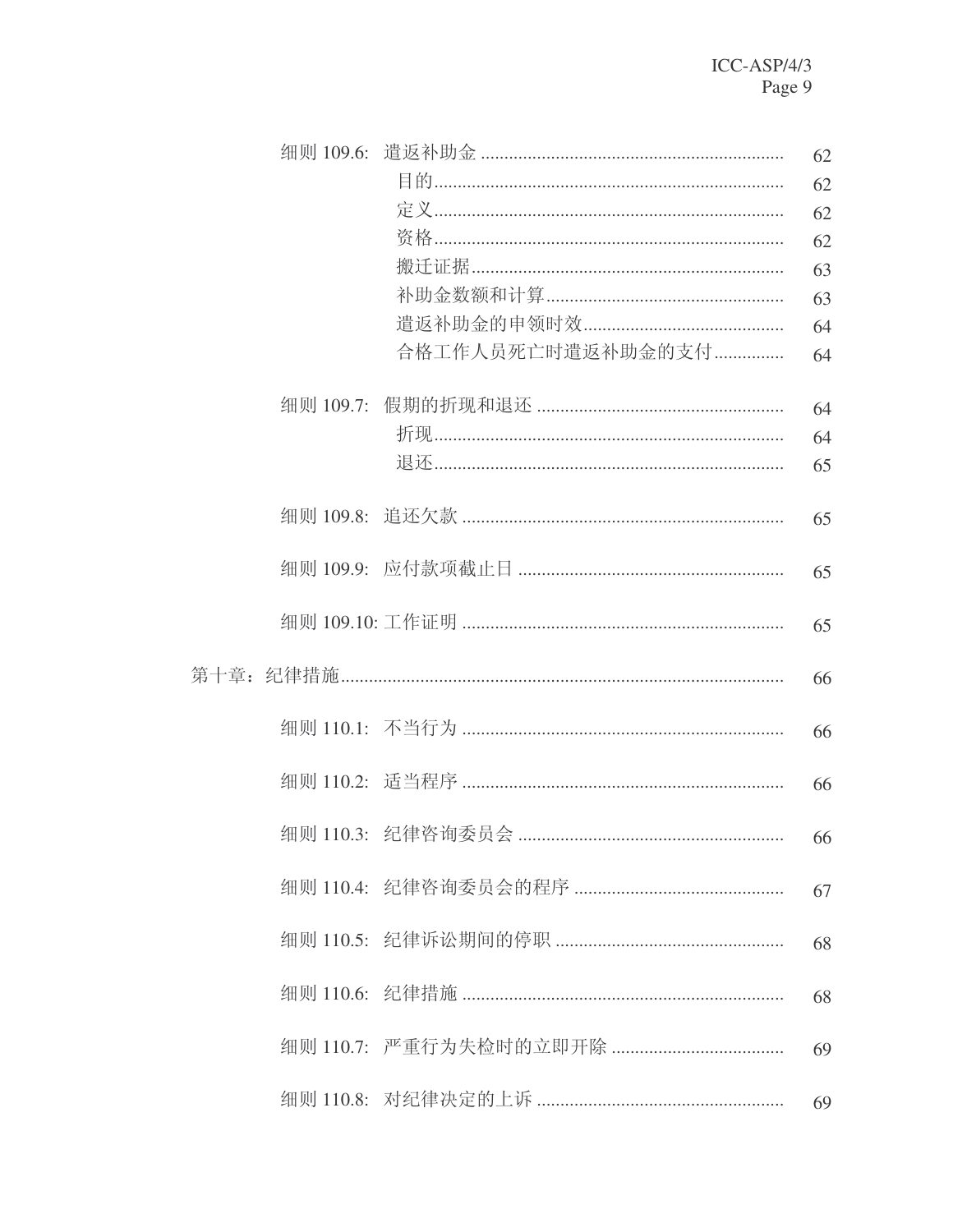|  | 70 |
|--|----|
|  | 70 |
|  | 70 |
|  | 71 |
|  | 72 |
|  | 72 |
|  | 73 |
|  | 73 |
|  | 73 |
|  | 73 |
|  | 73 |
|  | 73 |
|  | 73 |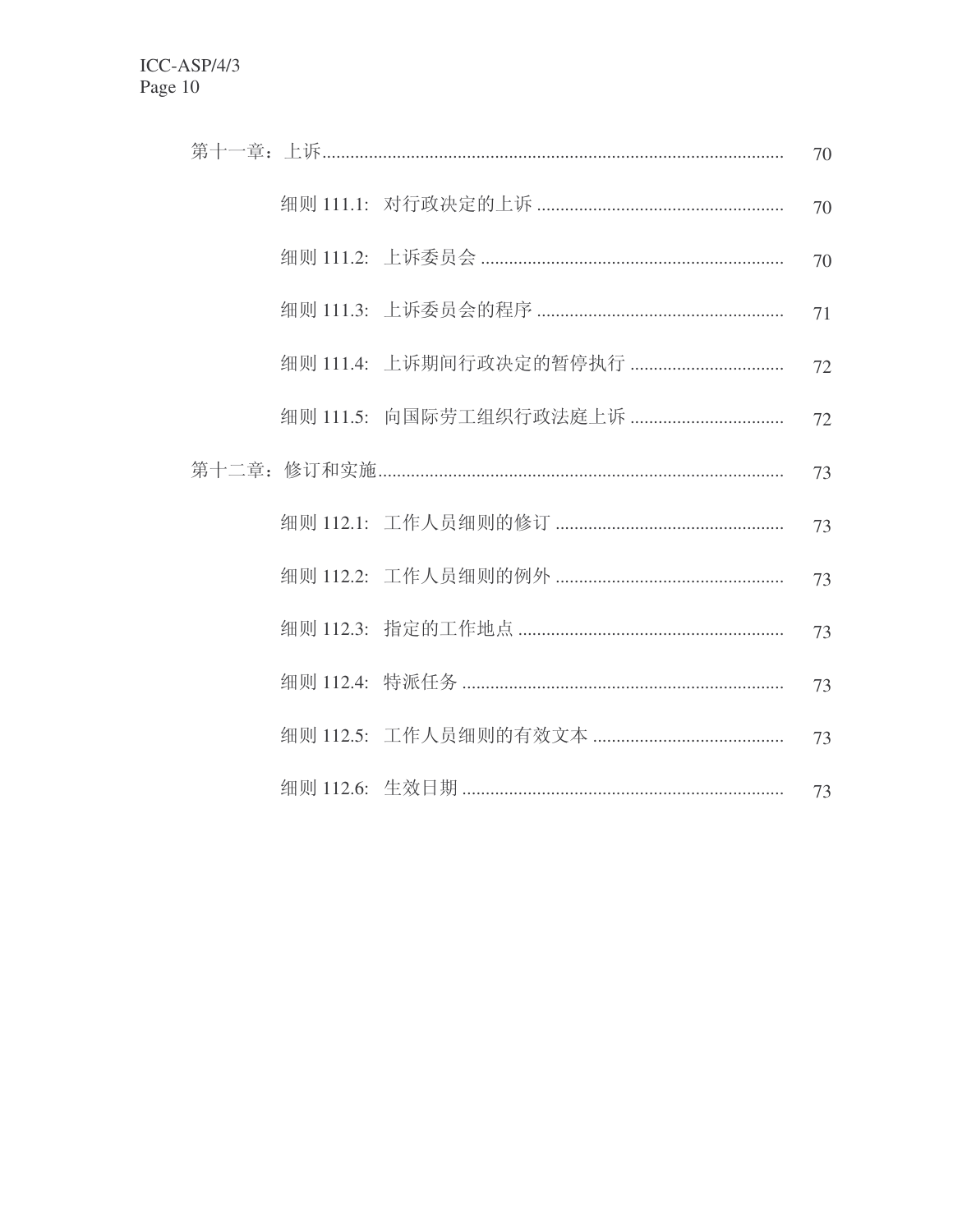# 范围和宗旨

本工作人员细则适用于定期任用的法院工作人员。短期任用的法院工作人员将受由 书记官长另行起草、经院长和检察官同意的细则管理。工作人员细则, 在做适当修 改后, 将适用于 缔约国大会秘书处的工作人员 。本工作人员细则与 ICC-ASP/2/Res.3 号决议中有关缔约国大会秘书处工作人员的规定相冲突时, 后者将适 用。

# 第一章: 职责、义务和特权

#### 细则 101.1: 工作人员的身份

法院的工作人员是国际公务员。法院的工作人员只有国际性质的职责, 没有国家性 质的职责。

#### 细则 101.2: 核心价值

根据工作人员条例 1.2 列明的核心价值, 严禁在工作场所或工作方面的任何形式的 歧视或骚扰, 包括性骚扰或性别骚扰, 身体或语言上的伤害。

#### 细则 101.3: 一般权利和义务

#### 独立性

- (a) 決院的利益及工作人员对法院的义务永远高于工作人员的其他利益或关系。 工作人员须确保独立于法院以外的任何个人、实体或管理机构。
- (b) 允许具有某一政党的成员资格, 只要这种资格不会使工作人员采取或承担义 务采取违反工作人员条例 1.2(h)的行动。向某一政党的正常捐款, 不应成为 违背工作人员条例 1.2(h)确定的原则的活动。

#### 法律义务

(c) 工作人员应遵守当地法律并履行其私人的法律义务, 包括但不限于服从管辖 法院命令的义务。

#### 财务义务

(d) 由于重大过失、恶意、欺诈或未能履行法院文书如 《工作人员条例和细 则》、《财务条例和细则》和行政文件中规定的义务而使法院 受到财务损 失,可要求工作人员对法院进行部分或全部偿付或补偿。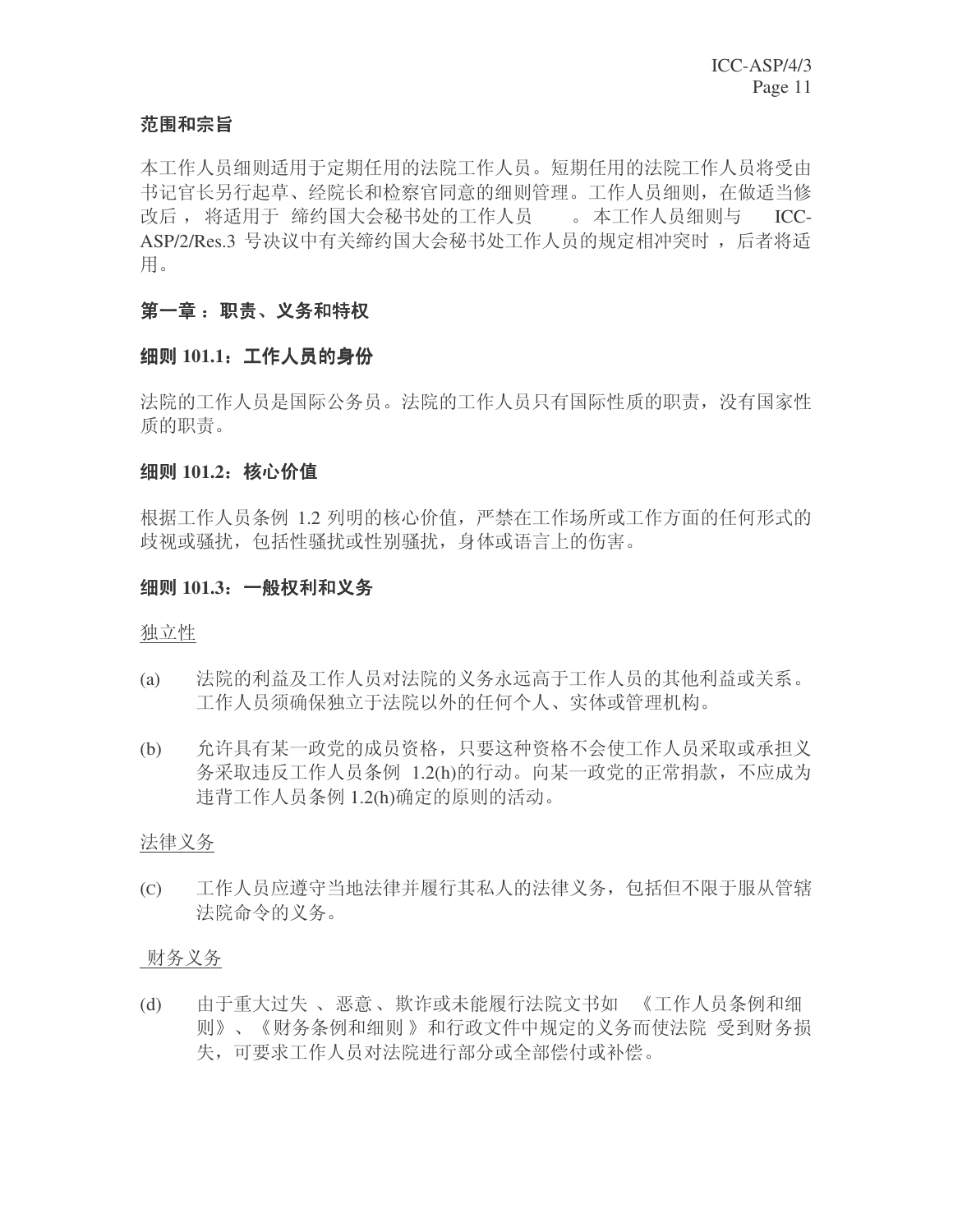职能

- (e) 每名工作人员应履行任用书规定的与其职位相关的职责。但是, 如法院工作 需要可临时委托工作人员履行与其能力相符的任何其他职责, 其中可以包括 临时替代更高或更低级别或不同类型的缺勤工作人员。
- (f) 如工作人员奉命临时替代更高或更低级别或不同类别的缺勤工作人员, 这种 临时替代不应成为既定权利,也不影响该工作人员回到其以前的职位。

明确禁止的行为

- (g) 工作人员不得破坏或以其他方式干涉法院的任何会议或其他正常活动, 也不 得直接或间接参与任何干涉其他工作人员履行公务的有意行为。
- (h) 工作人员不得有意向第三方错误陈述其职能、职衔或其公务性质。
- (i) 工作人员的个人观点和信仰, 包括其政治信念和宗教信仰, 不受侵犯, 但应 确保这些观点和信仰不影响其 公务和法院的利益。工作人员应随时谨言慎 行, 以符合其国际公务员的身份, 不得从事与正当履行法院职责不相容的任 何活动。凡是有碍工作人员身份或有损这种身份所要求的忠诚、独立和公正 的行动, 尤其是公开言论, 都应避免。

# 细则 101.4: 保密规定

- (a) 按照任用书的要求,工作人员未经专门授权任何时候 均不得直接或间接使 用、披露、提供或使任何第三方能够获得他们受雇期间了解到的法院保密信 息。
- (b) 书记官长经与院长会议和检察官协商, 可制定保密信息分级标准, 以及需要 遵守的安全保管、处理、解除或披露保密信息程序。
- (c) 在不影响(a)和(b)款的情况下, 当工作人员根据下述信息的性质知道 或理应 知道应对其加以保密时, 应对有关法院业务活动的任何信息加以保密, 其中 包括但不限于证据和与被害人、证人以及法院工作人员有关的信息。
- (d) 工作人员的保密义务, 不随其离职而终止。

#### 细则 101.5: 荣誉、馈赠和报酬

(a) 工作人员接受任何政府或非政府方面给予的荣誉、勋章、优惠、馈赠或报 酬, 应事先获得书记官长或检察官的核准。只有在特殊情况下, 而且当这样 的接受与法院利益及工作人员的国际公务员身份 不发生冲突时, 才可以核 准。但是,工作人员偶尔可以未经事先核准接受对有关工作地点而言基本上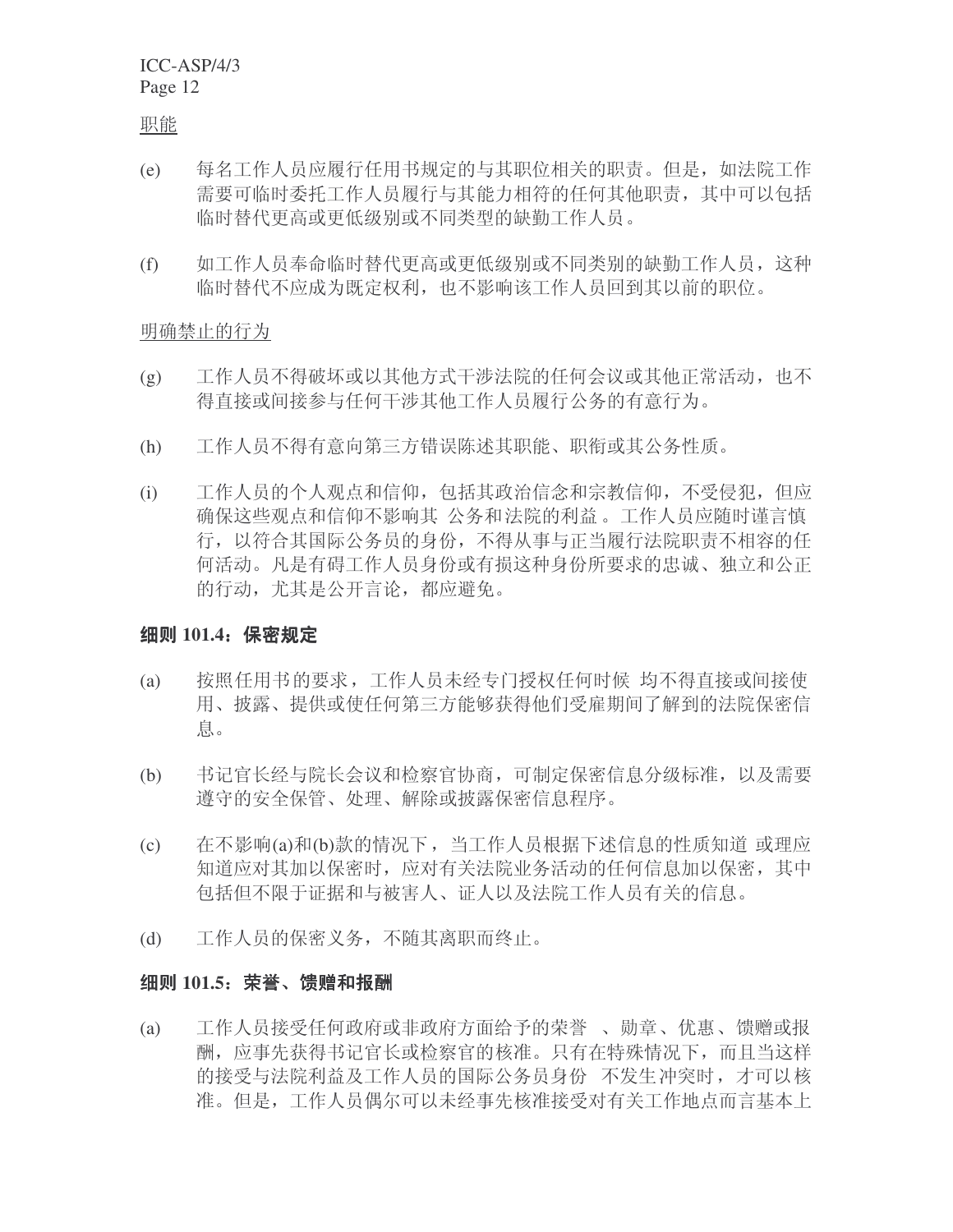只有象征性价值的小礼品, 但是必须及时将所有这样的馈赠通知书记官长或 检察官, 他们可以指示将礼品上交法院或归还馈赠人。

- (b) 工作人员作为履行公务的一部分, 会时常需要出席宴会和外交招待会之类的 政府活动或其他活动。出席此类活动不被视为《工作人员条例和细则》意义 上的接受优惠、馈赠或报酬。
- (c) 工作人员不得向另一名工作人员或任何第三方提供或承诺提供任何优惠、馈 赠、报酬或任何其他个人利益以使之从事、不从事或推迟从事任何公务行 为。同样,工作人员不得向另一名工作人员或任何第三方索取或接受任何优 惠、馈赠、报酬或任何其他个人利益以换取从事、不从事或推迟从事任何公 务行为。

# 细则 101.6: 利益冲突

- (a) 工作人员不得从事任何与其公务可能有直接或间接冲突的行为。
- (b) 工作人员在履行公务时如有机会处理任何涉及他们直接或间接拥有财务利益 的盈利性企业或其他商业实体的事项, 应立即将此种利益的性质通知书记官 长或检察官。除非书记官长或检察官另有授权,工作人员应放弃此种财务利 益或者回避参与该事项的处理。
- (c) 书记官长与检察官协商后, 应为财务披露声明的提交和使用制定程序。

#### **细则 101.7: 在外受雇和活动**

#### 在外受雇

(a) 未经书记官长或检察官事先核准, 法院工作人员不得有偿、无偿地在外任职 或受雇。

#### 在外活动

- (b) 下列任何一项行为如涉及法院的宗旨、活动或利益,工作人员除非在履行正 常公务时或事先经书记官长或检察官核准, 不得从事该项行为:
	- (i) 向报刊、电台或其他新闻机构发表声明:
	- (ii) 应邀发表演讲:
	- (iii) 参与电影、戏剧、广播、电视或录像的制作;
	- (iv) 将声明、评论、文章、书籍或其他材料交付出版,包括在任何形式的 电子媒介上出版。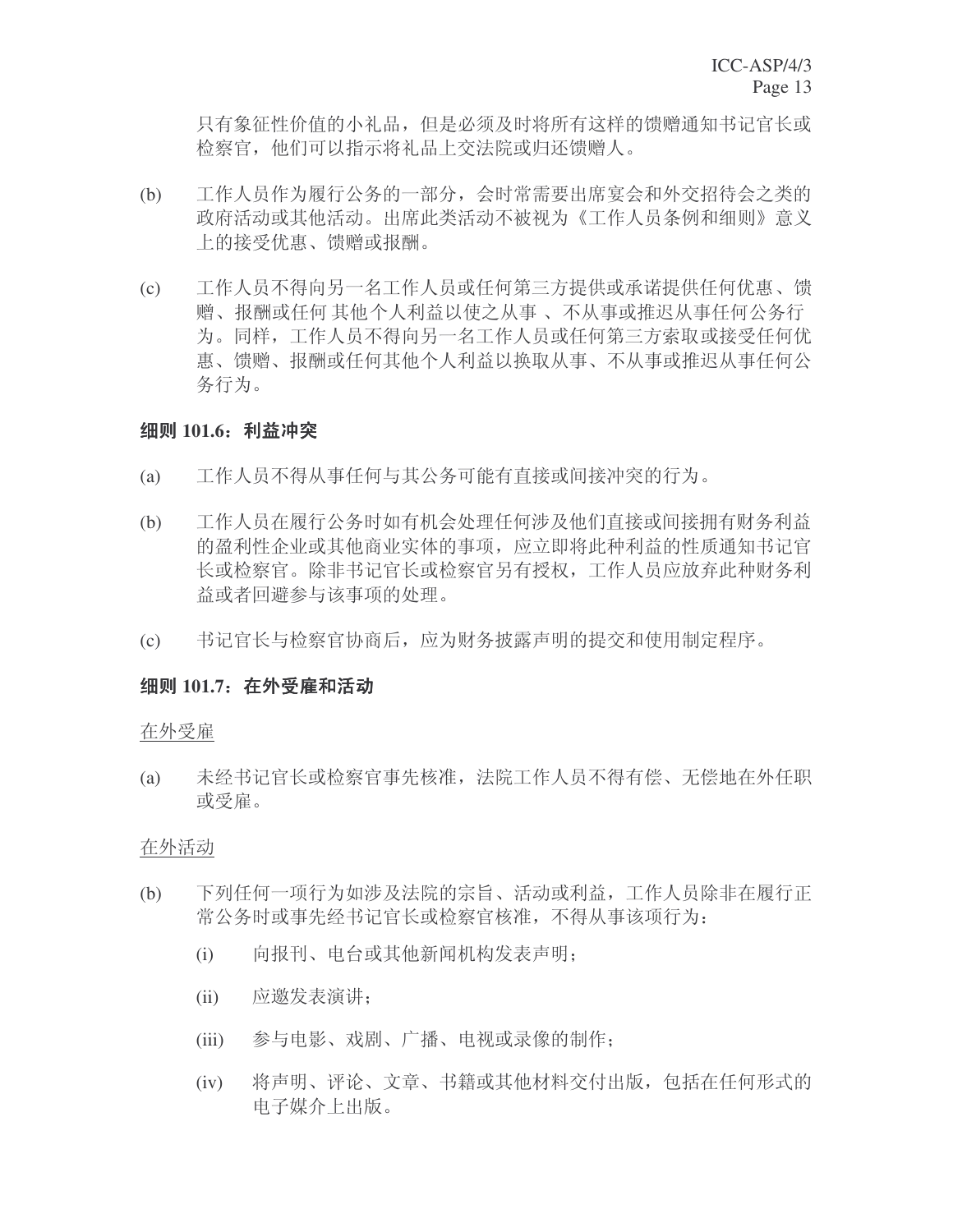(c) 书记官长与检察官协商后, 应为工作人员私下要求澄清拟从事的在外活动是 否与其国际公务员身份发生冲突制定程序。

# 细则 101.8: 财产和资产的使用

财产的使用

(a) 法院工作人员只能为公务目的使用法院的财产和资产, 使用这些财产和资产 时应合理审慎。

#### 知识产权

- (b) 与工作人员履行公务时从事的任何工作有关的所有权利、冠名权和产权,包 括但不限于版权和专利权, 以及其他知识产权, 均属法院所有。
- (c) 凡因工作人员的职务而交其保管的任何正式文件、记录、档案或证据, 如拟 作为法院记录的一部分存留, 工作人员不得故意篡改、损毁、丢失或使其不 能使用。

# 细则 101.9: 问责

- (a) 法院工作人员为其职务的正当履行向院长、书记官长或检察官负责。工作人 员履行职务必须保持效率、才干和忠诚的最高标准, 对其业绩将定期鉴定, 以确保达到要求的业绩标准。
- (b) 法院工作人员应随时听从书记官长或检察官调遣,履行公务;但是,书记官 长与检察官协商后, 应规定法院的每周正常工作时间和法定节假日。书记官 长或检察官可做出例外规定, 需要时工作人员应奉命在正常工作时间以外工 作。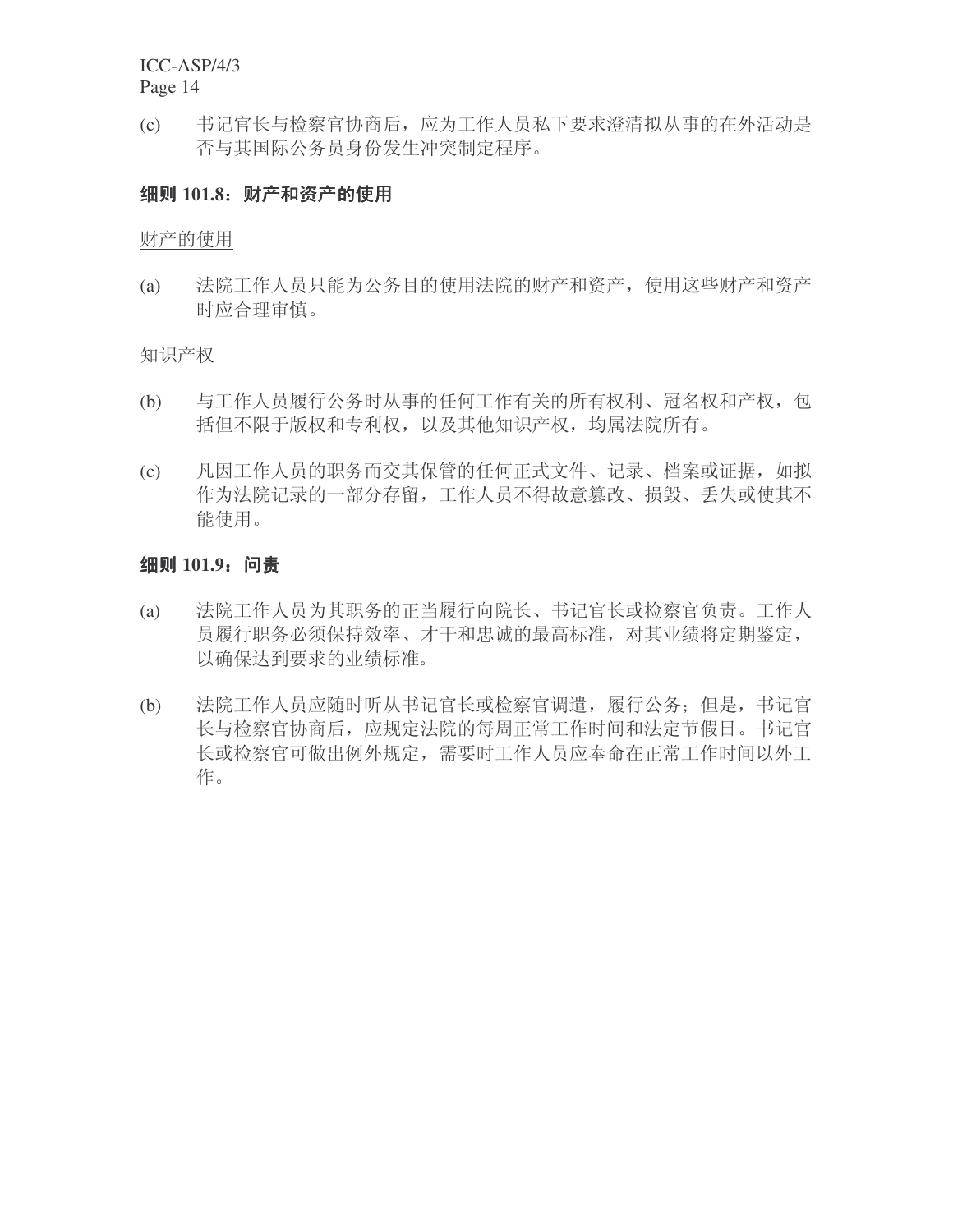# 第二章: 职位叙级

# 细则 102.1: 职位叙级

- (a) 为了确保为法院的所有职位确定适当的职等和职衔, 应实施职位叙级制度。
- (b) 遵照缔约国大会制定的原则,将根据职位的义务和责任,依照联合国共同制 度的薪金、津贴和福利标准(以下称"联合国共同制度标准"),确定职位 的等级。
- (c) 以下职类将适用法院:
	- (i) 一般事务职类;
	- (ii) 专业及以上职类。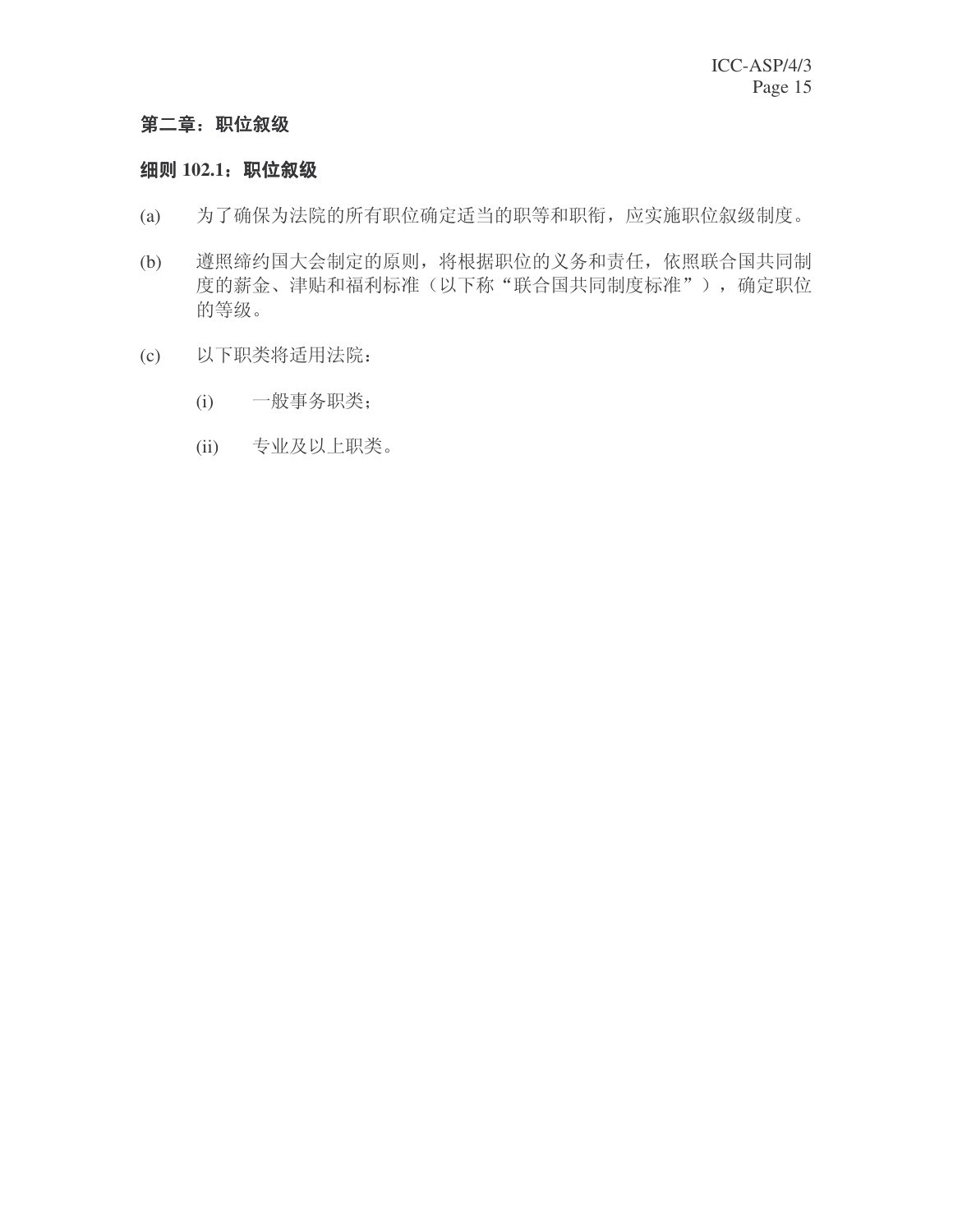# 第三章: 薪金和有关津贴

#### **细则 103.1: 薪金结构**

每个职类由表示职位级别的不同职等组成。每个职等分出不同的职级,代表薪金的 级差。

#### 纽则 103.2: 一般事务职类工作人员的薪金

在法院每个工作地点的一般事务职类工作人员薪金表中,依照联合国共同制度标准 列出这类工作人员每一个职等和职级的薪金。

#### 纽则 103.3: 专业及以上职类工作人员的薪金

(a) 专业及以上职类工作人员的薪金包括基薪和工作地点差价调整数。

#### 基薪

- (b) 在专业及以上职类工作人员薪金表中, 依照联合国共同制度标准列出每一个 职等和职级的单身薪率和有受扶养人薪率的基薪。
- (c) 工作人员如果没有工作人员细则 103.17(a)(iii)和(a)(iv)定义的受扶养配偶和 受扶养子女, 应领取单身薪金。工作人员如果有受扶养配偶或受扶养子女, 应领取有受扶养人薪金, 但是, 如果配偶双方都是采用联合国共同制度标准 的组织的专业及以上职类工作人员,且他们有一个或一个以上受扶养子女, 则只有基薪较高的一方可领取有受扶养人薪金。

工作地点差价调整数

- (d) 对法院每一个工作地点的专业及以上职类工作人员的基薪, 将依照联合国共 同制度标准采用相应的工作地点差价调整数乘数做出调整。
- (e) 工作人员被派往一个工作地点一年或一年以上, 通常将采用工作地点差价调 整数对其薪金做出调整,但是在下列情况下,书记官长与检察官协商后,可 另定办法:
	- (i) 如果工作人员被派往的工作地点适用的工作地点差价调整数乘数低于 他/她原先工作地点适用的工作地点差价调整数乘数, 在他/她的直系 亲属留在原先的工作地点 期间, 他/她可以继续适用原先的工作地点 差价调整数, 最长可达六个月;
	- (ii) 如果工作人员被派往一个工作地点不到一年, 书记官长与检察官协商 后, 将制定准则, 以决定何时采用工作地点差价调整数取代适用的生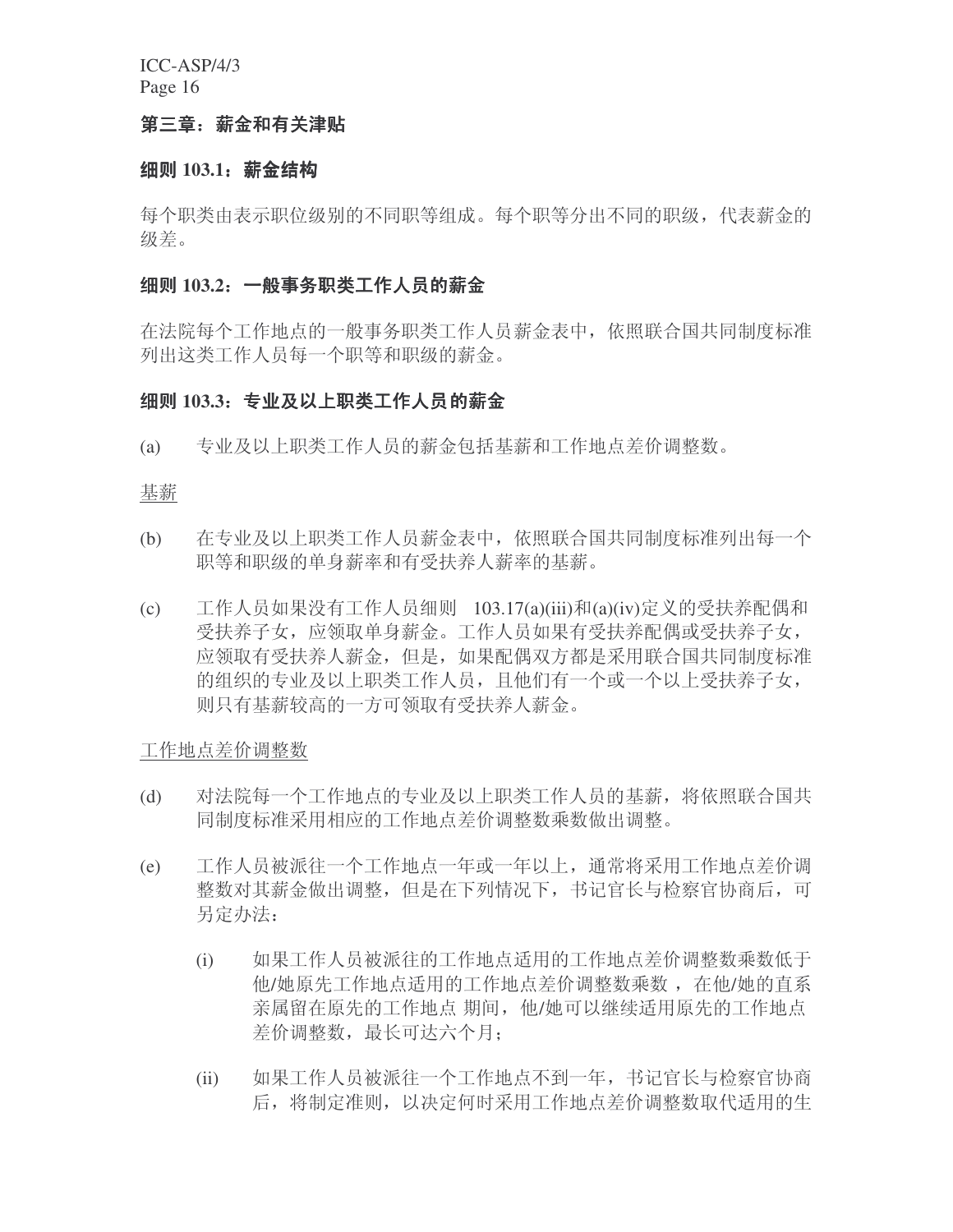活津贴, 同时在适用时发给工作人员细则 107.14 所指的派任津贴和 工作人员细则 103.14 所指的调动、艰苦条件和不搬迁津贴中的艰苦 条件和不搬迁津贴。

房租补贴

(f) 在以平均房租费用计算工作地点差价调整数指数的工作地点, 如果工作人员 需要以大大高于市场价格的租金租用住房,可以房租补贴的形式增加其工作 地点差价调整数, 条件由书记官长与检察官协商后依照联合国共同制度标准 确定。

# 细则 103.4: 应计养恤金薪金

一般事务职类和专业及以上职类工作人员的应计养恤金薪金毛额将依照联合国共同 制度标准确定。

#### 细则 103.5: 薪金和津贴的支付货币

- (a) 一般事务职类工作人员的薪金和津贴将以适用的薪金表的货币支付。
- (b) 专业及以上职类工作人员的薪金和津贴将以法院的业务货币支付, 需要时, 采用付款时适用的业务汇率兑换成该种货币。

#### 纽则 103.6: 零散薪金和津贴的计算

零散薪金采用下列方法计算:

- (i) 一年有 261 个工作日 (365 天减去 104 个周末日);
- (ii) 一个月有 21.75 个计薪日 (261/12);
- (iii) 日薪和月薪分别由年薪除以 261 和 12 得出: 以及
- (iv) 时薪由日薪除以 7.5 得出。

# **细则 103.7**: 薪金和预支薪金

- (a) 工作人员的薪金按月在每月月底支付。
- (b) 工作人员在下列情况下可预支薪金:
	- (i) 离职时, 薪金帐目不能在离开之时最后结清; 但预支数额不得超过预 计最后应收款项净额的 80%; 以及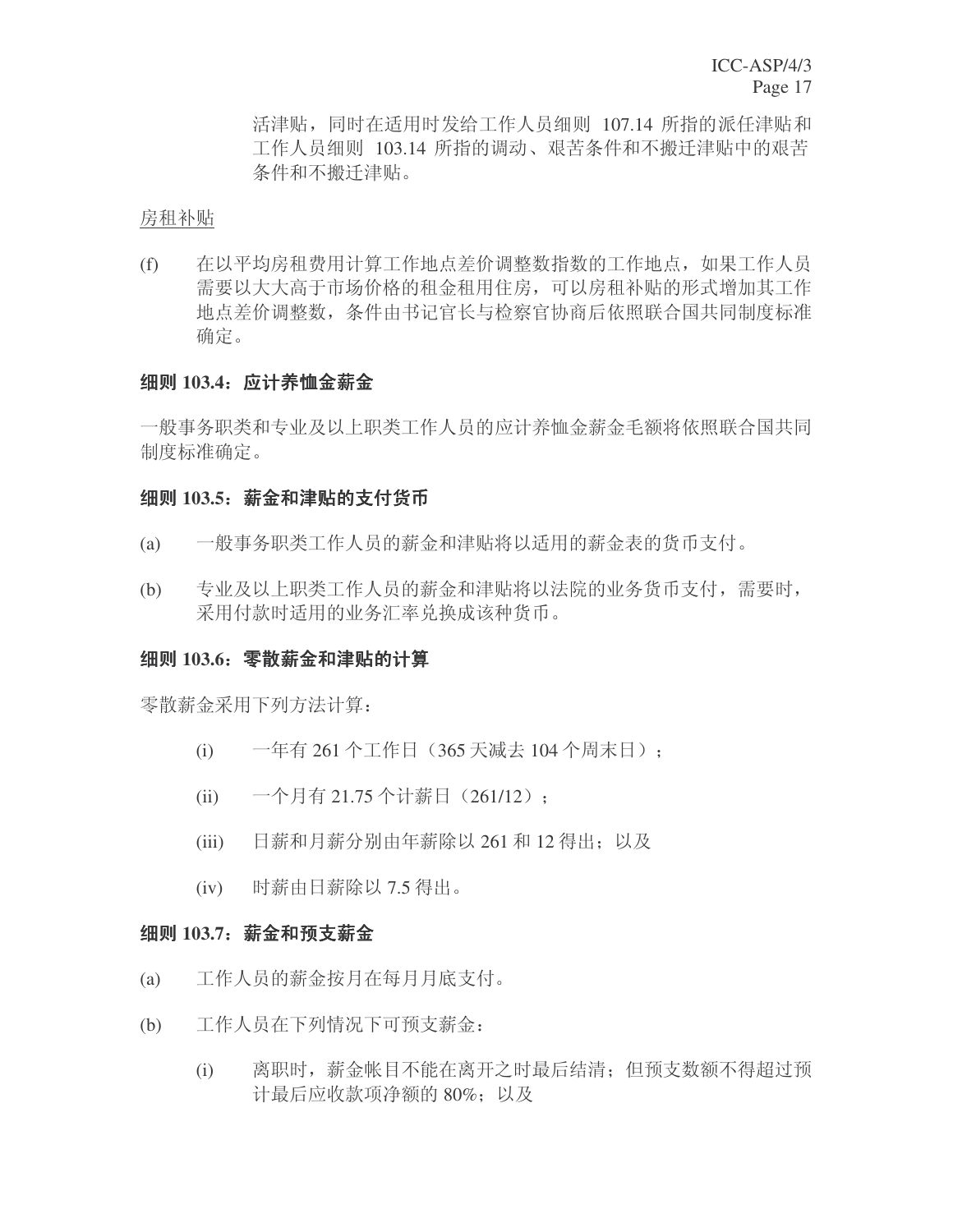- (ii) 新工作人员到任时所携资金不足: 其数额由书记官长或检察官视需要 决定。
- (c) 在特殊和迫不得已的情况下, 如工作人员提出申请并有充分理由, 书记官长 或检察官可核准预支薪金。
- (d) 预支薪金通常应从预支后的第一个发薪周期开始从工作人员的月薪中扣还, 直至全额付清。

#### 细则 103.8: 加薪

工作人员如果合格地履行了任用书中规定的职责, 将在他/她连续受聘满 12 个月的 当月第一天以及此后每年一次获得例常加薪,除非:

- (i) 工作人员在本应加薪的当月终止服务, 则不予加薪;
- (ii) 专业及以上职类薪金表中指定的某些职级, 例常加薪应在工作人员在 上一职级连续受聘满24个月的当月第一天生效。

#### 细则 103.9: 职等或职类变更

- (a) 当工作人员升至一个基薪更高的职等时, 应将其置于该职等中能使其基薪的 增加至少与在较低职等连升两级所能增加的数额一样多的一个职级。
- (b) 工作人员变更职等或职类后, 他/她的例常加薪周期应作相应调整。

# 细则 103.10: 代表津贴

可以向拥有缔约国大会确定的官职的工作人员支付一项不计养恤金的津贴,用以支 付在执行公务时为法院的利益而合理开销的特别费用。各职等的津贴最高限额将列 入缔约国大会核准的方案预算。

# 细则 103.11: 特别职位津贴

- (a) 工作人员可能奉命暂时承担较高职位的职务和责任, 作为其通常职务的正常 部分, 而不领取额外报酬。
- (b) 工作人员奉命暂时承担另一个职位的全部职务和责任达到或超过三个月时, 如果该职位的职等高于其现职,而且这些职务和责任的履行令人满意,可准 予领取不计养恤金的特别职位津贴。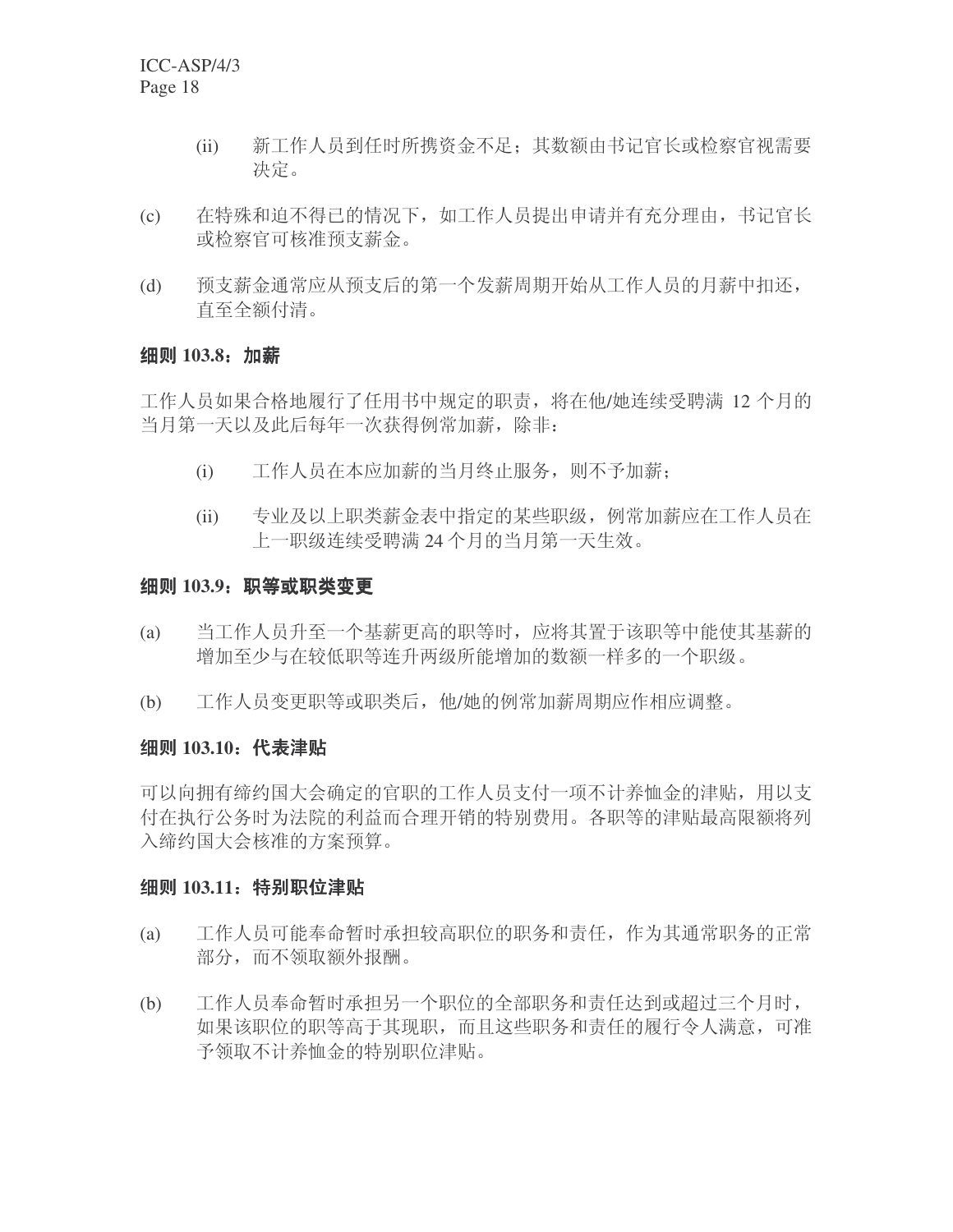(c) 特别职位津贴的数额相当于工作人员细则 103.9规定的升至薪金更高的职等 时可以增加的薪金, 包括工作地点差价调整数和有受扶养人时的扶养津贴。

#### <del>细</del>则 103.12:一般事务职类工作人员的语言奖励

- (a) 一般事务职类工作人员在通过规定的考试证明熟练掌握了第二种法院官方语 言时,可领取语言津贴。母语是法院一种官方语言的工作人员需通过第二种 官方语言的规定考试。母语不是法院一种官方语言的工作人员需通过除本人 工作要求熟练掌握的语言之外的另一种官方语言的规定考试。
- (b) 通过规定的考试证明熟练掌握了第三种官方语言时,可领取相当于第一语言 津贴数额一半的第二语言津贴。母语是法院一种官方语言的工作人员需通过 第三种官方语言的考试才可领取第二语言津贴。母语不是法院一种官方语言 的工作人员需通过除本人工作要求熟练掌握的语言之外的另两种官方语言的 规定考试。工作人员领取语言津贴的官方语言数目不得超过三个。
- (c) 领取语言津贴的工作人员可被要求参加进一步的考试,以证明自己一直可以 熟练使用两种或两种以上官方语言。
- (d) 语言津贴的数额依照联合国共同制度标准确定。
- (e) 在确定联合国合办工作人员养恤基金、医疗和集体保险缴款、加班费和夜班 津贴、离职付款和补偿金时应将语言津贴考虑在内。

#### 细则 103.13: 专业及以上职类工作人员的语言奖励

专业及以上职类工作人员通过考试证明熟练掌握了第二种法院官方语言时,其例常 加薪的间隔时间将视情况从 12 个月缩短到 10 个月或从 24 个月缩短到 20 个月。母 语是法院一种官方语言的邪定考试。母语不是法 院一种官方语言的工作人员需通过除本人工作要求熟练掌握的语言之外的另一种语 言的规定考试。因语言能力获准加速提薪的工作人员可被要求参加进一步的考试, 以证明自己一直可以熟练使用两种或两种以上官方语言。

# 细则 103.14: 调动、艰苦条件和不搬迁津贴

为鼓励调动和为艰苦条件及不搬迁个人用品和家庭用品提供补偿, 将根据书记官长 与检察官协商后依照联合国共同制度标准制定的程序向工作人员支付一项由调动、 艰苦条件和不搬迁三个部分组成的不计养恤金津贴。

#### 细则 103.15; 加班和补休

(a) 工作人员应尽力在自己的工作时间内履行正常职责。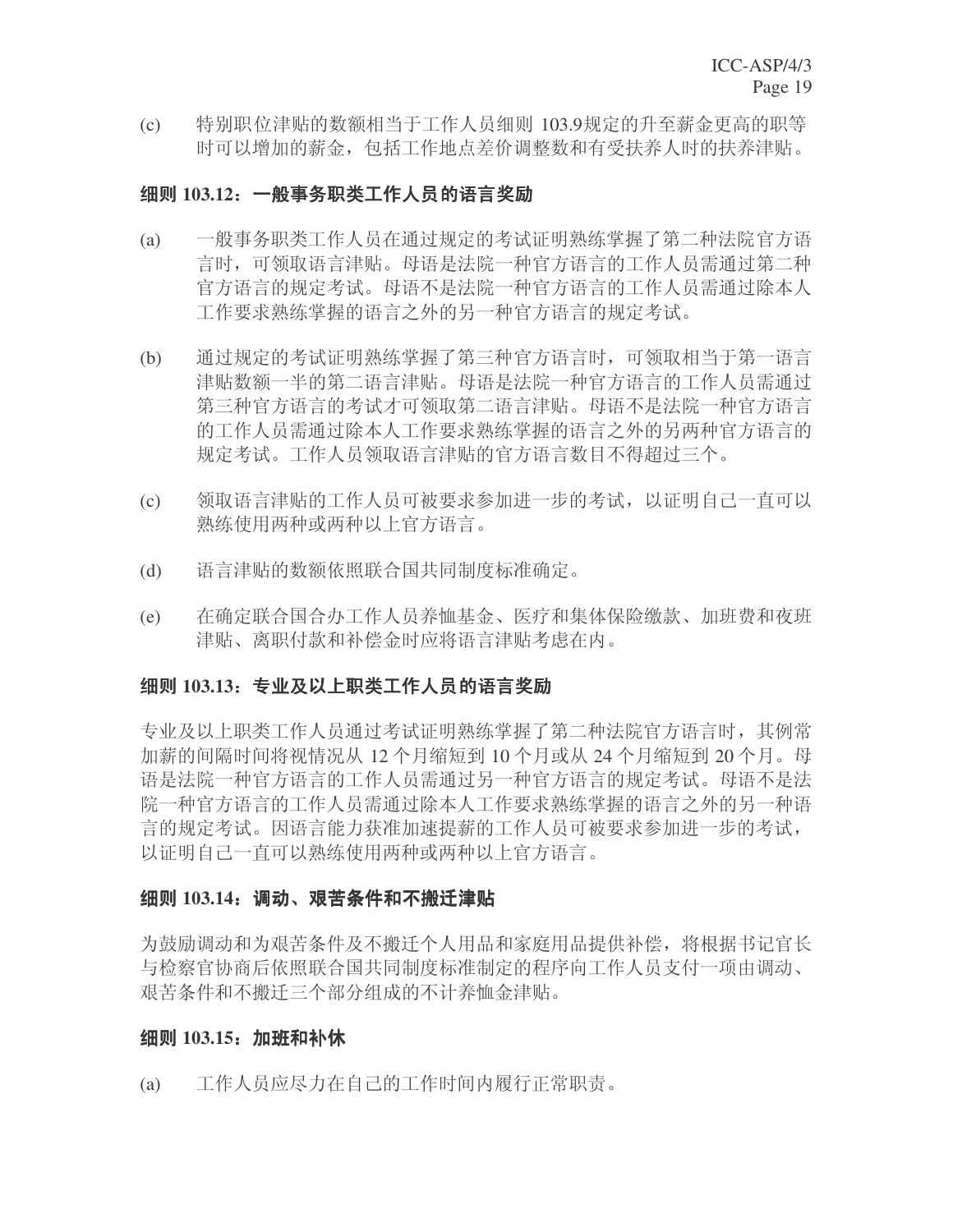- (b) 专业及以上职类工作人员如工作需要, 应奉命在其正常工作时间以外依其职 责履行公务。在特殊情况下, 书记官长或检察官可核准因加班而给予补休。
- (c) 一般事务职类工作人员奉其上级主管命令在其正常工作时间之外履行职责, 应获得加班补偿。如非工作迫切需要, 通常以准予补休的方式为加班提供补 偿。如因法院工作需要不能准予补休, 在特殊情况下可以支付加班费作为补 偿。

# 细则 103.16: 夜班津贴

- (a) 一般事务职类工作人员在晚上 6 时至早上 9 时之间的任何正常工作时间,可 领取相当于其包括或享受的语言津贴在内的基本时薪 10% 的夜班津贴, 但 如上班开始时间是在早上6时和9时之间, 则不发给任何夜班津贴。
- (b) 工作人员如其正常工作时间使其有权领取夜班津贴, 且在可领取夜班津贴的 时段加班, 将为这段加班同时领取夜班津贴和加班补偿。
- (c) 加班津贴以半小时为 单位计算, 超过或不足部分四舍五入 不计或计为半小 时。

# 细则 103.17: 扶养补助金

定义

- (a) 为本细则的目的:
	- (i) "一级受扶养人"指受扶养配偶和每一名受扶养子女:
	- (ii) "配偶"指工作人员国籍所属国法律承认的有效婚姻伴侣或工作人员 根据其国籍所属国法律签订的法律承认的家庭伙伴契约伴侣:
	- (iii) "受扶养配偶"指有职业收入,但其收入不超过就业国家境内工作地 点在有关年度 1 月 1 日有效的一般事务人员薪金毛额表上最低起叙职 等薪额的配偶。但如为专业及以上职类的工作人员, 无论工作地点在 哪里, 此一数额都不得低于依照联合国共同制度标准确定的薪金制度 基准地点的最低起叙职等薪额:
	- (iv) "受扶养子女"指由工作人员提供主要和持续不断扶养的工作人员亲 生或依法收养的子女或与工作人员居住在一起的工作人员的继子女。 受扶养子女的年龄须在 18 岁以下, 或者如在教育机构全时求学, 年 龄须在 21 岁以下。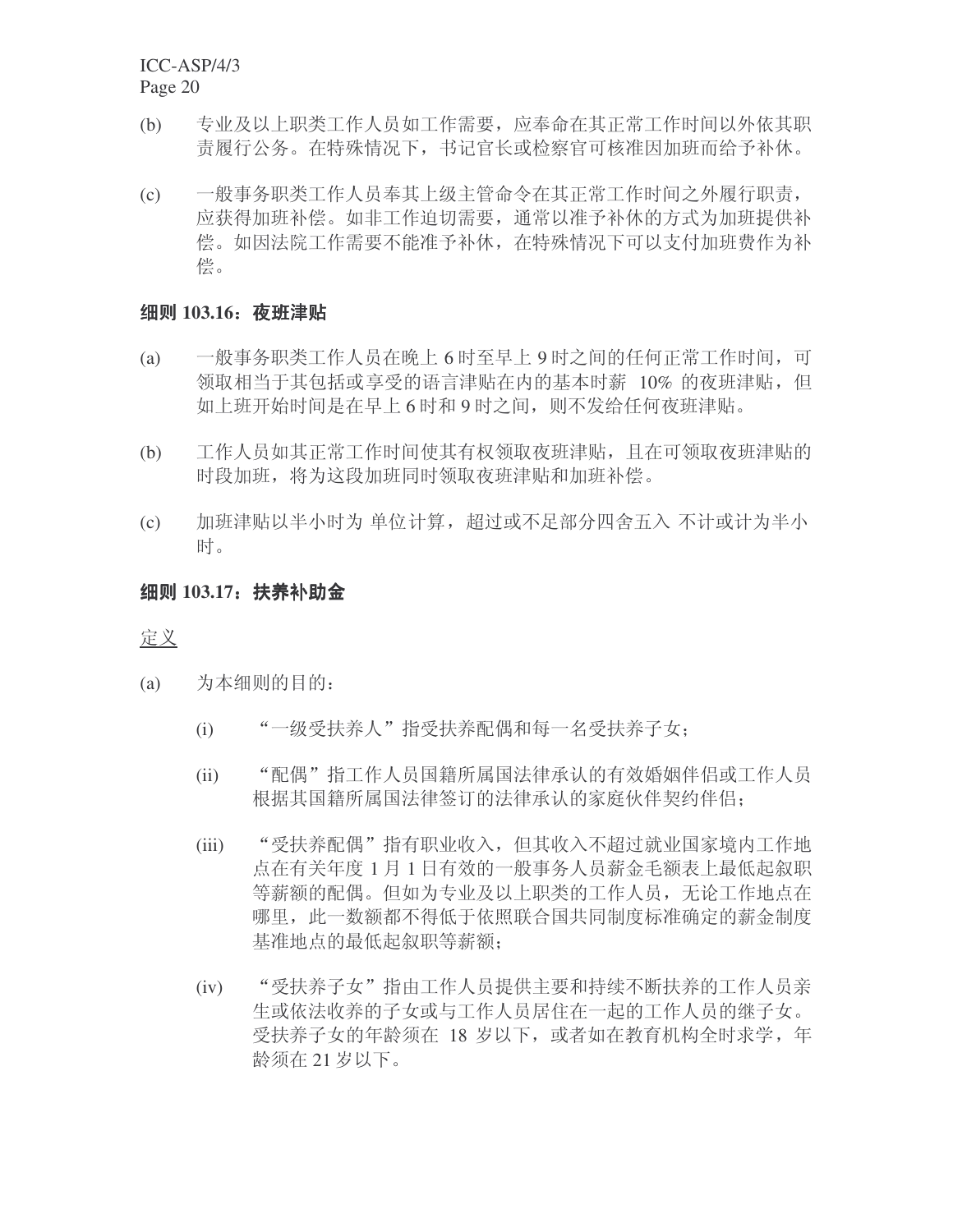(v) "二级受扶养人"应为工作人员的父母、兄弟或姐妹, 由工作人员提 供一半或一半以上的生活费用,并在任何情况下,其数额至少等于扶 养津贴的两倍;如果是兄弟或姐妹,还必须符合为受扶养子女规定的 年龄和在校求学的条件。

#### 一般规定

- (b) 工作人员可依照联合国共同制度标准、根据以下所述条件为其一级受扶养人 和/或一名二级受扶养人领取扶养津贴。
- (c) 对工作人员适用的扶养津贴将依照联合国共同制度标准确定。
- (d) 扶养津贴的申请必须书面提出,同时附有合乎要求的证明文件。工作人员必 须立即报告任何对扶养津贴的支付有影响的身份变更。

#### 经过调整的配偶扶养津贴

- (e) 如果配偶的年工作收入毛额超过了(a)(iii)段所指的基薪,可向以下人员支付 经过调整的扶养津贴:
	- (i) 没有受扶养子女的专业及以上职类工作人员; 以及
	- (ii) 一般事务职类工作人员, 无论有无受扶养子女。

经过调整的扶养津贴的数额应是收入限额加上适当的受扶养津贴正好超过该 配偶的年工作收入毛额。

# 受扶养子女津贴

- (f) 如果子女超过 18 岁但因身体或心智上的残疾而永远或长期无法从事有相当 报酬的工作, 将免除关于在校求学和年龄的受扶养条件。
- (g) 工作人员在申报受扶养子女时, 必须证明其本人为子女负担主要和持续不断 的扶养。如有下列任何一种情况, 为满足(d) 段关于提供证明文件的要求, 上述证明书必须附有书记官长或检察官认为满意的补充凭据:
	- (i) 子女不与工作人员居住在一起:
	- (ii) 子女已婚; 或者
	- (iii) 子女是根据(f)段所指的特别条件被承认为受扶养人。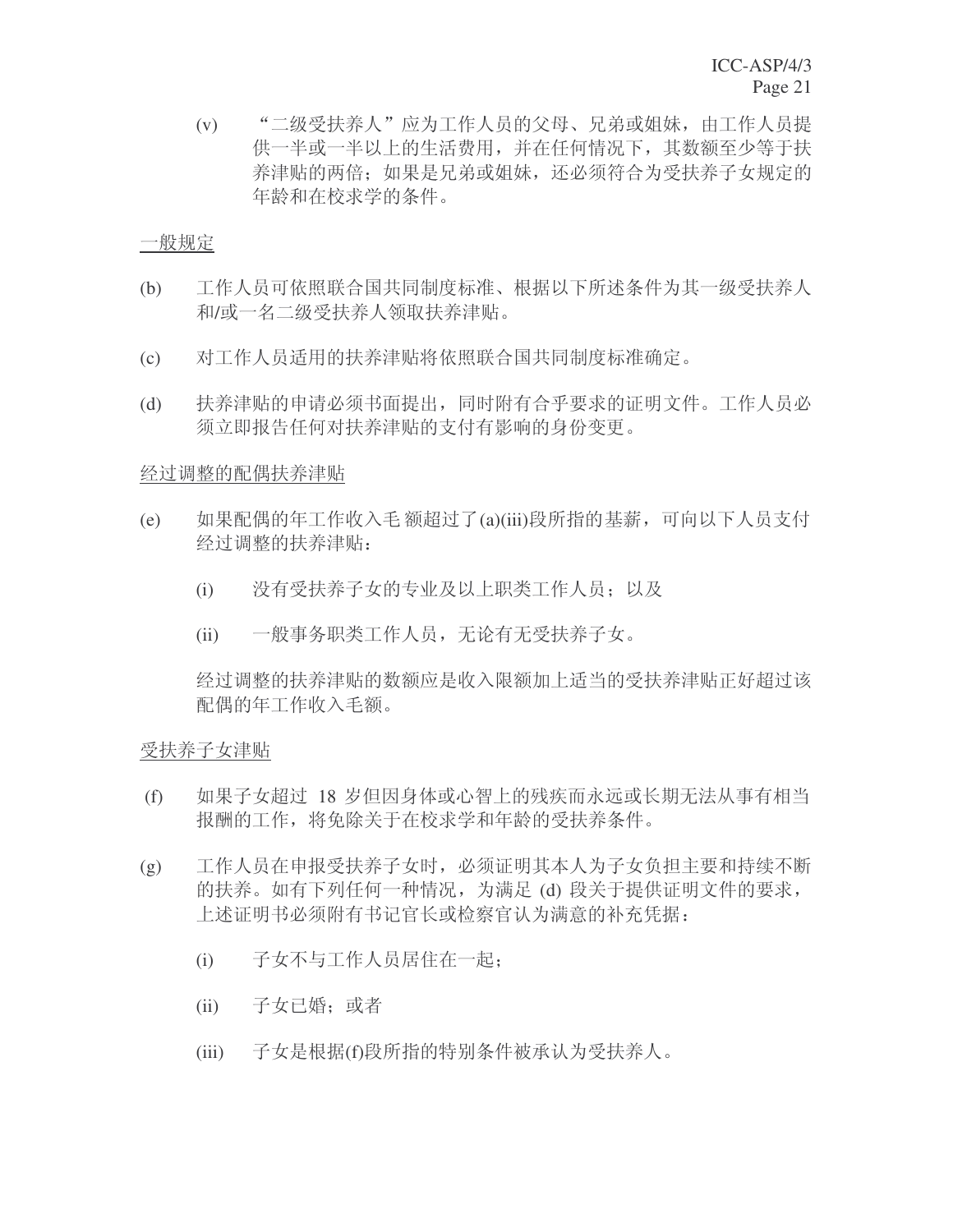- (h) 第一个受扶养子女 ,可依照 联合国共同制度 标准领取较高一级的受扶养津 贴。
- (i) 专业及以上职类工作人员可为残疾受扶养子女领取:
	- (i) 双倍的正常扶养津贴, 如果他们有资格为该子女领取扶养津贴的话; 或者
	- (ii) 相当于正常扶养津贴数额的另一笔津贴, 如果他们已经因为该子女而 领取了有受扶养人费率的薪金和工作地点差价调整数的话。
- (j) 一般事务职类工作人员可为残疾受扶养子女领取双倍于正常子女津贴的受扶 养津贴。
- (k) 在为一般事务职类工作人员的第一个受扶养子女支付较高一级扶养津贴的工 作地点, 如果第一个子女有残疾, 工作人员可为该子女领取:
	- (i) 为第一个受扶养子女支付的较高一级的扶养津贴; 和
	- (ii) 与第一个受扶养子女 之外的子女领取的子女津贴数额相等的一笔津 贴。
- (l) 工作人员必须向书记官长或检察官申报他们本人或其配偶为受扶养人领取的 任何政府津贴或类似的扶养津贴。法院支付的扶养津贴将做相应调整。

二级扶养津贴

- (m) 如果工作人员的兄弟或姐妹超过 18 岁但因身体或心智上的残疾而永远或长 期无法从事有相当报酬的工作, 应免除关于在校求学和年龄的受扶养条件。
- (n) 工作人员只能为一名二级受扶养人领取津贴。一般事务职类工作人员如己为 受扶养配偶领取津贴, 不得再领取二级受扶养人津贴。专业及以上职类工作 人员只有当没有被承认的一级受扶养人时才能为一名二级受扶养人领取津 贴。

#### **细则 103.18: 教育补助金**

定义

(a) 为本细则的目的, "子女"指由工作人员提供主要和持续不断扶养的工作人 员亲生或依法收养的子女或与工作人员居住在一起的工作人员的继子女。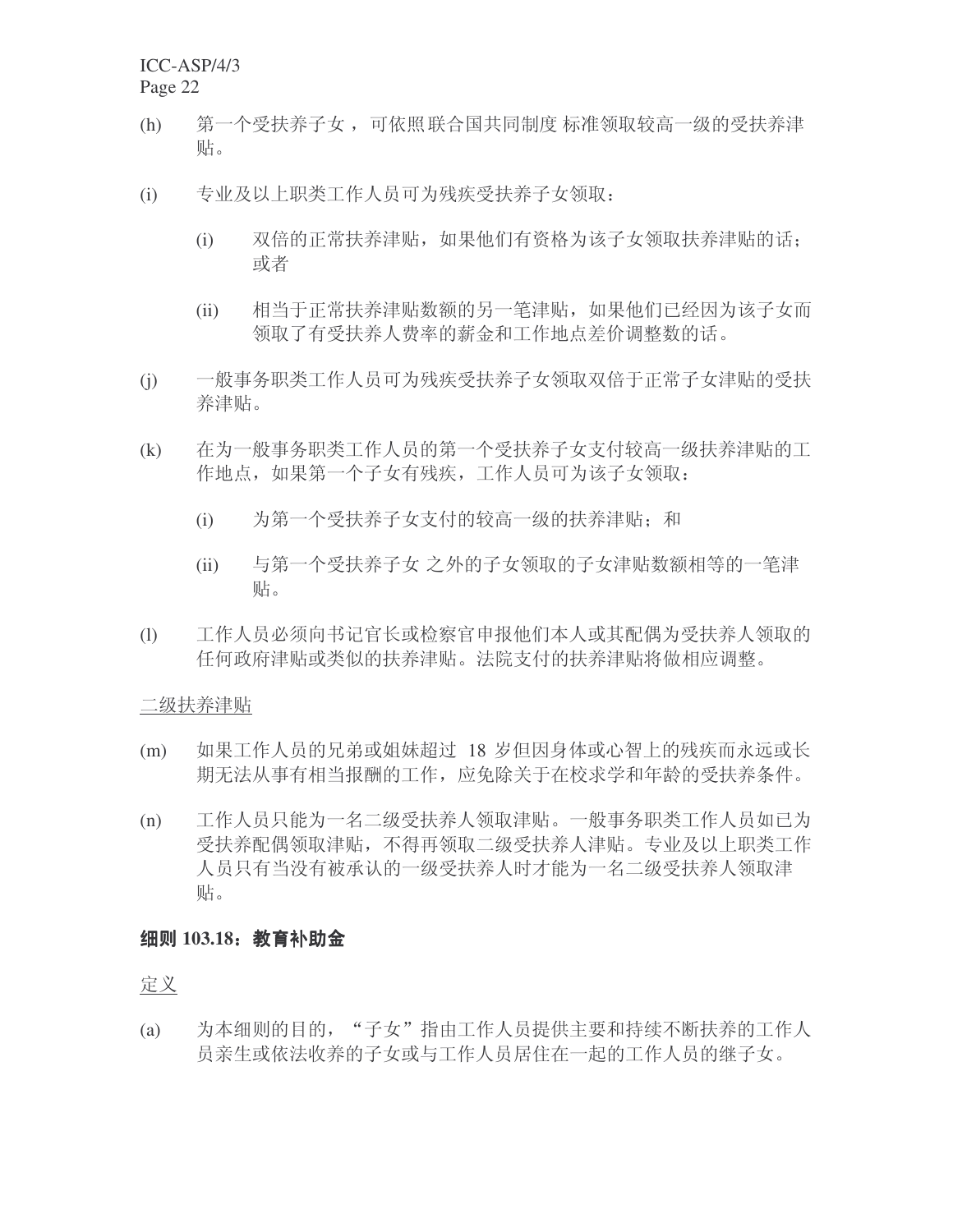资格

- (b) 工作人员符合下列条件可为每名子女领取教育补助金:
	- (i) 工作人员是国际征聘的工作人员, 并在其本国以外的工作地点居住和 任职;
	- (ii) 子女全时在教育机构就读; 以及
	- (iii) 工作人员的任用期至少六个月, 或者工作人员已经被连续雇用至少六 个月。
- (c) 如果(b)段所指工作人员在一个学年 过程中被派往其本国国内的一个工作地 点, 他/她可以为该学年的剩余时间领取教育补助金。

期限

- (d) 教育补助金的支付:
	- (i) 从初等教育开始, 前提是子女至少已满五岁或在学年开始后三个月内 满五岁:
	- (ii) 到子女读完四年高等教育的那一学年终了时、或被授予第一个认可的 学位时、或年满 25 岁时结束, 上述三者之中以先至者为准。但是, 如果子女的教育因国民服务、疾病或其他一些迫不得已的原因中断, 可将有资格领取补助金的期限按中断时间相应延长,,但最多不超过 28 岁。

可接受的教育费用

- (e) "可接受的教育费用"指全时参加和攻读教育机构的正规课程所需的那些教 育费用。这些费用将限于:
	- (i) 录取、注册、考试、学费、规定课本、毕业文凭等费用, 以及与教育 机构的正规课程有直接关系的其他费用:
	- (ii) 由教育机构提供或通过教育机构提供的、包括在子女教育费用帐单中 的、不超过中学水平的午间课程:
	- (iii) 往返教育机构的每日集体交通费用, 条件是这种交通服务必须由教育 机构提供或由学校以外的商业机构为整个教育机构筹办:
	- (iv) 伙食费, 条件是: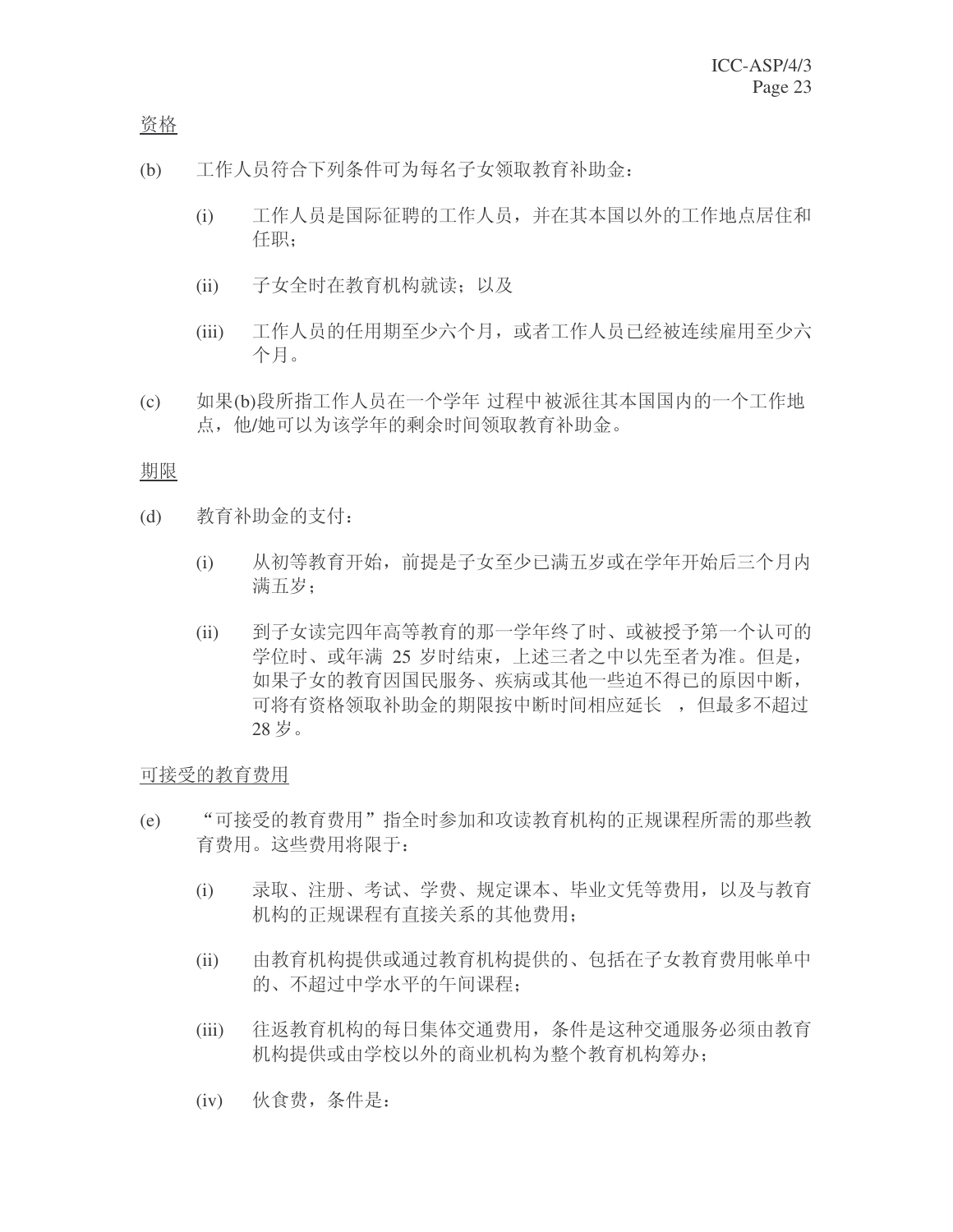- a. 子女在工作人员的工作地点所在国境外的教育机构就读: 或者
- b. 书记官长或检察官认为工作人员所在工作地点没有适当的教育 设施或没有适合于该子女的教育设施,因此该子女就读的教育 机构距该工作地点超出了每天正常的上下学距离。
- (f) 除此之外, 用于工作人员母语的私人讲授 的费用应被视为可接受的教育费 用,条件是:
	- (i) 讲授是由一名有资格的教师提供, 且该教师不是工作人员的家庭成 员:
	- (ii) 工作人员任职所在国家的语言不同于其本人的母语; 以及
	- (iii) 子女就读的当地教育机构使用的授课语言不同于工作人员的母语。

# 教育补助金数额

- (g) 当子女在工作地点的教育机构就读时, 每一学年付给工作人员的教育补助金 应为(e)(i)至(iii)段和(f)段所指可接受的教育费用的 75%。
- (h) 当子女在工作地点所在国境外的教育机构就读时, 或者当书记官长与检察官 协商后认为工作人员的工作地点没有适当的教育设施或没有适合于该子女的 教育设施,因此该子女就读的教育机构距该工作地点超出了每天正常的上下 学距离时,发给工作人员的教育津贴应为:
	- (i) 包括伙食费在内的可接受 的教育费用的 75%, 前提是伙食必须由教 育机构提供: 或者
	- (ii) 可接受的教育费用的 75%加上依照联合国共同制度标准确定的 100% 的包伙费用, 前提是教育机构不提供伙食。
- (i) 根据(g)和(h)段付给的教育补助金总额不得超过 依照联合国共同制度 标准为 子女就读的教育机构所在国规定的最高限额。
- (i) 工作人员必须申报其本人或子女领取的任何奖学金、助学金或类似补助金。 计算应享教育补助金之前, 应将收到的此类补助金的总额从可接受的教育费 用总额中扣除。

教育补助金的申请和支付

(k) 教育补助金的预支和申请应遵守书记官长与检察官协商后制定的程序。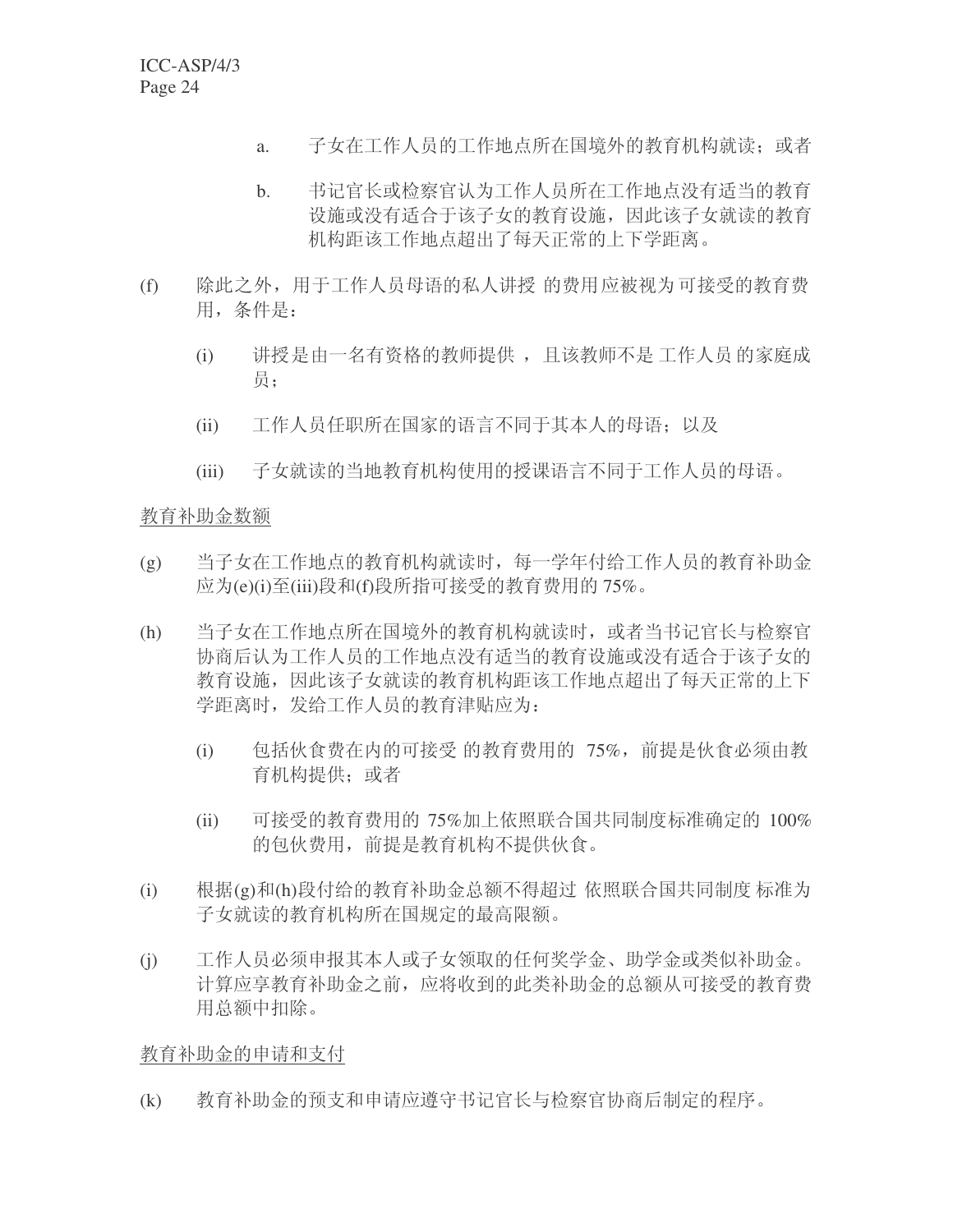- (1) 教育补助金采用教育费用的货币计算,但应按照核准支付教育补助金款项之 时的业务汇率兑换成工作人员的薪金货币支付。
- (m) 如果工作人员的服务期或子女就读时间不足一学年的三分之二, 将按该服务 期或就读时间与一学年的比例对应付补助金做出调整。如果在职工作人员在 学年开始后死亡, 则不做此调整。

旅行

(n) 领取教育补助金的工作人员可根据工作人员细则 107.8 为子女领取教育机构 与工作地点之间的往返旅行费用。

#### 细则 103.19: 特别教育补助金

#### 定义

(a) 在本细则中, "残疾子女"指因身体或心智上的残疾而无法就读于普通教育 机构或在普通教育机构就读时需要以特殊教学或培训来帮助 他/她克服残疾 的、工作人员细则 103.18(a)定义的子女。

#### 资格

(b) 工作人员可为每名由其提供主要和持续不断扶养的残疾子女领取特别教育补 助金。

#### 期限

(c) 补助金的领取自需要接受特殊教学或培训之日起, 至残疾子女被授予第一个 认可的高等教育学位或残疾子女年满 28 岁的那一学年终了时结束, 两者之 中以先至者为准。

#### 特殊教育费用

(d) "特殊教育费用"指参加专门为满足残疾子女的需要以使其获得最大程度的 生活自理能力而设计的教育课程需支付的费用。

#### 特别教育补助金数额

(e) 特别教育补助金的数额为特殊教育费用的 100%, 但不能超过依照联合国共 同制度标准为子女就读的教育机构所在国确定的最高限额。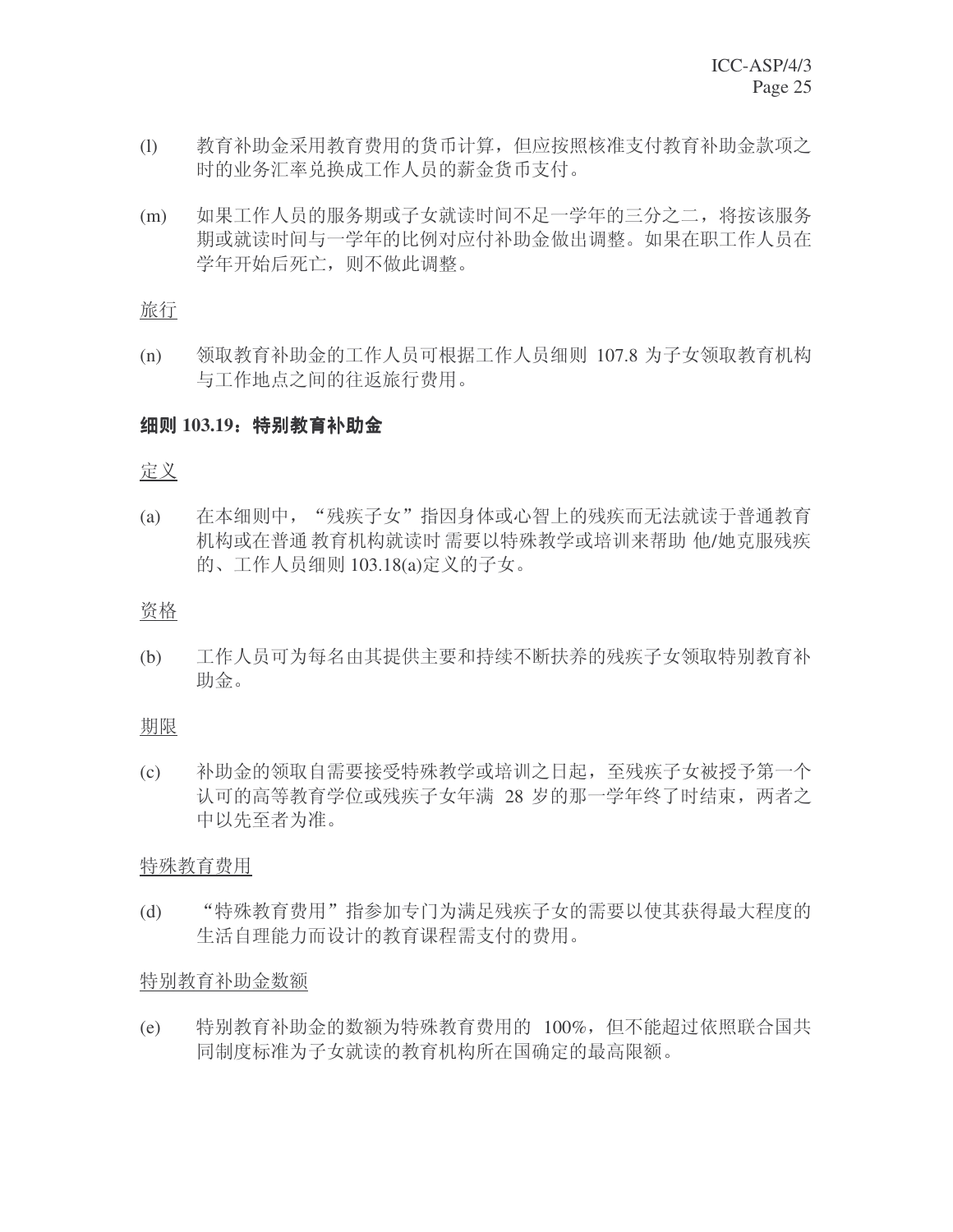(f) 工作人员必须向书记官长或检察长出示证据, 证明其本人已竭尽全力但仍无 法为其残疾子女的教育和培训取得其他任何方面的补助, 包括来自政府或保 险的资金。工作人员必须申报来自这些渠道的任何补助, 在计算应享特别教 育补助金之前, 应将收到的此类补助金的总额从特殊教育费用总额中扣除。

## 与教育补助金的结合

- (g) 如果残疾子女可以在不提供特殊教学、培训或设施的普通教育机构就读, 而 且工作人员符合条件, 应根据工作人员细则 103.18 向工作人员支付普通教 育补助金。
- (h) 尽管有(g)段的规定,因子女残疾而支付的任何特殊教育费用都应根据(e)段 的规定予以报销。

#### 特别教育补助金的申请和支付

- (i) 应依照书记官长与检察官协商后制定的程序预支和申请特别教育补助金,并 提交有关子女残疾的令人满意的医疗证明。
- (i) 教育补助金采用教育费用的货币计算, 但应按照核准支付教育补助金款项之 时的业务汇率兑换成工作人员的薪金货币支付。

#### 旅行

(k) 领取特别教育补助金的工作人员可根据工作人员细则 107.8 为子女领取教育 机构与工作地点之间的旅行费用。

# **细则 103.20: 扣款和缴款**

- (a) 从每一发薪期应付每一工作人员的款项总额中, 应扣除根据《联合国合办工 作人员养恤基金条例》向该基金的缴款。
- (b) 此外, 可为下列目的从每一发薪期应付每一工作人员的款项总额中或从离职 时应付款项中扣除款项:
	- (i) 本《细则》规定的除向联合国合办工作人员养恤基金缴款以外的缴 款:
	- (ii) 对法院的欠款, 包括误发给工作人员的任何款项, 但是必须事先通知 工作人员;
	- (iii) 对第三方的欠款, 但是为此目的扣除任何款项必须有依照书记官长与 检察官协商后确定的条件给予的授权;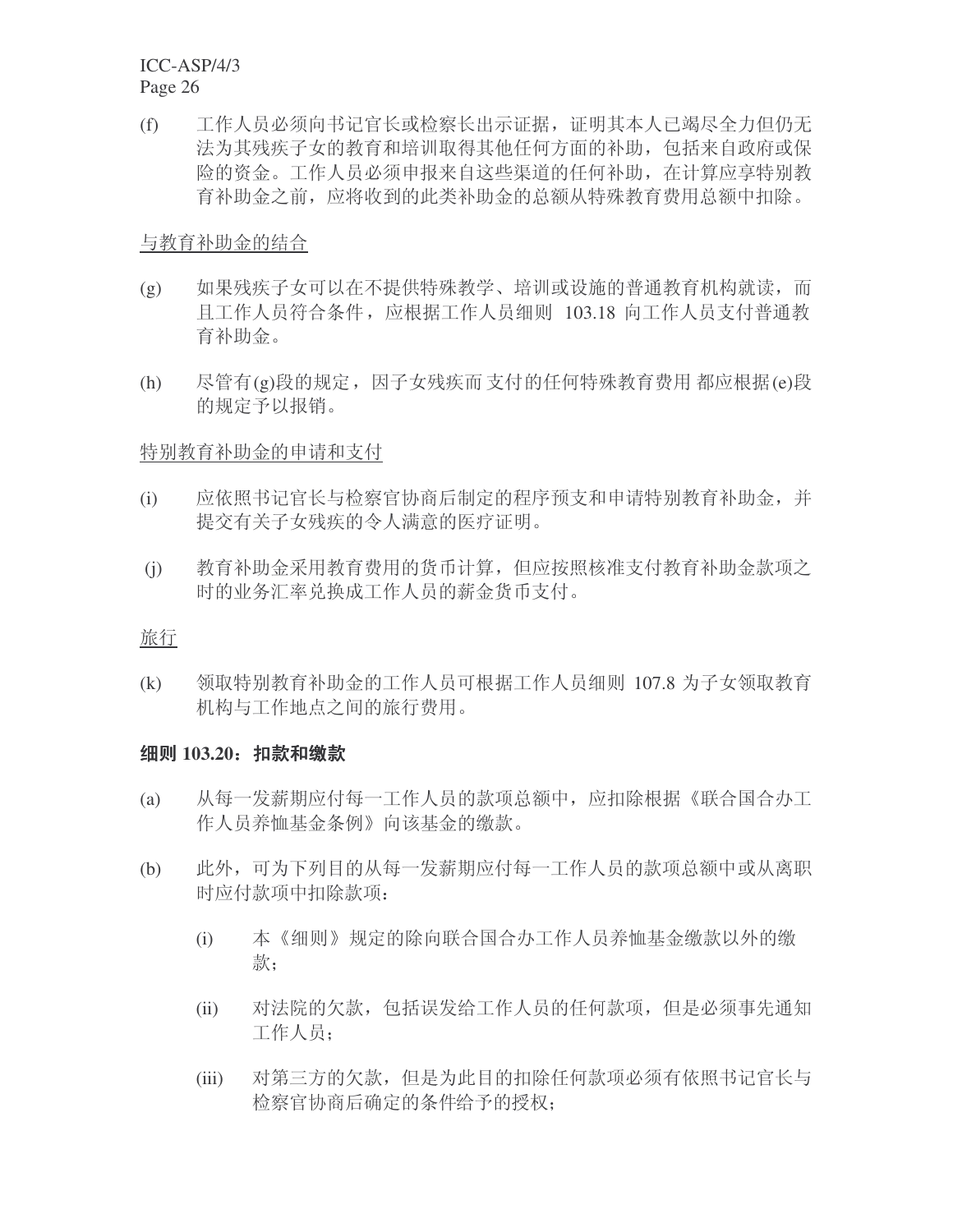- (iv) 法院、政府或有关机构提供的住宿;
- (v) 向根据工作人员条例 8.1 成立的工作人员代表机构的缴款, 但每名工 作人员必须有机会通知书记官长或检察官 他/她不同意此类扣款, 或 在任何时候终止此类扣款。

# 细则 103.21: 款项的补发

如果工作人员未收到其应领的薪金、津贴或其他补助金, 应向其补发这些薪金、津 贴或其他补助金, 条件是工作人员必须在本应支付这些薪金、津贴或其他补助金之 日起一年内提出书面申请。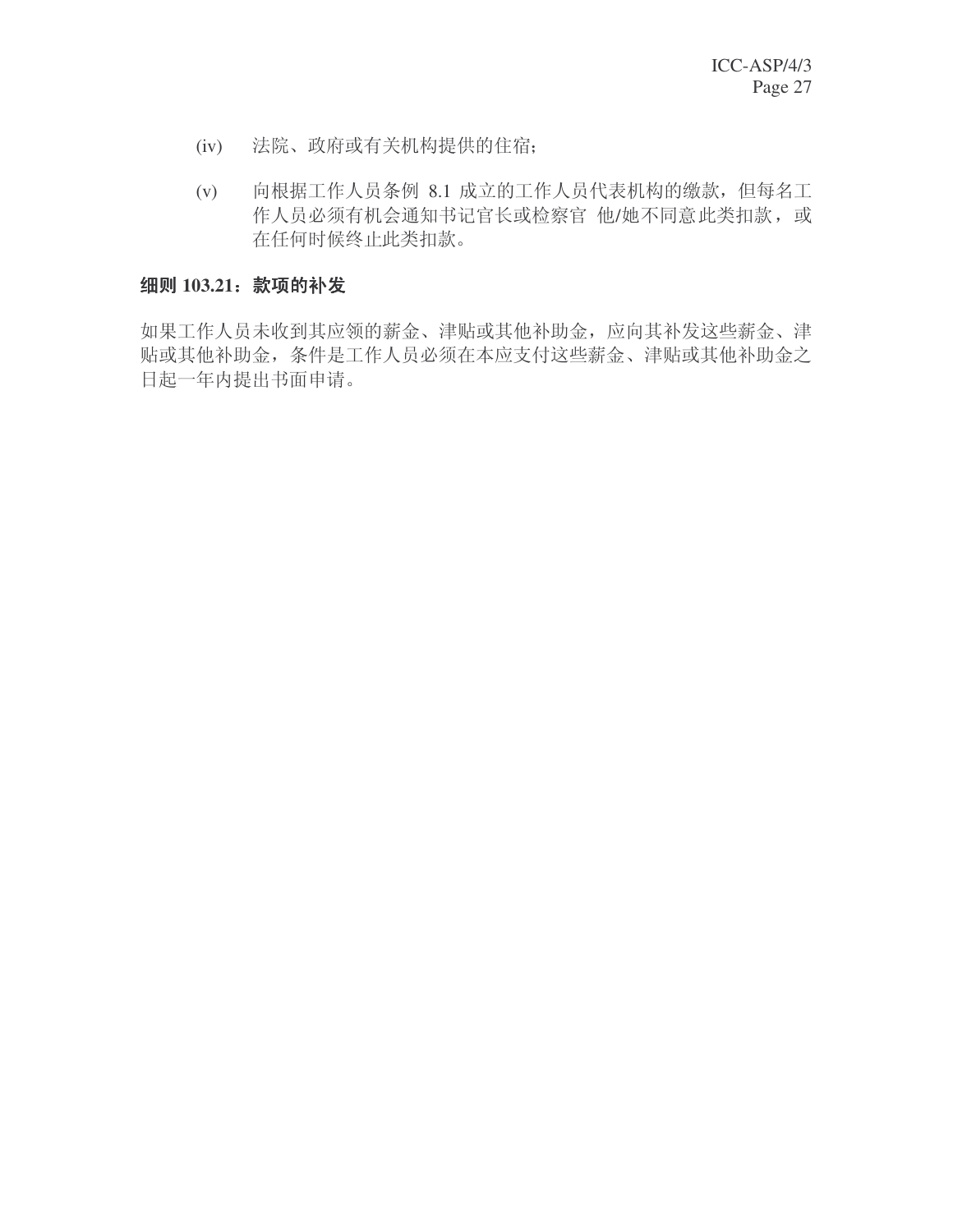#### 第四章: 任用和升级

# 细则 104.1: 雇用合同

- (a) 在符合(c)段所载条件的前提下,工作人员与法院之间的雇用合同,以书记 官长或检察官的一名官员签发聘书、法院收到书面 接受函的方式订立。
- (b) 聘书上应详细写明:
	- (i) 工作人员的姓名和国籍;
	- (ii) 工作地点、职务、职类、职等、职级以及依照符合联合国共同制度标 准的适用薪金表确定的基薪;
	- (iii) 辞职需要的通知期限;
	- (iv) 可能适用的任何特别条件, 例如试用期, 如有的话; 以及
	- (v) 此项任用须遵守《工作人员条例和细则》的条款以及此后对这些条款 的任何修订。
- (c) 除非书记官长或检察官另有书面规定, 雇用合同应满足以下条件:
	- (i) 依照书记官长与检察官协商后制定的程序体检合格;
	- (ii) 依照书记官长与检察官协商后制定的程序通过安全检查;
	- (iii) 依照书记官长与检察官协商后制定的程序顺利通过推荐人核实检查;
	- (iv) 工作地点所在国有关当局为工作人员驻留在工作地点签发了需要的有 效签证和/或其他有关文件; 以及
	- (v) 在工作地点报到。
- (d) 工作人员在报到时应在任用书上签名, 其中应列明或引证所有雇用条款和条 件,并确认任用的开始日期和终止日期。

# 细则 104.2: 任用书

- (a) 任用书中应详细写明:
	- (i) 工作人员的姓名和国籍: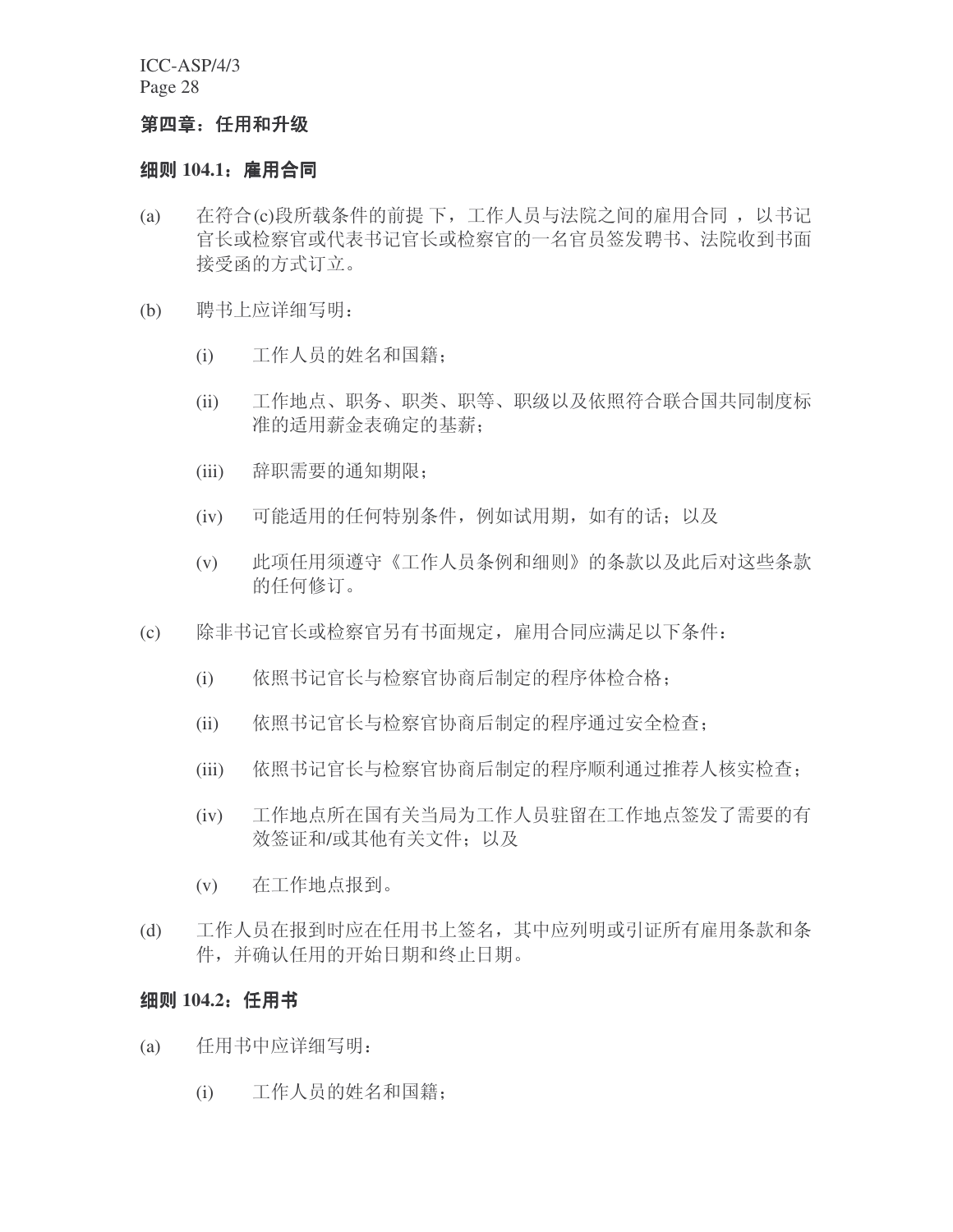- (ii) 工作地点、职务、职类、职等、职级以及依照符合联合国共同制度标 准的适用薪金表确定的基薪:
- (iii) 任用的开始日期和终止日期:
- (iv) 辞职需要的通知期限;
- (v) 任何可能适用的条件, 例如试用期, 如有的话; 以及
- (vi) 此项任用须遵守《工作人员条例和细则》的条款以及此后对这些条款 的任何修订。
- (b) 工作人员接受任用时, 应声明他/她接受《工作人员条例和细则》中阐明的 条款和条件。

# 细则 104.3: 薪金起算日期

- (a) 接受任用后, 工作人员的应领薪金、津贴和补助金从报到之日起算。
- (b) 国际征聘的工作人员如需工作人员细则 107.1(a)(i)规定的赴任旅行, 不影响 根据(a)段确定薪金的起算日期。工作人员可为核准旅行的天数领取一笔额 外款项,旅行天数按照从可领取赴任旅费的出发地到工作地点以核准的路线 和方式做不间断旅行估算得出。这笔款项的计算方法如下:
	- (i) 专业及以上职类工作人员, 以工作人员报到时的基薪和工作地点差价 调整数为准:
	- (ii) 一般事务职类工作人员, 以工作人员报到时的基薪和可能有的任何语 言津贴为准。

# 细则 104.4: 任用到期

- (a) 任用将在任用书上写明的到期日到期; 但是如果合同为六个月或六个月以 上,工作人员应在合同写明的通知期限内收到合同到期确认函。工作人员不 能指望可通过延长任用、在上一次任用结束后立即再次任用、重新雇用或以 任何其他形式从事专业活动来继续他/她在法院的雇用。
- (b) 因任用到期而离职,不算作《工作人员条例和细则》所指的解雇。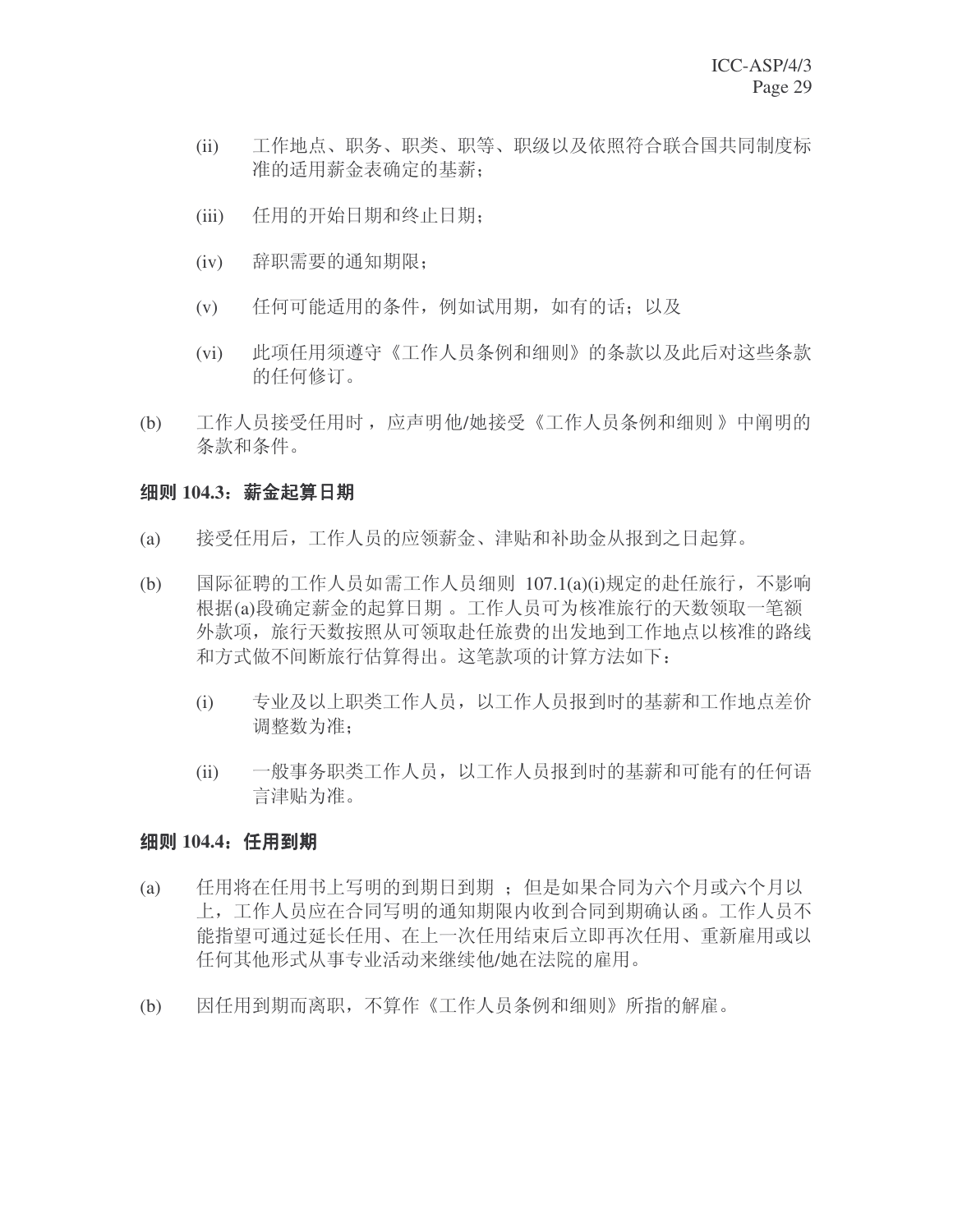#### 细则 104.5: 任用延期

- (a) 尽管有工作人员细则 104.4 的规定, 书记官长或检察官可提出延长工作人员 的任用。通常应在工作人员任用到期之前的一段合理时间内将延长其任用的 意图通知工作人员。
- (b) 延长任用时:
	- (i) 应以原任用书注明的条款和条件雇用工作人员, 除非双方书面同意修 改这些条款和条件:
	- (ii) 工作人员的雇用应被看作是连续性的。

#### **细则 104.6: 重新雇用和复职**

- (a) 原工作人员被重新雇用, 应作为新的任用。应完全适用新任用条款, 不需要 考虑原先的任期。工作人员被重新雇用, 不视为连续雇用。
- (b) 工作人员在离职后 12 个月内被重新雇用, 或在《联合国合办工作人员养恤 基金条例》所指的退休或残疾后的任何更长时间内被重新雇用,可根据(c) 段的规定复职。
- (c) 复职时,工作人员的服务应被视为连续性的,同时工作人员应将领取的所有 离职费, 包括工作人员细则 109.2 条规定的 解雇赔偿金、工作人员细则 109.6 规定的遣返补助金和工作人员细则 109.7 规定的累积年假折付款, 全 数退还法院。从离职到复职的间隔期应尽可能计为年假, 任何多出的时间计 为不带薪特别假。工作人员在离职期间根据工作人员细则 106.4 应享的病假 权利应予以追认。工作人员参与联合国合办工作人员养恤基金事宜应遵照该 基金的《条例》办理。

#### 细则 104.7: 试用期

- (a) 所有新的任用可有最长六个月 的试用期。在特殊情况下, 试用期可再续一 次, 但最多只能再续六个月。
- (b) 如有经过核准的长期病假, 试用期应按缺勤时间顺延。

#### 纽则 104.8:试用期结束后不确认任用

(a) 如果工作人员不适合在法院工作, 或由于细则 109.2(b)或(c)所指的任何其他 原因, 书记官长或检察官可决定不确认工作人员的任用。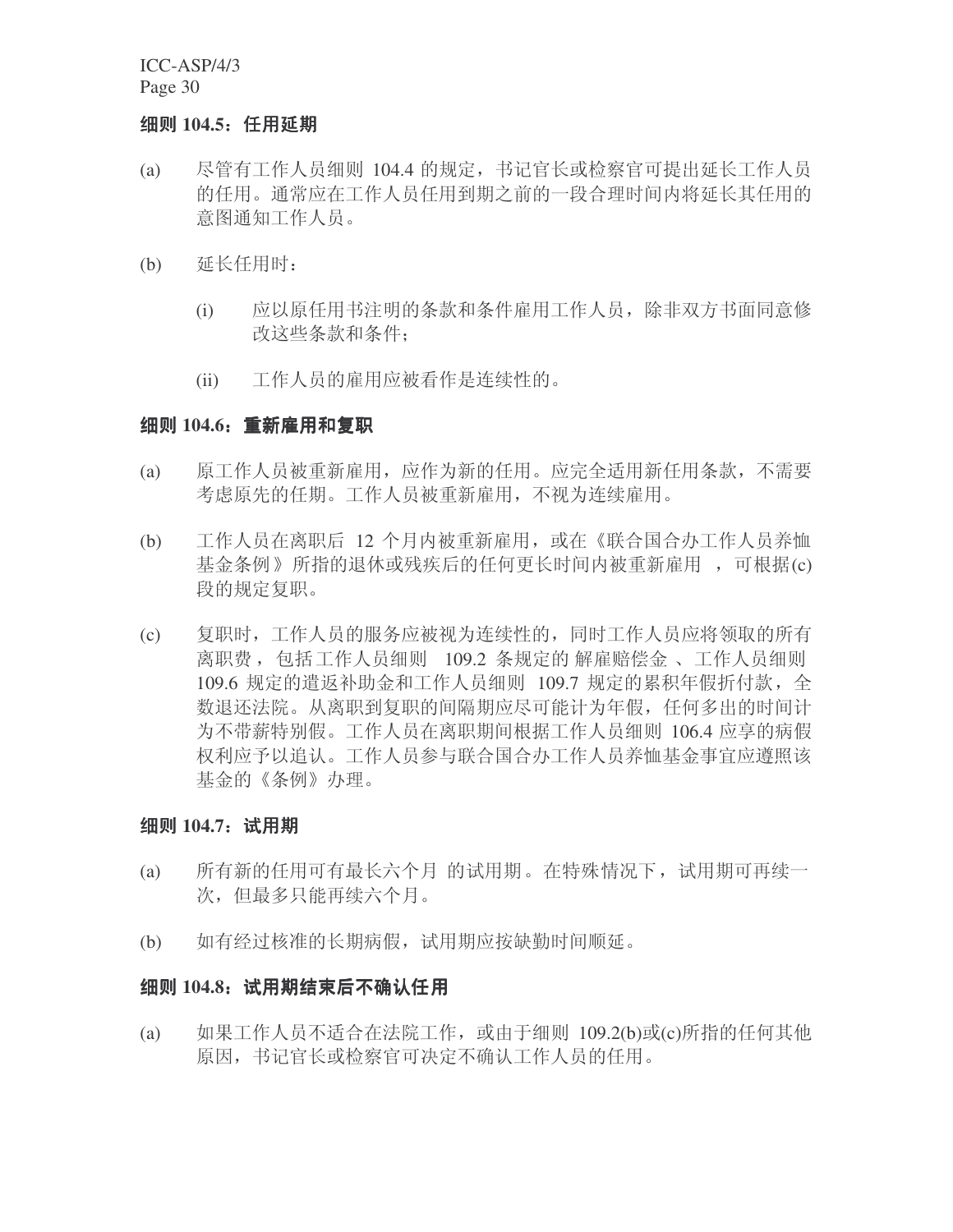- (b) 在此种情况下,工作人员应在试用期到期之前的一段合理时间内收到关于不 确认其任用的通知。
- (c) 如试用期结束时不确认任用, 工作人员无权领取工作人员细则 109.2 规定的 解雇赔偿金。
- (d) 如工作人员未收到不确认任用的通知, 其任用自动获得确认。

#### 细则 104.9: 当地征聘的工作人员

- (a) 为一般事务职类职位征聘的工作人员应视为当地征聘人员,除非他们应聘的 职位:
	- (i) 依照书记官长与检察官协商后制定的准则, 通常需要从工作地点以外 的地区征聘人员填补: 并且
	- (ii) 任用书上注明他们是专门为该职位以国际征聘方式征聘的人员。
- (b) 国际征聘的一般事务职类工作人员的身份只限于该具体职位, 此身份不得转 给一般事务职类中的另一个职位。
- (c) 当地征聘的一般事务职类工作人员转入专业职类后, 应视为国际征聘的工作 人员。
- (d) 尽管有(b)段和(c)段的规定,工作人员若身为工作地点所在国公民,或在工 作地点任职期间在其本国居住, 则不能领取国际征聘工作人员的所有津贴和 补助金。这类工作人员可领取的津贴和补助金包括赴任旅费、派任补助金和 房租补贴。

# 细则 104.10: 国际征聘的工作人员

- (a) 为专业及以上职类的职位征聘的工作人员视为国际征聘人员。
- (b) 尽管有(a)段的规定,工作人员若身为工作地点所在国公民,或在工作地点 任职期间在其本国居住, 则不能领取国际征聘工作人员的所有津贴和补助 金。
- (c) 工作人员若变更国籍或永久居住身份, 将丧失国际征聘工作人员的应享津贴 和补助金, 前提是继续享有此种权利将 与设立这些津贴和补助金的目的不 符。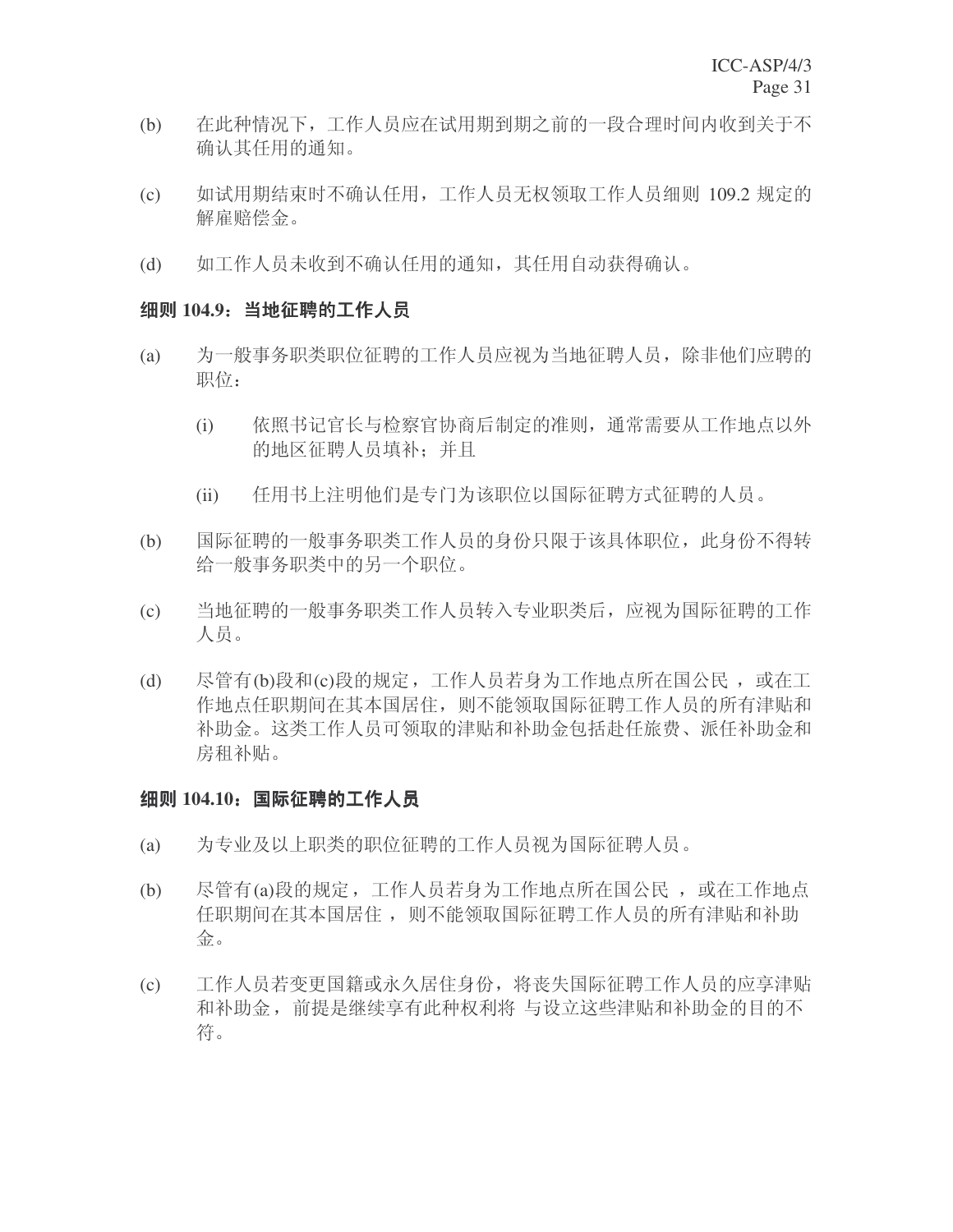#### 细则 104.11: 国籍

- (a) 法院在适用《工作人员条例和细则》时,只承认每名工作人员的一个国籍。
- (b) 工作人员若合法拥有一个以上国家的国籍, 《工作人员条例和细则》所承认 的该工作人员的国籍为任用书上注明的国籍。

#### **细则 104.12**: 家庭关系

- (a) 不得与工作人员的父母、子女或兄弟姐妹签订雇用合同。
- (b) 工作人员:
	- (i) 不得被委派在其配偶的一个上级或下级职位供职;
	- (ii) 应回避参与做出或审查可影响其配偶的身份或应享权利的行政决定的 过程。

#### 细则 104.13: 体检

- (a) 所有工作人员的任用必须 由法院医务官根据体检结果 核准。如果体检不合 格, 书记官长或检察官可撤回聘书或根据工作人员细则 104.1 修改聘书的条 款和条件。
- (b) 可时常要求工作人员:
	- (i) 接受体检, 以使法院医务官确信 他/她没有可能影响其本人效率或他 人健康的疾病:
	- (ii) 向法院医务官递交关于其本人健康状况的医疗报告; 或
	- (iii) 接种法院医务官认为必要的疫苗。
- (c) 法院医务官如果认为工作人员的身体状况影响了其本人的效率或他人的健 康, 可指示该工作人员不要上班并要求 他/她寻求医生的治疗。在此种情况 下, 该工作人员的缺勤应视为工作人员细则 106.4 所指的有证明的病假。
- (d) 工作人员必须立即通知法院医务官在其家庭内部发生的任何传染性病例或影 响到其家庭的任何检疫隔离令。在此种情况下, 医务官将决定是否应指示该 工作人员不要上班 。如果是的话,该工作人员的缺勤应视为 工作人员细则 106.4 所指的有证明的病假。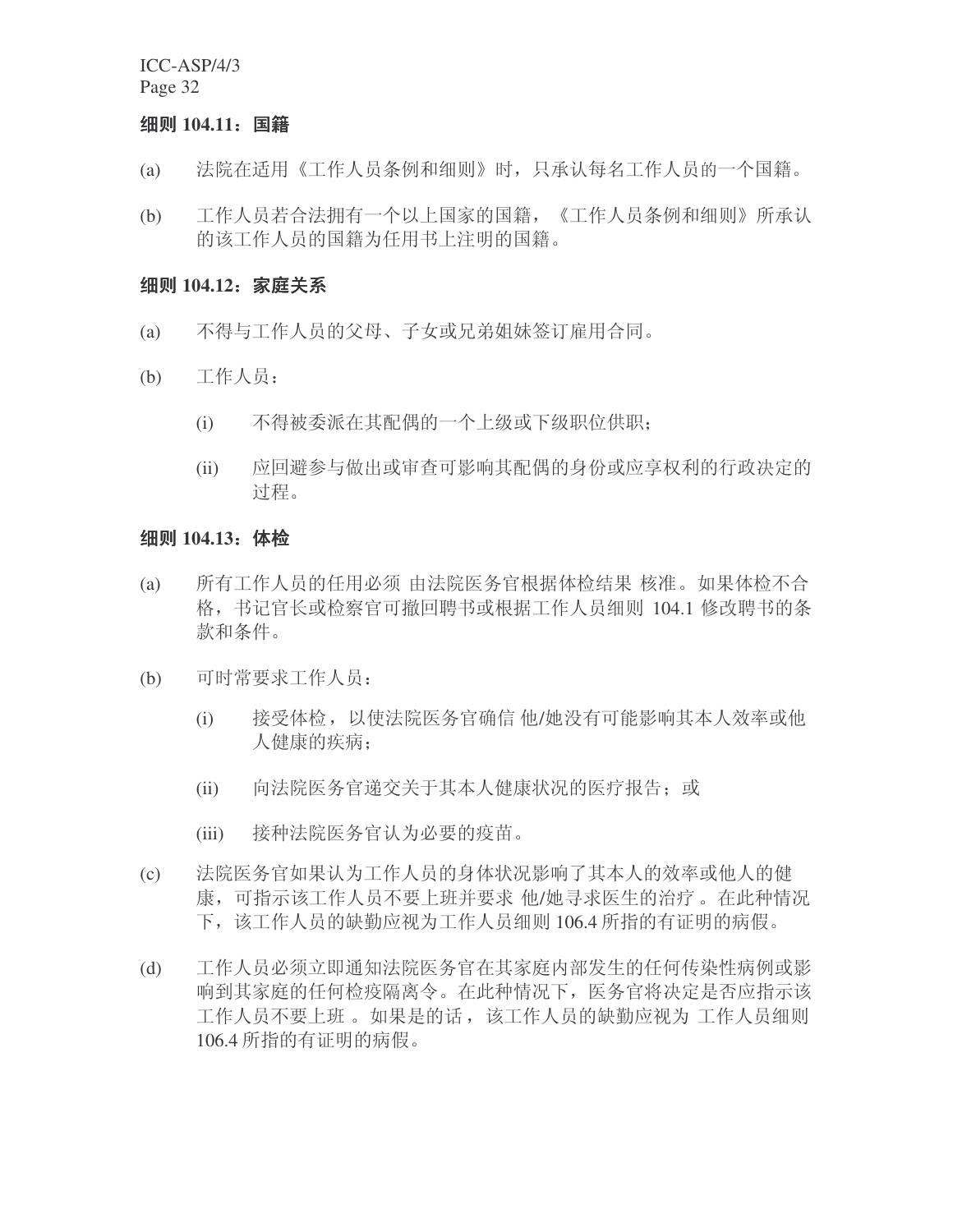# 细则 104.14; 工作人员的受益人

- (a) 工作人员在接受任用时, 应书面指定其受益人。工作人员应负责将其受益人 的撤销和变更通知法院。
- (b) 除非另有规定,工作人员死亡时,法院应付工作人员的所有款项都将付给(a) 段所指的其受益人。
- (c) 如果没有指定受益人,或者受益人都已不在世, 法院应付工作人员的所有款 项将付给其继承人。

#### 组则 104.15: 提供资料 - 通知的义务

- (a) 工作人员应向书记官长或检察官提供为确定该工作人员在《工作人员条例和 细则》下的地位或为完成与其任用有关的行政安排所需的任何资料。
- (b) 工作人员应将此后的任何变更立即书面通知书记官长或检察官。
- (c) 工作人员若打算获得其国籍所属国以外的任何国家的永久居留身份, 或改变 其国籍, 应在变更发生之前将这一意图通知书记官长或检察官。
- (d) 工作人员若被逮捕、受到除轻微交通违章之外的犯罪指控、作为刑事诉讼中 的被告被传唤出庭、或因除轻微交通违章之外的任何罪行被定罪、罚款或监 禁, 应立即向书记官长或检察官报告实情。
- (e) 书记官长或检察官长或检察官书面授权的一名工作人员,可在任 何时间要求工作人员提供关于其是否适于在法院任职的资料。

# 细则 104.16: 正式档案

- (a) 应为每名工作人员建立和保管一份正式档案,其中收载关于工作人员在法院 任职的记录。
- (b) 工作人员可以依照书记官长与检察官协商后制定的程序查阅自己的正式档 案。

#### 细则 104.17: 工作人员的业绩评估

- (a) 应根据书记官长与检察官协商后制定的程序定期评估工作人员的业绩。
- (b) 在此方面, 应拟定业绩评估报告并与工作人员讨论, 听取他/她的意见。直 属上级主管应参与工作人员的业绩评估。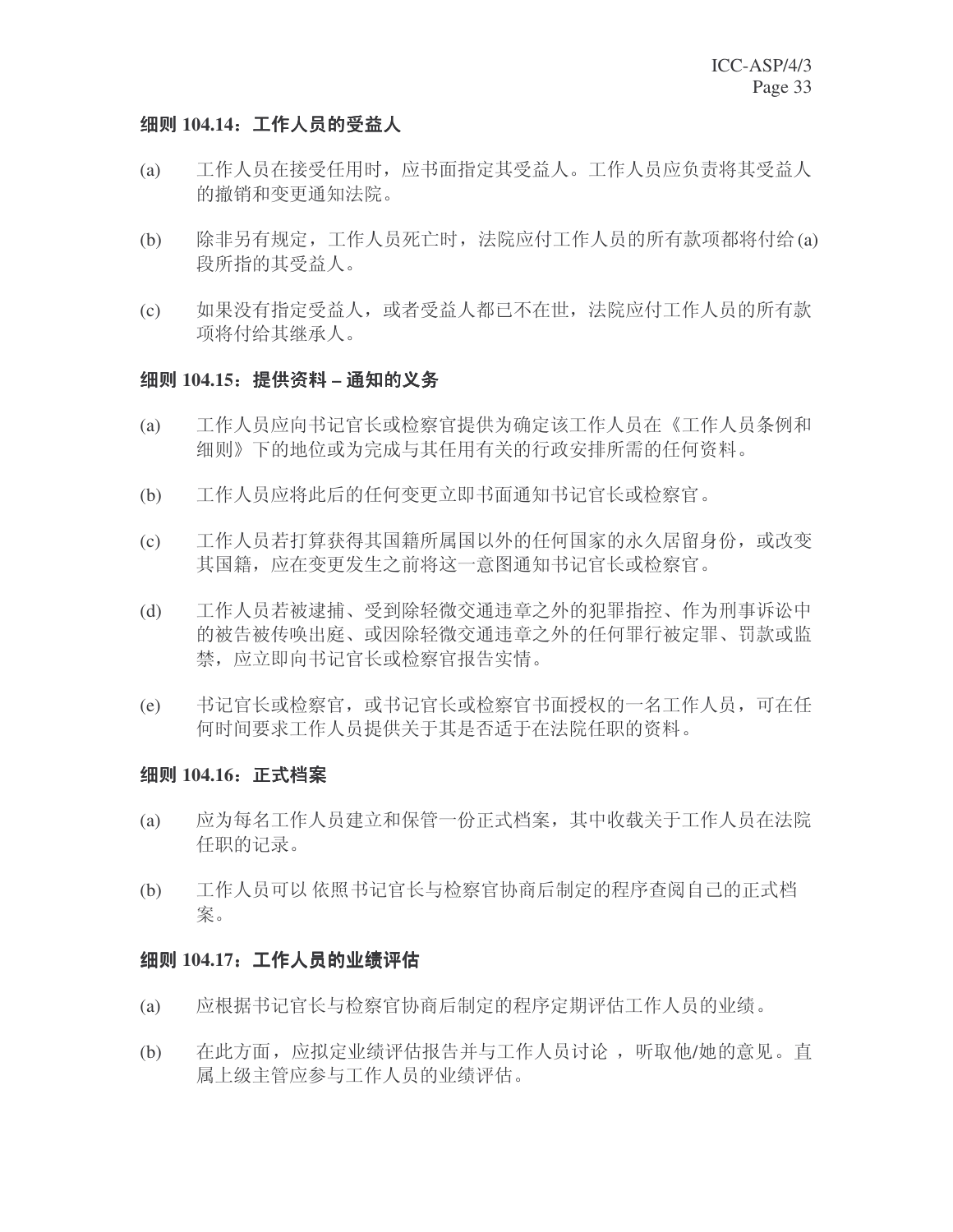(c) 报告及工作人员的任何意见将成为工作人员正式档案的一部分。

# 细则 104.18: 征聘与在职工作人员

在遵守《罗马规约》第 44 条和不影响征聘各级新人才的前提下, 在填补空缺时, 应尽可能充分考虑法院在职工作人员的必备资格和经验。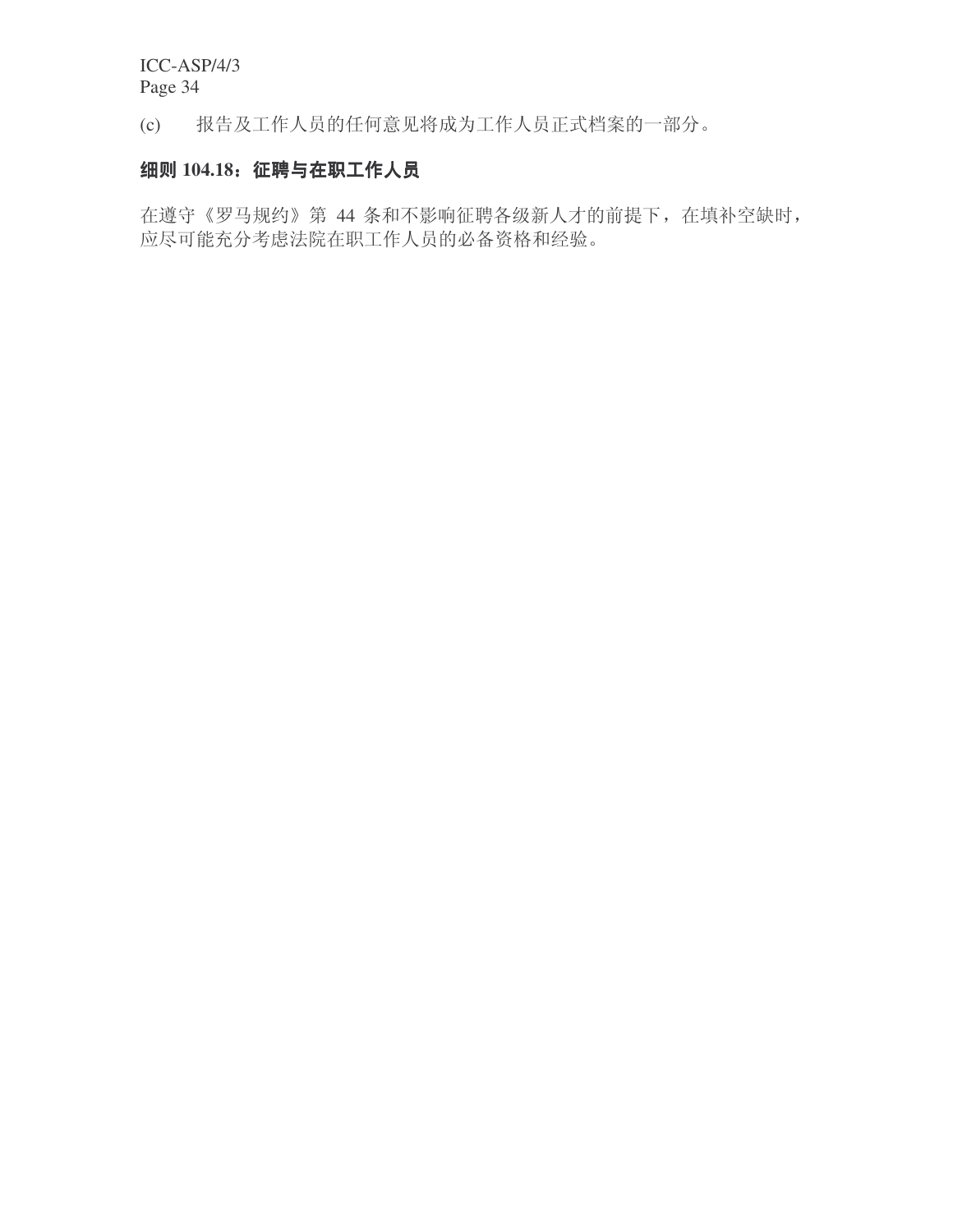# 第五章: 年假和特别假

# 细则 105.1: 法定假日

应为每个工作地点规定每年通常为 10 天的法定假日。法定假日不计为年假, 其时 间应视当地条件和风俗而定。

# 细则 105.2: 年假

- (a) 领取全薪的工作人员每工作一个日历月可积存 2.5 个工作日的年假, 不满一 个月的工作天数则可按比例计算, 最小单位是半天。
- (b) 年假以全天或半天为单位使用, 但必须经过核准。
- (c) 所有休假安排应服从工作需要,如工作需要,可要求工作人员在书记官长或 检察官指定的期间使用假期。应尽可能顾及工作人员的个人情况和意愿。
- (d) 在特殊情况下, 书记官长或检察官可在工作人员年假开始之前撤回对年假的 核准。在紧急情况下, 书记官长或检察官可召回正在休年假的工作人员。法 院应报销工作人员因这类撤回核准或召回而支付的任何无法退还的费用。
- (e) 年假可积存, 但是转入任何一年 1 月 1 日以后的这类假期的天数不得超过  $60 \times$ 。
- (f) 在特殊情况下,可准许工作人员预支年假,最多 10 个工作日,条件是他/她 的任期持续时间足以积存这些预支年假的天数。
- (g) 工作人员离职时, 任何没有使用的积存年假应折合现款支付给工作人员, 但 最多不得超过 60 天。同样,离职时,任何没有还清的预支年假应视为拖欠 法院的债务。
- (h) 产假、另一家长假、领养子女假、有证明的病假、紧急假以及不超过 20 个 工作日的特别假期间, 应可积存年假。超过 20 个工作日的特别假期间, 不 积存年假。工作人员在根据工作人员细则 106.9 因在法院任职所致的伤害或 疾病领取相当于薪金和津贴的补偿期间,不积存年假。

# 细则 105.3: 不带薪特别假

- (a) 若工作人员提出请求, 书记官长或检察官可核准连续时间最多两年的不带薪 特别假不影响工作人员服务的连续性。
- (b) 可为下列原因核准不带薪特别假: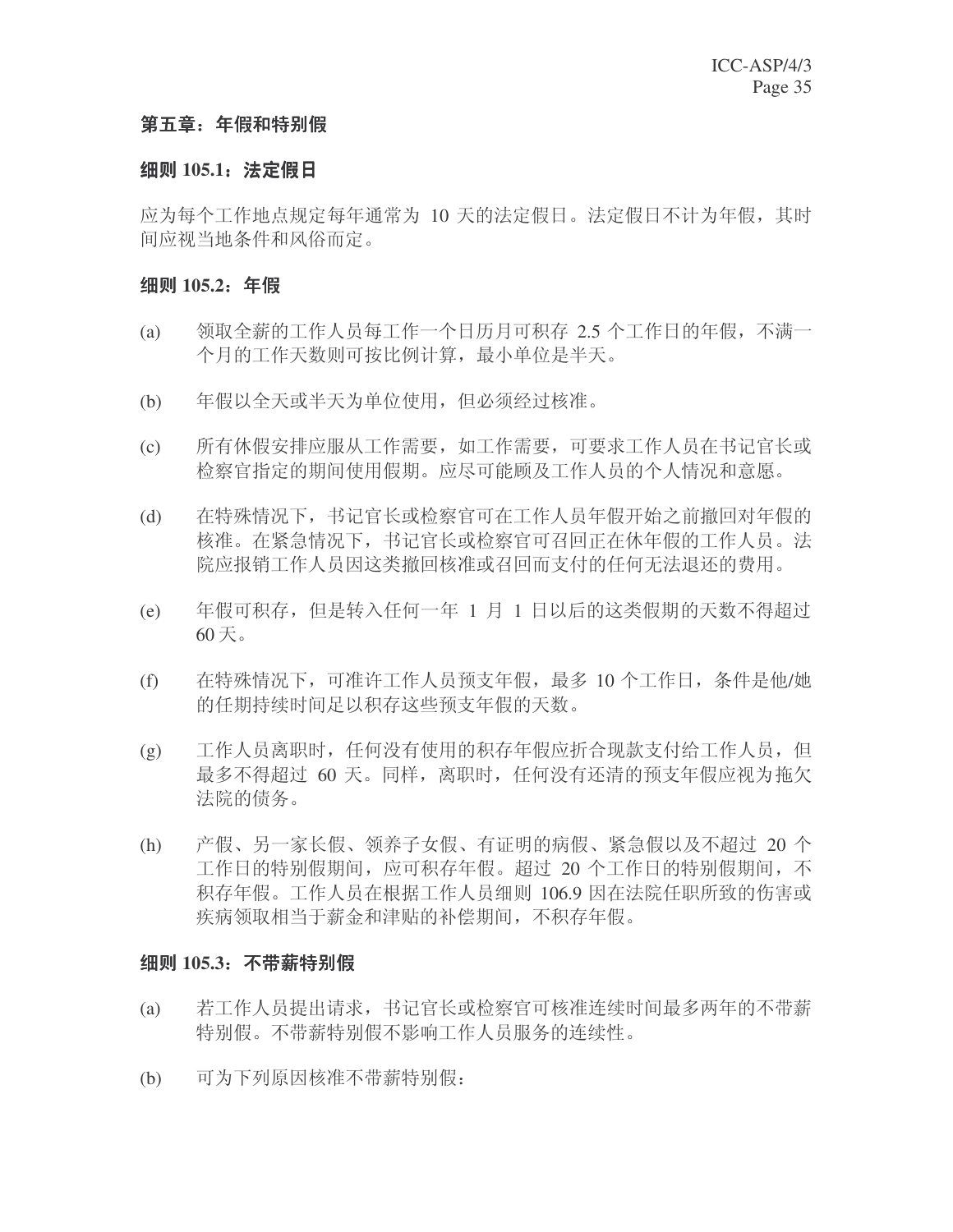- (i) 学习或研究;
- (ii) 长期疾病或受伤;
- (iii) 照顾子女:
- (iv) 补充产假、另一家长假或领养子女假;
- (v) 工作人员家属去世;
- (vi) 家里发生严重紧急情况;
- (vii) 为了延续雇员的服务期, 以保护还有两年将满 55 岁、在工作期间向 联合国合办工作人员养恤基金缴款将满 25 年或者已经年满 55 岁、还 有两年在工作期间向联合国合办工作人员养恤基金缴款将满 25 年的 工作人员在该基金下领取的养恤金; 或者
- (viii) 任何其他迫不得已的理由。
- (c) 工作人员在休不带薪特别假期间,所有职责、义务和特权继续对其适用。
- (d) 有下列情况者的特别假不予核准:
	- (i) 为了在政府的政治办事机构、外交或其他代表机构中任职, 或者为了 履行与继续保持工作人员的国际公务员身份不符的任何职能;或
	- (ii) 为了履行与法院利益不符的任何其他职能。
- (e) 书记官长或检察官在核准工作人员的不带薪特别假申请之前,可要求工作人 员先用完他/她的所有年假。
- (f) 在超过 20 个工作日的不带薪特别假期间, 工作人员不积存年假和病假, 在 计算回籍假、例常加薪、解雇赔偿金、遣返补助金或任何其他应享权利时, 不带薪特别假期间不计算在内。
- (g) 此外, 在超过 20 个工作日的不带薪特别假期间, 工作人员的医疗保险以及 法院组织的任何其他保险应自动终止, 除非工作人员选择自行承担费用继续 这些保险。工作人员还应继续遵守连续保险的各项规定。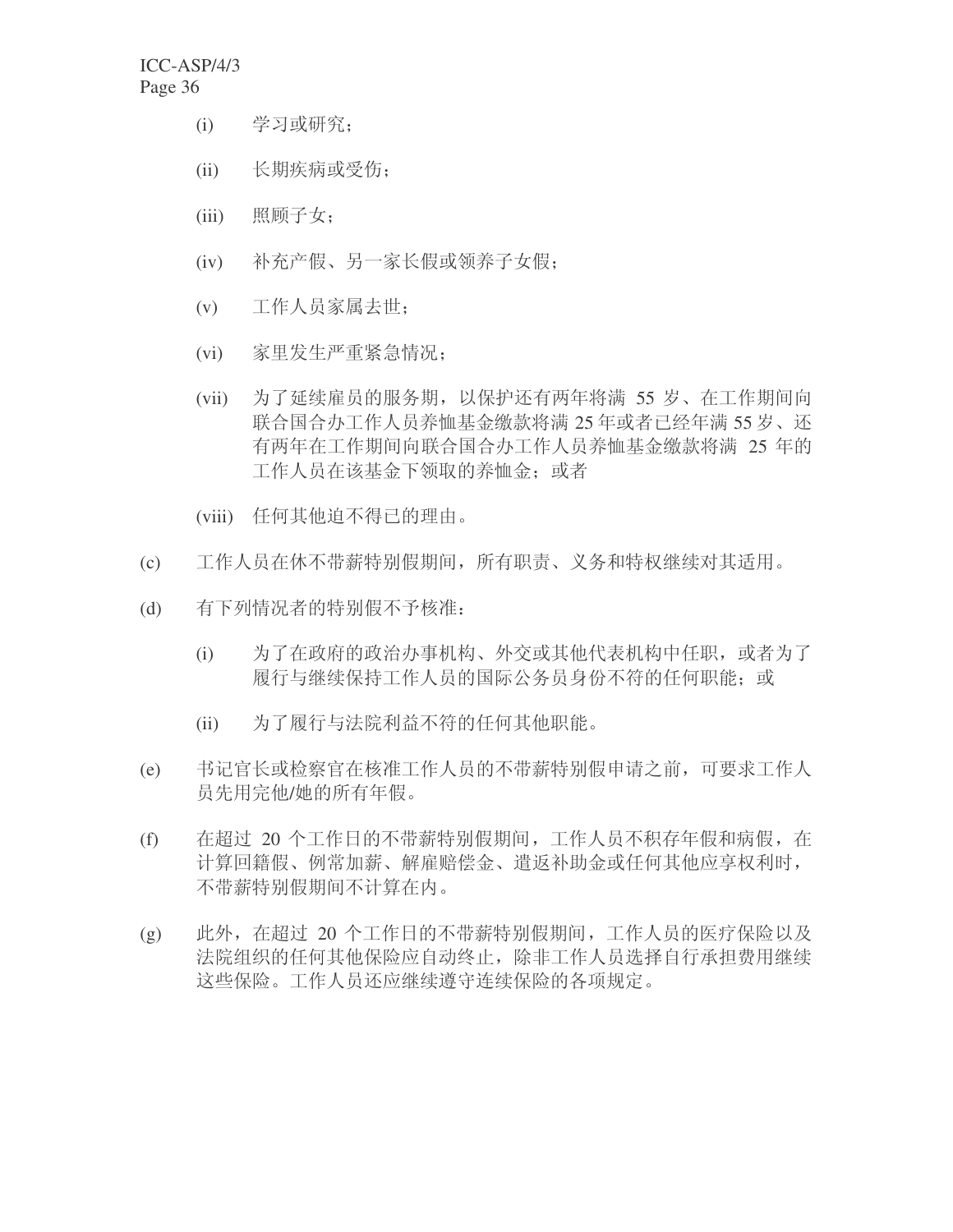### 细则 105.4: 带薪特别假

在特殊情况下, 如果书记官长或检察官认为这样做符合法院利益, 好经相互协商之 后, 书记官长或检察官可核准工作人员休带薪特别假。

### **细则 105.5: 擅自缺勤**

如果工作人员未经核准擅自缺勤, 擅自缺勤期间停发薪金和津贴, 而且此种缺勤被 视为工作人员细则 109.4 所指的放弃职位。但是, 如果书记官长或检察官认为缺勤 是因工作人员无法控制的原因所致, 视情况可将缺勤期间作为年假或不带薪特别 假。

### 细则 105.6: 回籍假

一般规定

- (a) 国际征聘的工作人员及其家属有权享受由法院负担费用的回国旅行(以下称 "回籍假")。回籍假的目的是使工作人员及其家属能够保持或更新他们与 本国的联系。
- (b) "合格家属"指工作人员的配偶或任何受扶养子女。
- (c) 工作人员在其本国以外的地点连续任职, 每合格工作两年, 有权享受一次回 籍假,但必须符合以下条件:
	- (i) 工作人员的本国是其正式工作地点或正常居住地所在国以外的国家。
	- (ii) 工作人员在休完申请的回籍假返任后将至少再继续工作六个月, 如果 是第一次休回籍假,则工作人员在合格工作两年期满后将至少再继续 工作六个月。
	- (iii) 如果在休完工作人员细则 107.7 所指探亲假返任后再休回籍假, 通常 应在探亲假后连续工作至少九个月之后。
- (d) 合格服务期从根据(a)段和(c)段确定工作人员的资格之日起开始计算。
- (e) 工作人员在休完回籍假返任后六个月内从法院辞职, 应退还法院支付的与回 籍假有关的所有旅费和其他费用, 或者放弃其应领的回国旅行费用。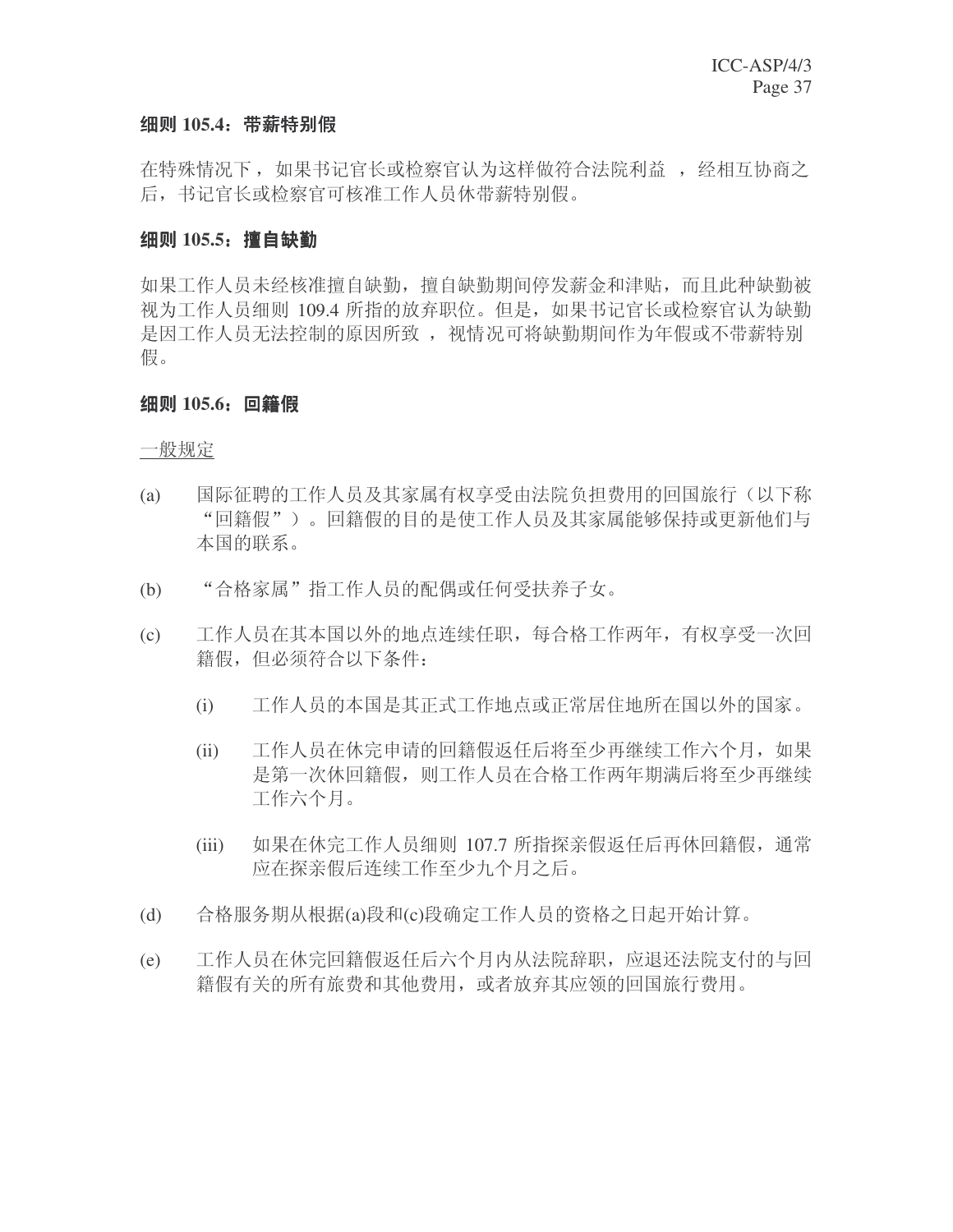回籍假的时间和期限

- (f) 工作人员的第一次回籍假应在工作人员合格工作满两年的那一年内。
- (g) 只要工作许可,可在应享回籍假的那一年的任何时候休回籍假。尽管有上述 规定,可在下列情况下提前或推迟回籍假:
	- (i) 在特殊情况下,而且只要不是工作人员的第一次回籍假,书记官长或 检察官可核准提前休回籍假, 条件是通常工作人员已至少完成 12 个 月的合格工作, 或自工作人员上次回籍假返任之日起至少已过去 12 个月。核准提前休回籍假不得把工作人员下次有权休回籍假的时间提 前,而且还要取决于事后应享回籍假的条件是否得到满足。如果条件 没有得到满足,工作人员必须偿还法院为提前度假支付的费用。
	- (ii) 如果工作人员把回籍假推迟到有权度假的日历年以后使用, 推迟度假 不会改变其下次和以后各次回籍假应享权利的时间, 条件是从休完推 迟的回籍假返任之日起至下一次回籍假出发之日止, 通常要至少合格 工作 12 个月。
- (h) 休回籍假旅行的工作人员必须在其本国至少逗留七天, 其中不包括旅途时 间: 在休完回籍假返任后, 可要求其出示令人满意的证据, 证明已充分满足 了这项条件。为回籍假的目的使用年假, 应遵守工作人员细则 105.2 的规 定。
- (i) 在符合《工作人员细则》第七章所载条件的前提下,工作人员有权为核准的 回籍假旅行申请旅行时间, 并为本人和每名合格家属申请在正式工作地点和 回籍假地点之间往返旅行的费用。

### 本国

- (j) 本国通常是工作人员的国籍所属国。在特殊或迫不得已的情况下, 书记官长 或检察官可授权:
	- (i) 在执行本条细则时将国籍所属国以外的一个国家确定为本国。申请此 项授权的工作人员必须 向书记官长或检察官证明, 他/她在接受任用 以前曾长期在该另一国保留居住权, 他/她在该国仍有密切的家庭关 系和私人关系, 并且工作人员在那里 休回籍假不致违背(a)段的宗旨 和意图。
	- (ii) 在某一特别休回籍假年度可旅行前往本国以外的另一个国家, 但必须 符合书记官长或检察官规定的条件。在此种情况下, 法院承担的旅行 费用不得超过前往本国的旅行费用。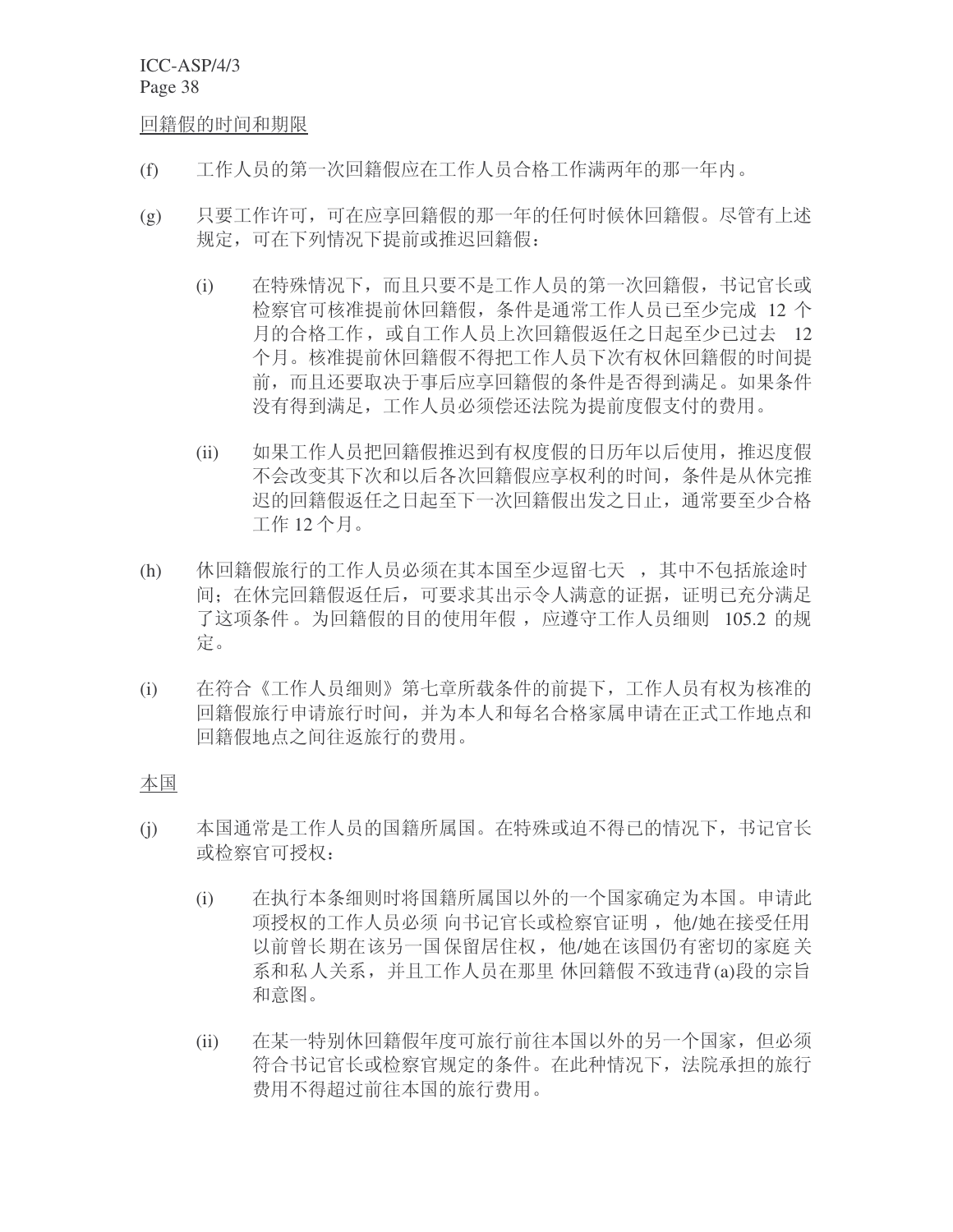## 回籍假地点

(k) 工作人员在本国境内休回籍假的地点, 就其应享旅行和运输权利而言, 应为 工作人员最近一次在本国常住期间与其有最密切居住关系的地点。在特殊情 况下,书记官长或检察官可核准变更回籍假所在国的国内地点。

## 合格家属的旅行

- (l) 合格的家属应随同获准休回籍假的工作人员一起旅行;但如工作需要或因其 他特殊情况使工作人员及其合格家属不能同行时,可准许例外。
- (m) 如配偶双方都是联合国共同制度工作人员且都有资格享受回籍假, 每一方都 可选择使用自己的回籍假权利或选择与配偶同行。对于选择与配偶同行的工 作人员, 应核准与其所做旅行相应的旅行时间。受扶养子女如父母双方都是 联合国共同制度工作人员而且都有资格享受回籍假,可选择与父母任何一方 同行。旅行的频繁程度不得超出为工作人员及其任何受扶养子女规定的回籍 假周期。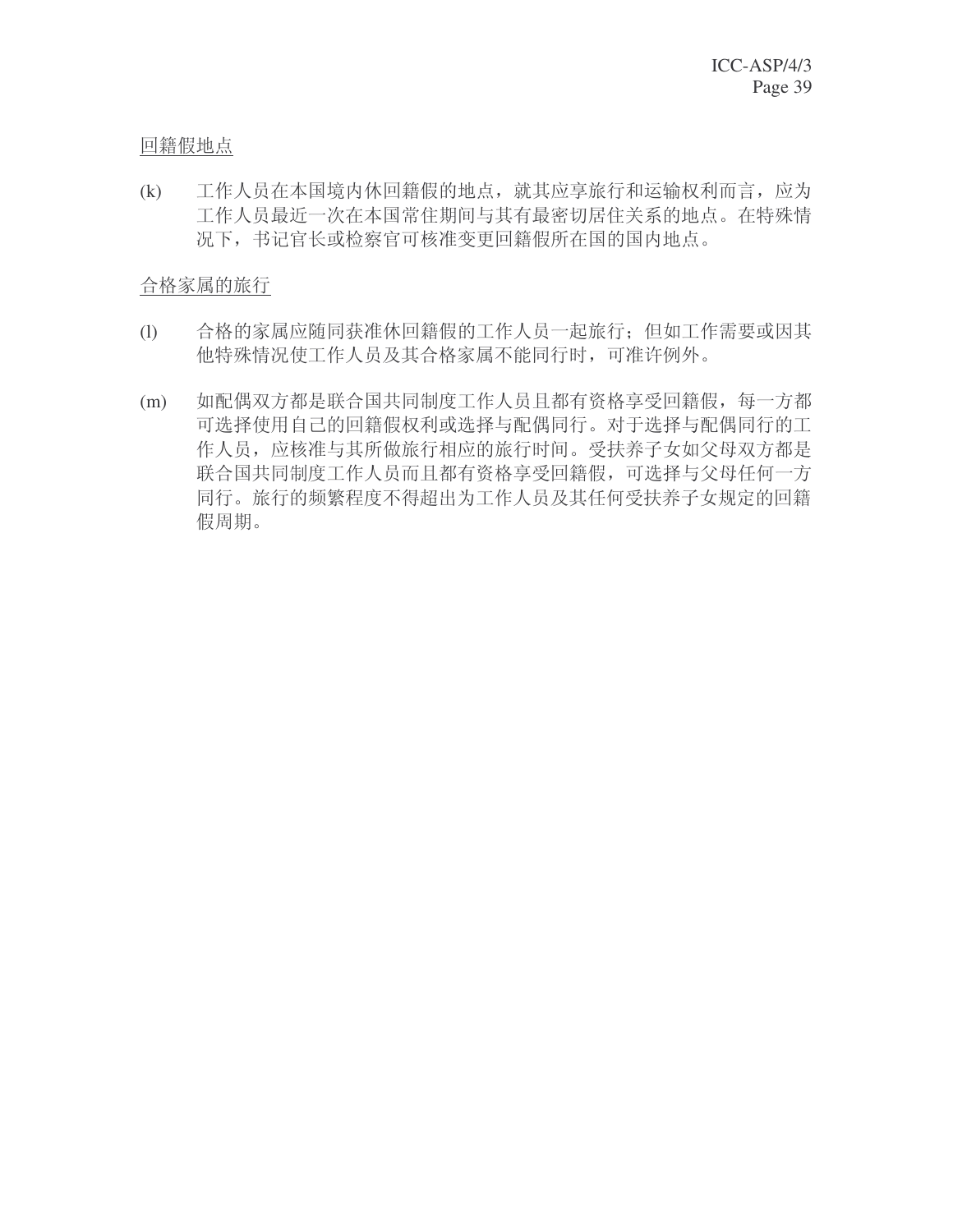### 第六章: 社会保障

## 细则 106.1: 联合国合办工作人员养恤基金

- (a) 所有工作人员均应按照 《联合国合办工作人员养恤基金条例 》参加该项基 金, 除非他们的加入在其任职条件中被例外地排除。
- (b) 工作人员对基金应缴付的份额将从其薪金中扣除。

#### 细则 106.2: 医疗保险

- (a) 工作人员应参加法院组织的医疗保险计划,
- (b) 工作人员对法院组织的医疗保险计划应缴付的份额将从其薪金中扣除。

#### <del>细</del>则 106.3: 团体人身或事故保险计划

- (a) 法院可为工作人员提供参加法院组织的团体人身或事故保险计划。参加该计 划与否应是自愿的。
- (b) 法院将不为工作人员参加任何此种团体人身或事故保险计划应缴付的保险提 供补贴。一经工作人员提出书面请求, 其保险费可从参加有关计划的工作人 员的薪金中扣除。

### 细则 106.4: 有证明的病假

#### 一般规定

(a) 工作人员因病或伤不能履行其职责,或由于公共卫生要求而不能工作时在所 列下述条件下将准予有证明的病假。

#### 应享权利

- (b) 每名工作人员可享受的病假应视如下所述的他/她的任职期限而定:
	- (i) 任期不足一年的工作人员在任职后将可享受的有证明的病假比例为每 个合同性服务月两个工作日:
	- (ii) 任期在一年以上但不足三年的工作人员,或已完成一年的连续任职 时, 有权享受最多 65 个工作日有证明的全薪病假, 以及连续 12 月中 任何时期 65 个工作日有证明的半薪病假: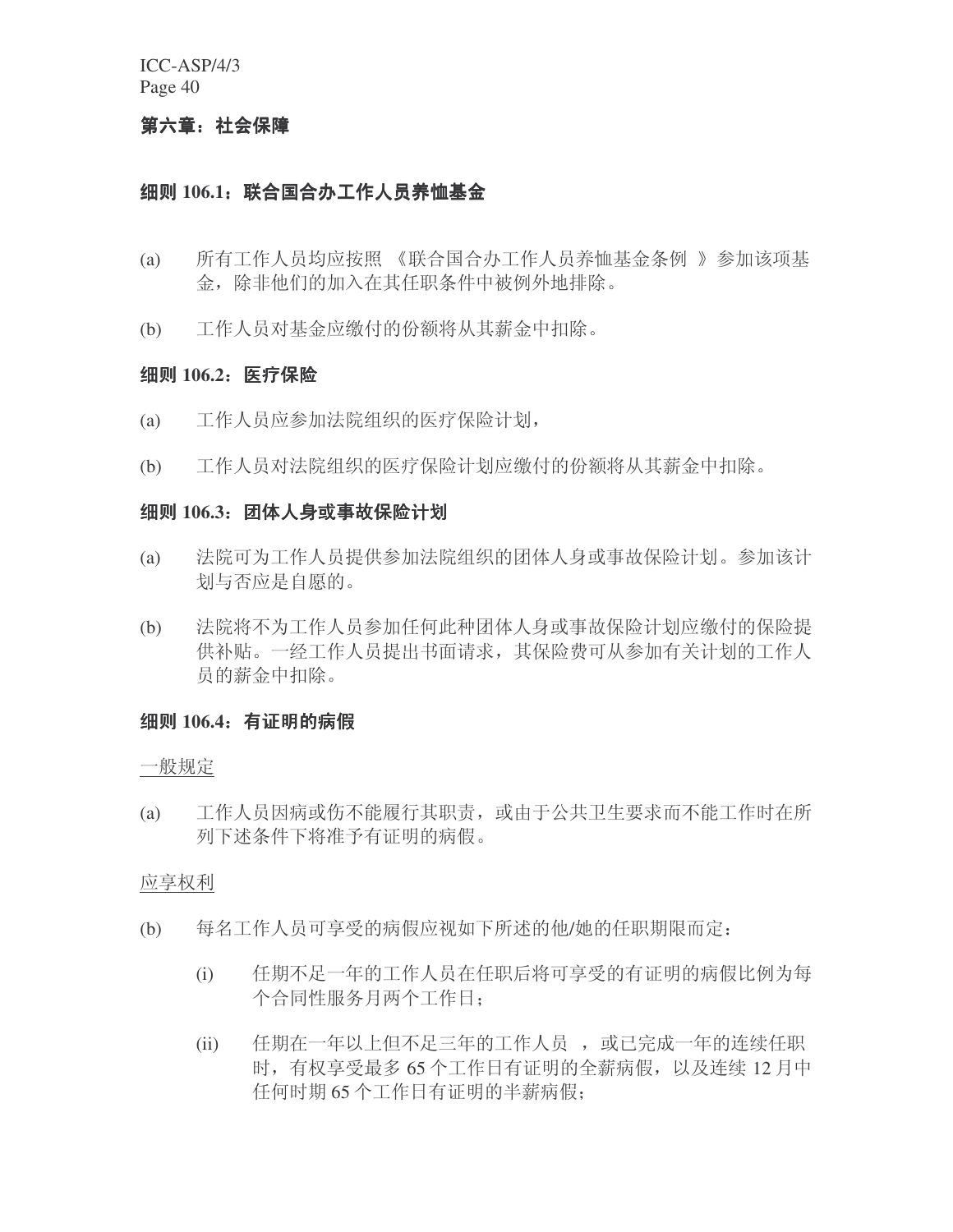(iii) 任期在三年或三年以上的或已完成三年连续任职的将在任职时或已完 成三年连续任职时有权享受最多至195个工作日全薪有证明的病假, 以及连续四年中任何时期195个工作日半薪有证明的病假。

### 通知和确认

- (c) 该工作人员应及时向 他/她的直接领导告知由于生病或公共卫生的要求而缺 席的情况。
- (d) 该工作人员应尽快递交病 假证明,说明他/她不能履行他/她的职责及不能履 行职责的期限。
- (e) 所有病假证明还应由法院医务官予以确认。
- (f) 如果某工作人员在他/她休年假时在任何七天中至少有五个工作日生病或受 伤, 这一期间将被视为有证明的病假, 条件是该工作人员递交医生证明, 并 得到法院医务官的确认。
- (g) 如果发生在用完(b)段所指的应享病假权利之后生病或受伤的情况,工作人 员可经书记官长或检察官允许, 依照工作人员条例 105.3, 在这样生病或受 伤期间休无薪的特别假, 最高期限为两年。
- (h) 如果工作人员不递交医生证明或如果他 /她的病假未得到法院医务官的确 认, 其缺勤期间将视情况作为一段年假、紧急假或无薪特别假或未经核准的 缺勤。
- (i) 在病假超过一个月的情况下,可要求工作人员递交另一份医生证明, 或由法 院的医务官进行检查。如果在进行这样的检查后, 该工作人员经法院医务官 确认可以继续他/她的职责, 书记官长或检察官可决定该工作人员不得再休 病假。该工作人员可依照工作人员细则 106.11 对这一决定提出申诉。

## 细则 106.5: 紧急假

- (a) 在下述情况下,每日历年可准予每名工作人员不超过七个工作日期限的紧急 假:
	- (i) 工作人员不能提供证明的生病或受伤;
	- (ii) 工作人员家属生病或受伤;
	- (iii) 工作人员家属死亡; 或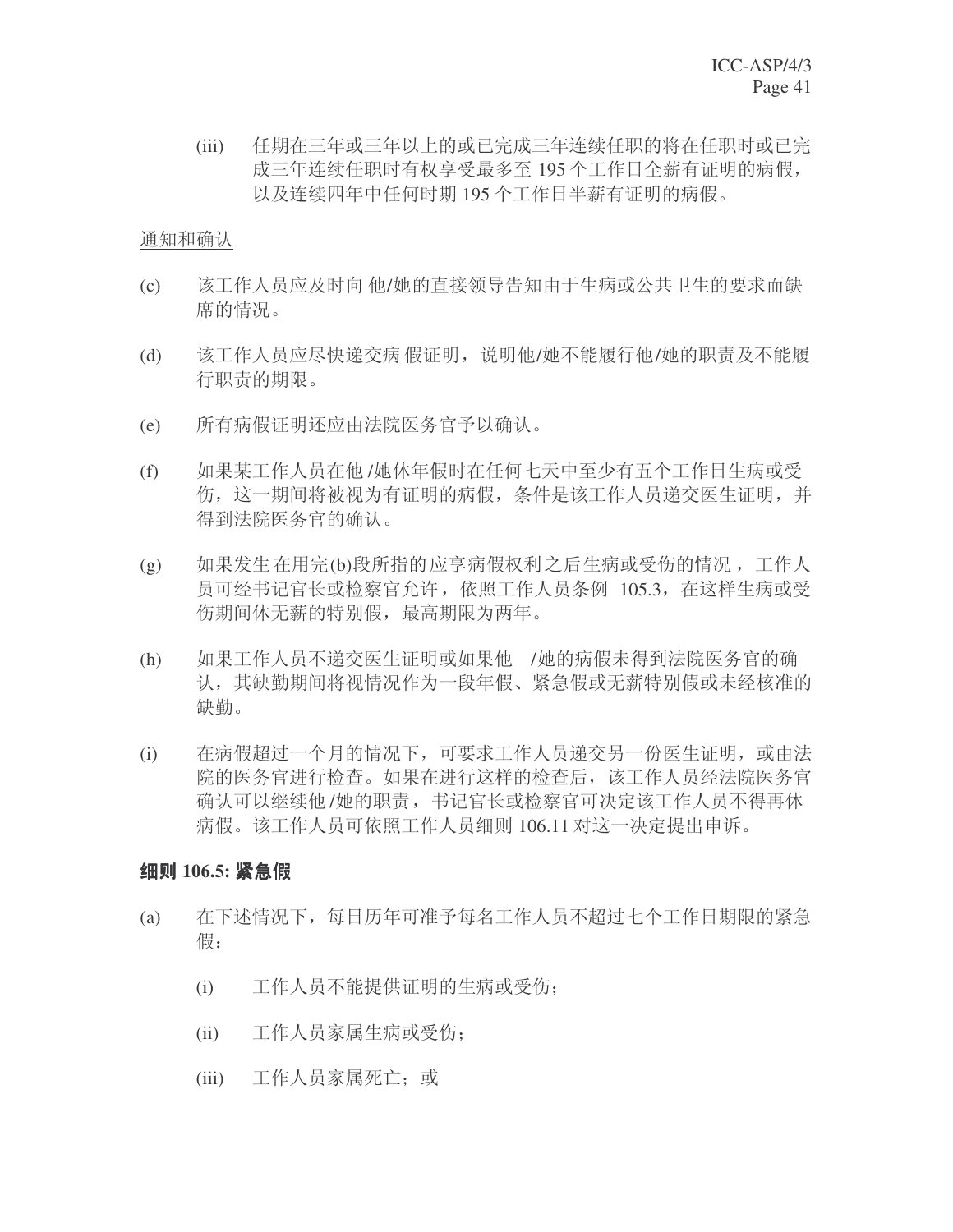- (iv) 构成紧急情况的任何其他迫不得已的理由。
- (b) 所准予的紧急假的天数将从工作人员细则 106.4 规定的工作人员可享受的有 证明的病假的天数中扣除。
- (c) 如果工作人员已用完他 /她的有权使用的紧急假, 缺勤期间将视情况作为年 假,无薪特别假或未经核准的缺勤。

### 细则 106.6: 产假

- (a) 工作人员在提供医生证明说明 其分娩孩子的可能日期之后, 将有权享受 16 周的全薪产假。
- (b) 产假可由待产的工作人员选择从可能分娩的日期之前的六周和三周之间 开 始。一旦她提出要求,该工作人员的产假可于可能分娩之日前的三周和一周 之间开始,条件是法院的医务官证实她的状况使她能够适当履行她的职责。
- (c) 产假将不会由法院提出在实际分娩日之后不到 10 周时终止。然而,她一旦 提出要求,可允许该工作人员在实际分娩日之后至少六周之后回来工作,条 件是法院的医务官证实她的健康状况使她能够适当履行她的职责。
- (d) 工作人员的任用合同在怀孕或产假期间不得终止, 除非因为与工作人员待产 的事实无关的理由。这一工作人员的任用合同可依照工作人员细则 109.2 终 止。

### 细则 106.7: 领养假

- (a) 与领养小孩有关并在下列条件下 ,工作人员有权享受全薪连续八周的领养 假:
	- (i) 该小孩不是该工作人员的继子女:
	- (ii) 该小孩以前未曾与该工作人员居住;
	- (iii) 该小孩不超过 18 岁; 以及
	- (iv) 该工作人员的配偶未因领养被准予任何相等假期。
- (b) 领养假不得在被领养的小孩预计到达该工作人员家之前一周以上的时间开 始。
- (c) 该工作人员应在预期的领养假开始前至少一个月告之书记官长或检察官, 并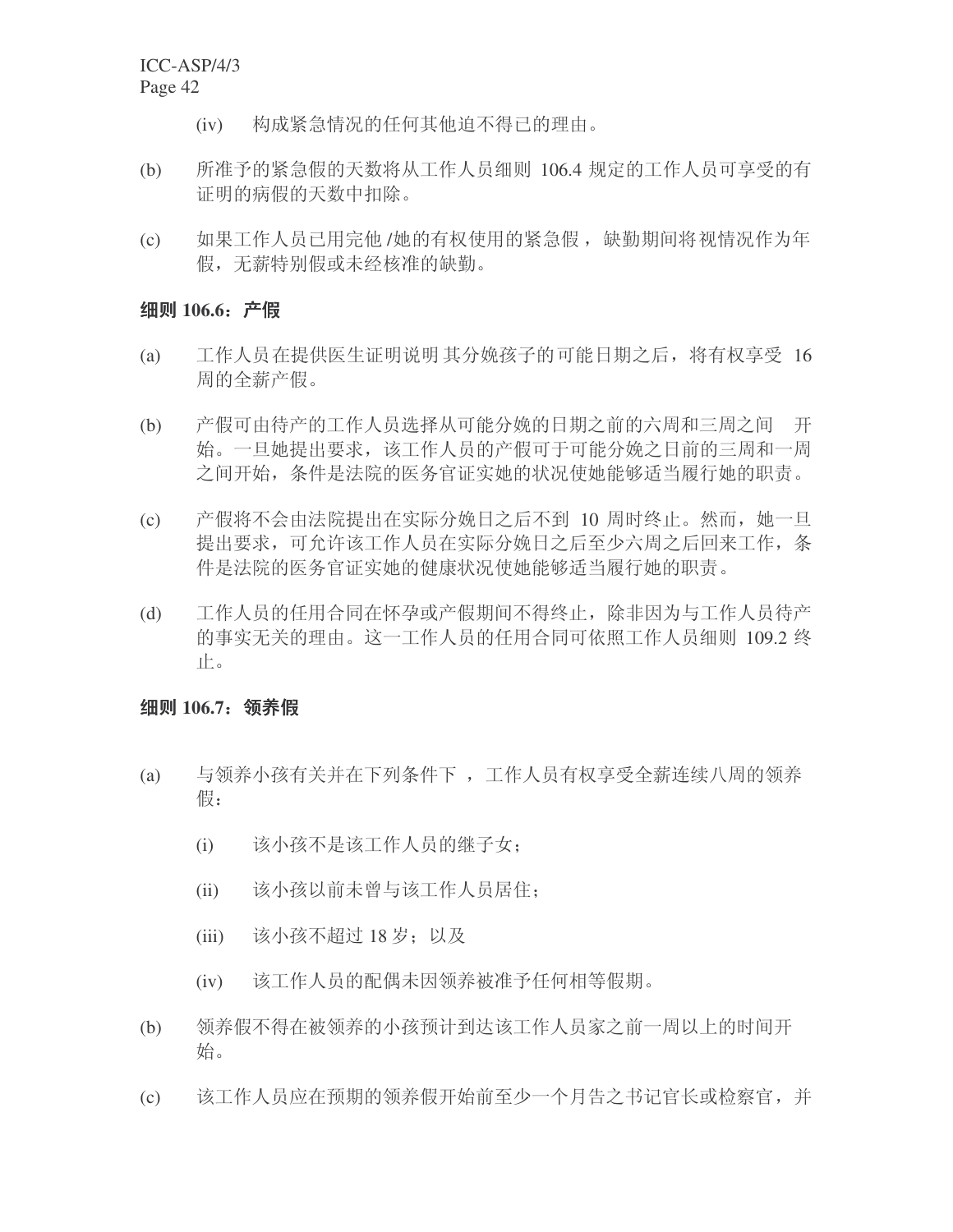递交当时已有的文件证明。

- (d) 在领养假结束之后的三个月之内, 该工作人员应递交文件凭证, 证明实际进 行了领养。如果不提供此类证明, 这一假期将视情况被作为年假、无薪特别 假或未经核准的缺勤。
- (e) 工作人员的任用合同在领养假期间不得终止, 除非是由于与该工作人员领养 小孩的事实无关的原因, 这一工作人员的任用合同可依照工作人员细则  $109.2$  终止。

#### 细则 106.8: 另一家长假

- (a) 为另一家长的工作人员可享受与其孩子的出生或领养相关的四周的全薪假期 (下称另一家长假)。
- (b) 在下述情况下,另一家长假可延长至八周:
	- (i) 在非家庭所在地任职的工作人员;
	- (ii) 在特殊情况下, 如母亲死亡或丧失能力, 且法院医务官证实这一延 长是必要的。
- (c) 不可在孩子的可能出生或领养之日之前一周以上的时间或孩子出生或领养一 年多之后休另一家长假。
- (d) 在休完另一家长假之后三个月之内, 工作人员应递交孩子出生或领养的证 明。如果不提供此类证明, 所休假期将视情况作为年假、无薪特别假或未核 准的缺勤。

### 细则 106.9: 因代表法院执行公务生病、受伤或死亡时的补偿

如有工作人员因代表法院执行公务生病、或受伤的情况,工作人员有权得到赔偿。 遇有工作人员因代表法院执行公务而死亡的情况, 该工作人员的受益人将有权依照 书记官长与检察官协商后所做的规定得到赔偿。

#### 细则 106.10: 对个人物品因公丢失或损坏的赔偿

工作人员在其个人物品界定直接由于代表法院执行公务而丢失或损害的情况下,工 作人员有权在书记官长与检察官协商后所规定的范围和条件内得到赔偿。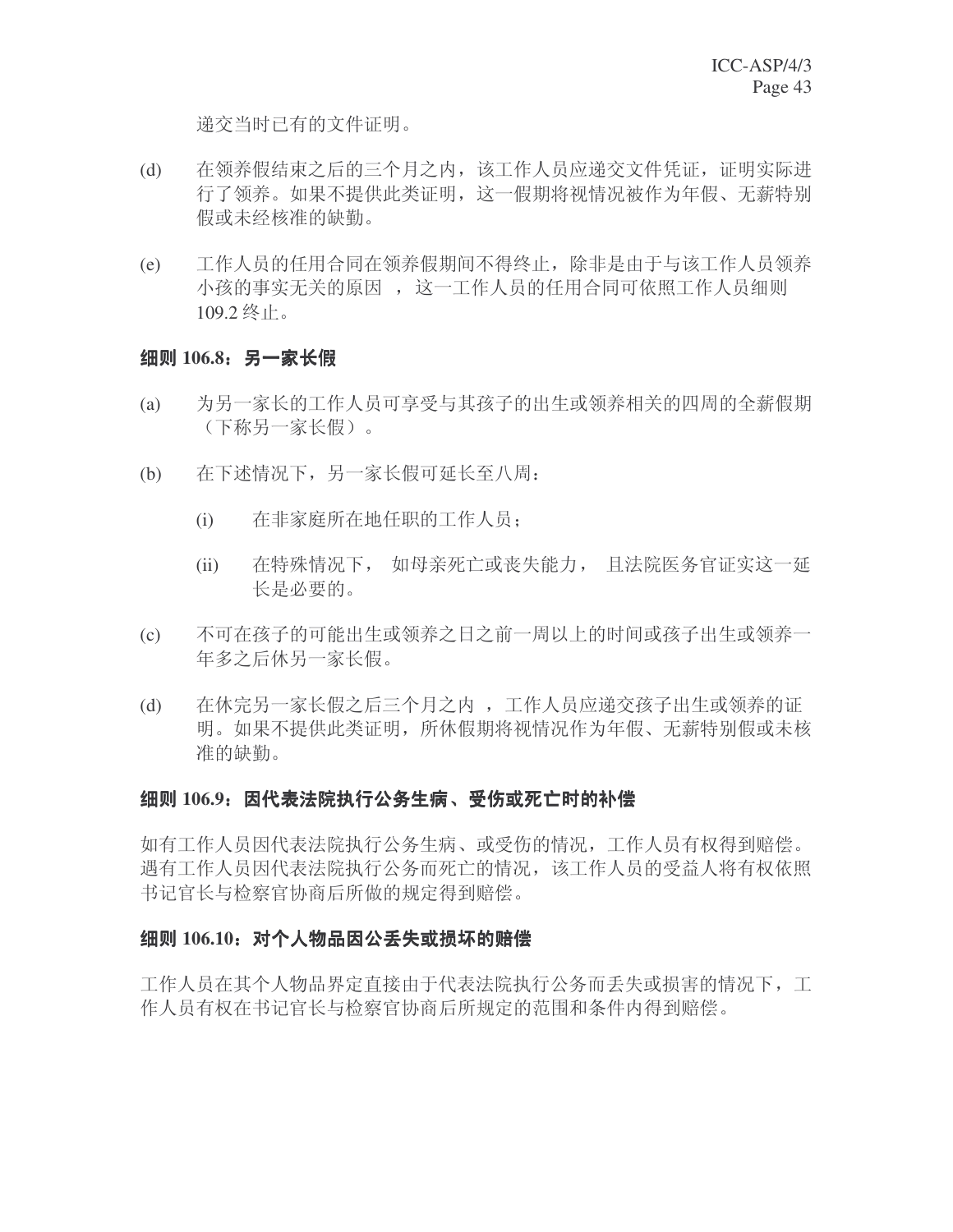# 细则 106.11: 对医生决定的申诉

工作人员可以向医疗仲裁员对法院医务官所做的医务决定提出申诉, 仲裁人应由书 记官长或检察官以及该工作人员联合提名。医务仲裁员的决定是最终决定。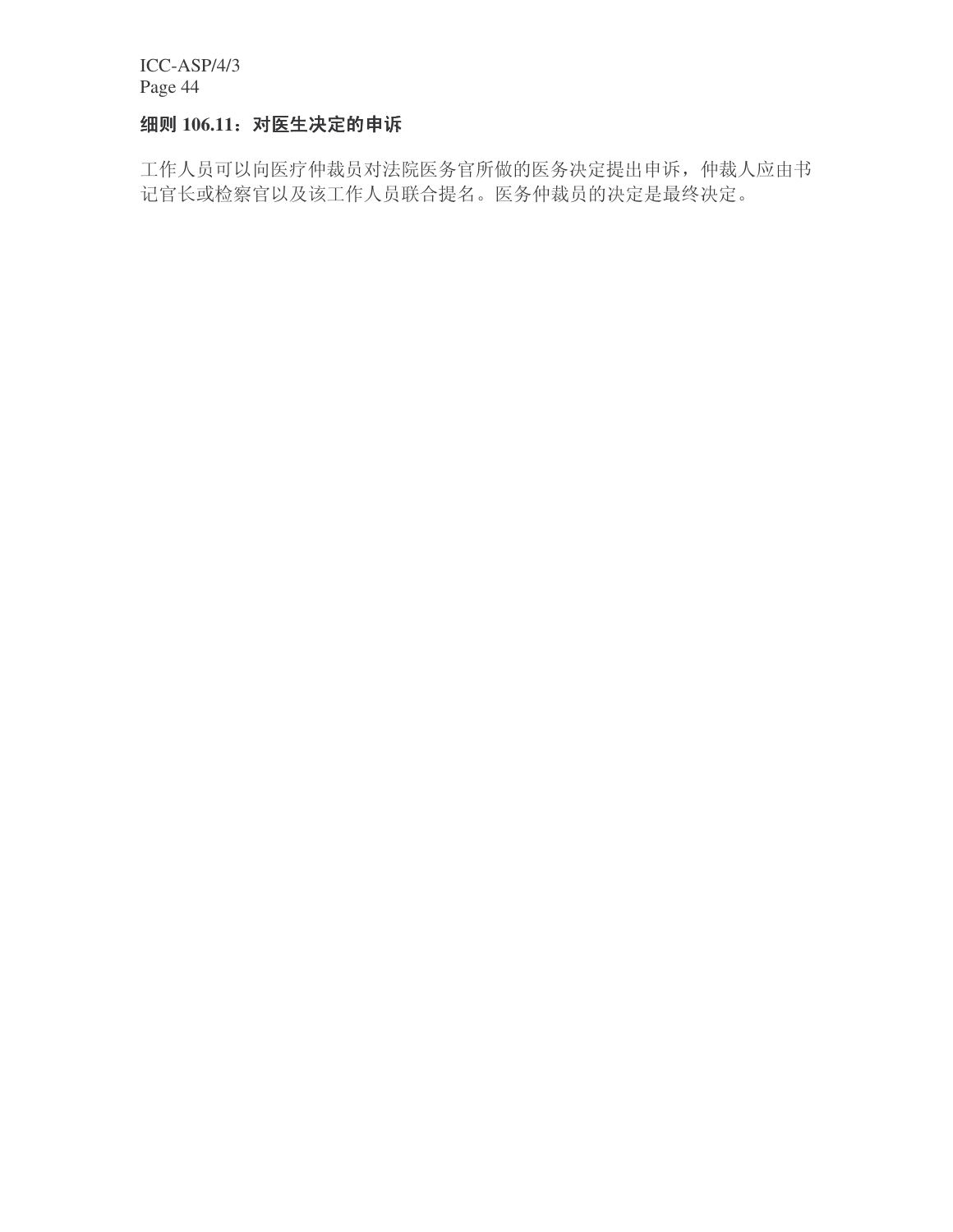## 第七章: 旅行和搬迁费用

### 细则 107.1: 一般规定

- (a) 根据下面列出的条件, 法院应依照工作人员细则 107.2支付工作人员和/或每 名合格家属合理和必要的旅费, 以及由于运输个人用品和家庭用品而产生的 合理和必要的费用:
	- (i) 国际征聘的工作人员的初次任用;
	- (ii) 被派往另一任职地点任职;
	- (iii) 国际征聘的工作人员离职:
	- (iv) 因公旅行:
	- $(v)$  休回籍假;
	- $(vi)$  休探亲假;
	- (vii) 与教育补助金有关;
	- (viii) 因医疗、安全或保障上的理由核准的旅行; 以及
	- (ix) 根据书记官长或检察官的意见,有迫不得已的理由须支付这些费用。
- (b) 法院支付的旅费可包括:
	- (i) 交通费用:
	- (ii) 起点终点费用; 和
	- (iii) 每日生活津贴。
- (c) 法院支付的运输个人用品和家庭用品的费用可包括:
	- (i) 超重行李补贴; 和
	- (ii) 非随身托运用品补贴。
- (d) 旅行前必须得到授权。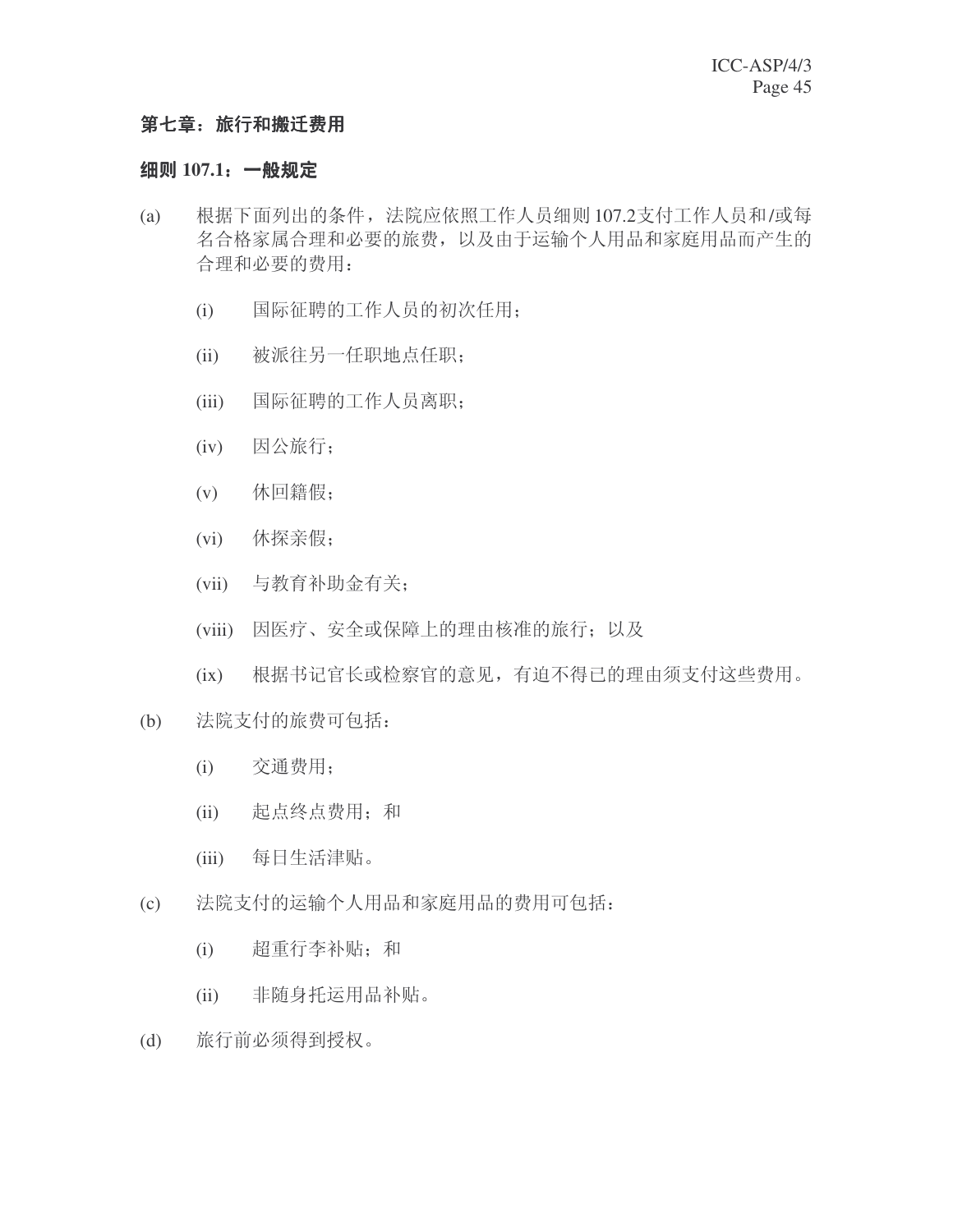#### 细则 107.2: 合格的家属

- (a) 为官方旅行的目的, 合格的家属应被视为由配偶和依照细则103.17(a)被承认 为受扶养的那些子女。另外, 对那些享受教育津贴的子女, 即使依照细则 103.17(a)他们已不再被视为受扶养子女, 应有权享受教育旅行。
- (b) 书记官长与检察官协商后可授权支付依照有关工作人员条例和工作人员细则 己超过受抚养地位年龄的某子女在其连续全日制大学学习的一年之内或完成 连续全日制大学学习之际(但在大学开学时该子女仍处在受扶养地位期间) 到工作人员任职地点或到 他/她的国籍国的单程旅行费用:否则,该子女的 受扶养地位在上述期间就已中止,而不能再享受此待遇。
- (c) 书记官长与检察官协商后可授权为遣返的目的支付前配偶的旅行费用。

#### **细则 107.3.交通费用**

一般规定

(a) 旅行应按照书记官长与检察官协商后确定的路线、方式和标准进行。交通费 用应限制在为此类路线、方式和标准的旅行应支付的数额。

(b) 如果旅行以某种比规定更经济的路线、方式或标准进行, 法院只支付实际使 用的路线、方式和标准的交通费用。

(c) 工作人员和/或每名合格家属的所有旅行票据应由法院购买,除非明确授权 或要求该工作人员另行解决。

#### 路线

(d) 所有旅行应以相应最直接和最经济的路线讲行。

#### 旅行方式和标准

- (e) 乘飞机旅行时, 将为工作人员和/或每名合格家属提供相应最低廉票价的经 济舱机票。然而, 依照书记官长与检察官协商后确定的条件, 可核准不同舱 位的交通方式。
- (f) 乘火车旅行时, 将为工作人员和/或每名合格家属提供头等舱或相当的 交通 方式, 包括卧铺和/或其他相应设施。
- (g) 驾车旅行时, 将根据官方地图上标示的距离按每公里或英里的固定费率或任 何核准的其他基础对工作人员进行偿付。这种偿付将按每辆汽车支付,而不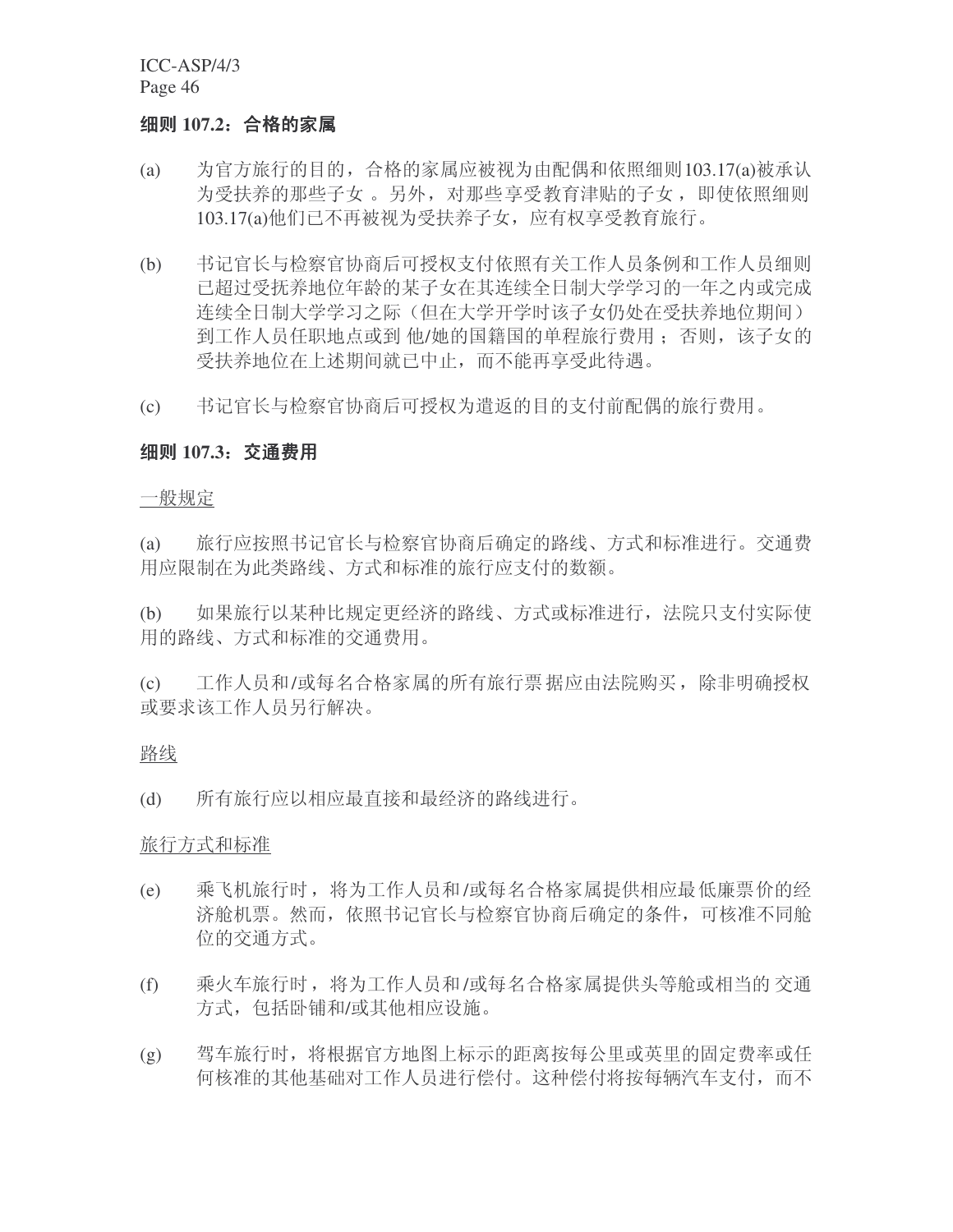管有多少人随车旅行。每公里或英里的固定费率或任何其他核准的偿付基础 应由书记官长与检察官协商后确定。

(h) 以任何其他方式旅行时, 将为工作人员和/或每名家属提供一种标准的交通 方式, 这种方式依书记官长与检察官协商之见在当时情况下是适当的。

#### 旅行改线

(i) 如果由于个人偏好或方便的原因,工作人员要求超出他/她应享受的标准的 交通方式, 或要求以不同于核准的路线或方式旅行, 该工作人员将承担所产 生的任何额外费用, 并且所需的任何额外时间将从其应享受的假期中扣除。

#### 例外

(j) 尽管有(i)段的规定, 书记官长或检察官可在特殊和迫不得以的情况下, 授权 一种超出工作人员应享权利的标准的交通方式或进行以不同于核准的路线的 交通方式的旅行,工作人员则不承担额外费用。

## 细则 107.4<sub></sub> 任用

### 旅行费用

- (a) 在初次任用时, 法院将支付国际 征聘的工作人员从 征聘地或他/她的国籍国 到任职地点的旅行费用。
- (b) 另外, 法院将支付每名合格家属从征聘地或从工作人员的国籍国到任职地点 的旅行费用, 条件是:
	- (i) 工作人员的 初次任期至少一年 ,或工作人员已经连续受 雇了至少一 年: 目
	- (ii) 工作人员的任 期预期在每 名合格家属开始旅行之日后至少延长六个 月。

### 个人用品和家庭用品的运输费用

(c) 在初次任用时, 法院将支付国际征聘的工作人员从征聘地或从工作人员国籍 国到任职地点最多如工作人员细则 107.13 所规定的运输个人用品和家庭用 品的费用。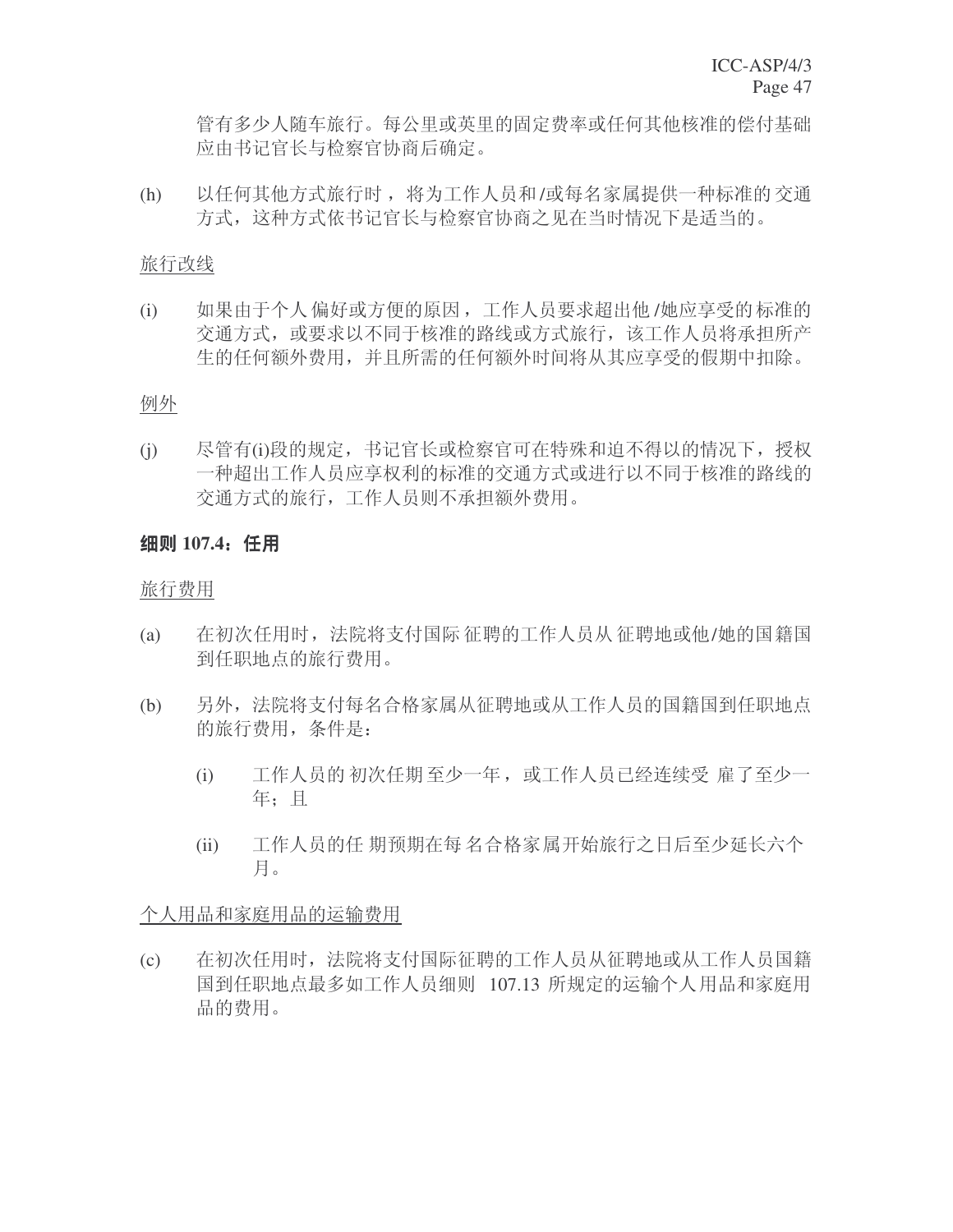#### 细则 107.5: 派往另一任职地点任职

旅行费用

- (a) 在派往另一任职地点任职时, 法院将支付工作人员从前任职地点到新任职地 点的旅行费用。
- (b) 另外, 如果该工作人员要与其家庭一起到这一分配的任职地点, 根据联合国 共同制度的标准, 法院将支付每名合格家属从前任职地点到新任职地点的旅 行费用, 条件是:
	- (i) 工作人员的任期至少一年, 或工作人员已连续派驻至少一年; 且
	- (ii) 工作人员的任期在每名合格家属开始旅行之日后至少继续六个月。

#### 运输个人用品和家庭用品的费用

(c) 在被派往另一任职地点时, 法院将支付工作人员从前任职地点到新任职地点 最多如工作人员细则 107.13 所规定的运输个人用品和家庭用品的费用。

### 细则 107.6: 离职

旅行费用

- (a) 在离职时, 从任职地点到他/她休回籍假的地点或到他/她的国籍国的旅行费 用, 除非这些细则中另有规定。
- (b) 另外, 法院将支付每 名合格家属从任职地点到他/她休回籍假的地点或必要 时到他/她的国籍国的旅行费用, 条件是工作人员已经连续被法院 雇用一 年。

### 运输个人用品和家庭用品的费用

(c) 在离职时, 法院将支付国际 征聘的工作人员从任职地点到他 /她的回籍假的 地点或必要时到他/她的国籍国最多如工作人员细则 107.13 所规定的运输个 人用品和家庭用品的费用。

应享权利的丧失

(d) 如果在离职一年之内未开始旅行和运输用品, 应享受的离职旅行和运输用品 的权利将终止。然而, 如果两个工作人员互为配偶, 而先离职的配偶有权享 受返程旅行和用品运输费用,他/她的权利在其配偶离职之日一年之后才会 丧失。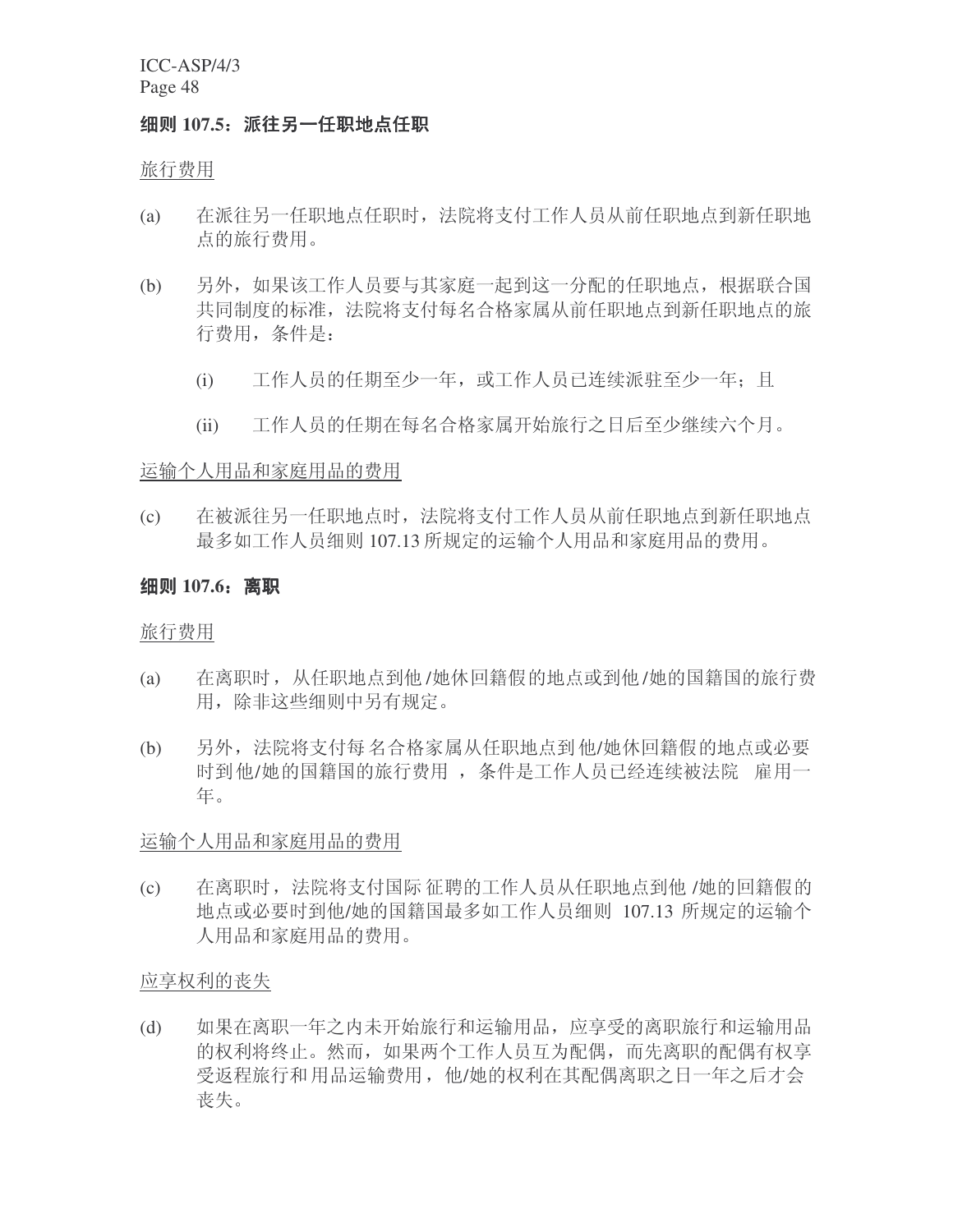- (e) 除非, 书记官长或检察官认为, 有迫不得已的理由授权支付这样的费用, 工 作人员(他/她及家属)将不能享受返程旅行费用,如果:
	- (i) 工作人员的初次任期不足一年以及工作人员在完成 他/她的任期之前 辞职;
	- (ii) 工作人员的初次任期为一年或更长, 以及工作人员在完成一年任期前 辞职: 或
	- (iii) 在休回籍假或探亲假后他/她返回工作后的六个月之内辞去法院工 作。
- (f) 在工作人员提出离职的情况下, 如分离托运用品的费用已支付, 而工作人员 尚未完成工作任期, 这些费用可根据书记官长与检察官协商后确定的条件按 比例调整或偿还。

#### 细则 107.7: 探亲假

- (a) 依照书记官长与检察官协商后确定的条件, 法院将支付工作人员到聘用地 点、他/她休回籍假的地点或到前任职地点探望 他/她的合格家属的旅行费 用,当:
	- (i) 合格家属未使用法院的费用在任职地点安家;且
	- (ii) 在前 12 个月中, 合格家属在使用法院费用旅行之后未居住在任职地 点, 教育旅行除外。
- (b) 探亲假每年一次,而在这一年中工作人员不休回籍假。

### **细则 107.8: 教育旅行**

- (a) 依照工作人员细则 103.18, 因他/她的子女在教育机构学习可享受教育 补助 金的工作人员, 有权根据书记官长与检察官协商后确定的条件, 得到其子女 每学年在教育机构和任职地点之间的往返旅行费用。
- (b) 将不支付旅行费用:
	- (i) 如果该子女的出勤不足学年的三分之二; 或
	- (ii) 超出该子女在回籍假地点和任职地点之间行程的费用。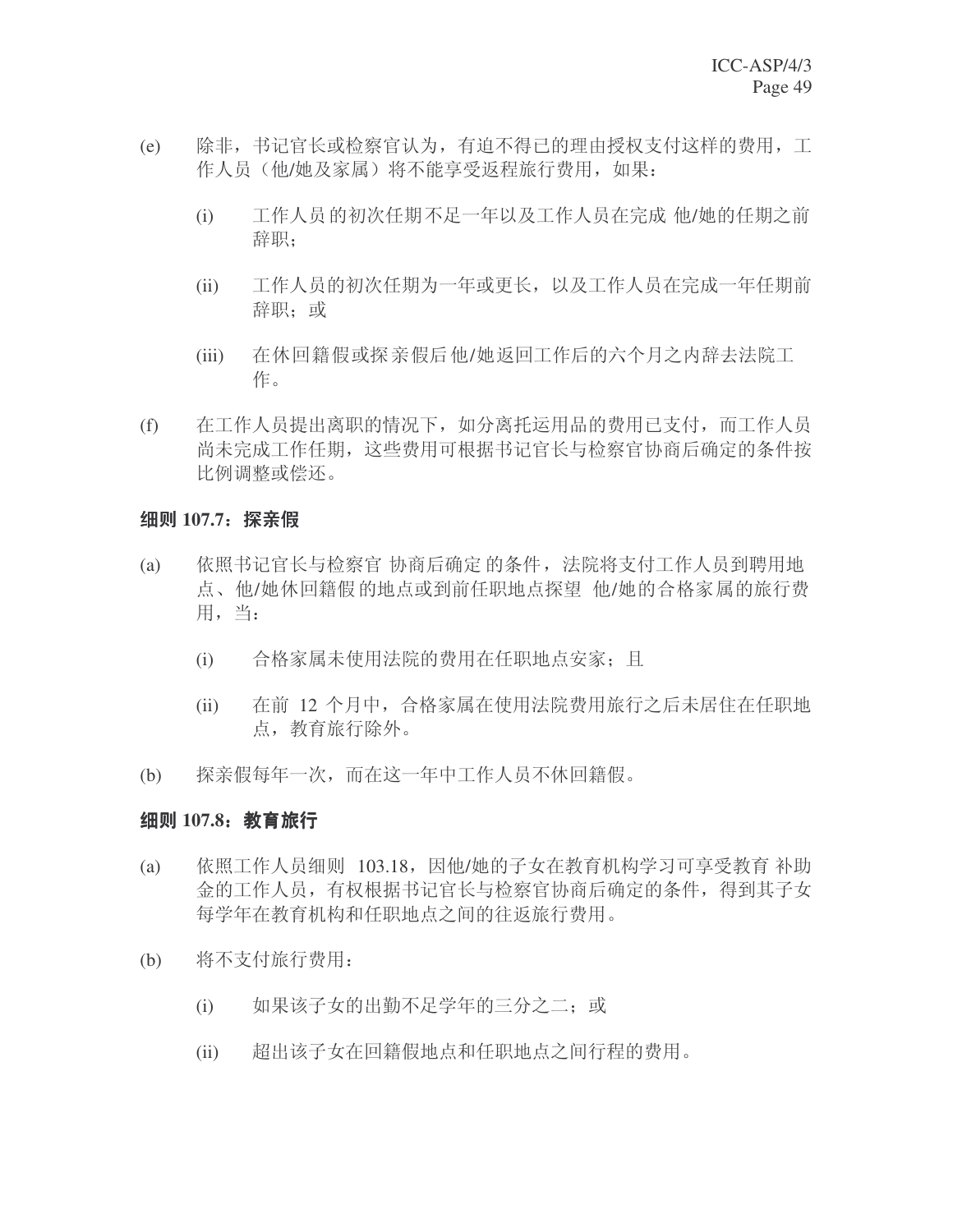- (c) 如果工作人员的残疾子女在任职地点以外的教育机构学习, 将每学年支付教 育机构和任职地点之间 两次往返旅行的费用, 条件是书记官长或检察官感到 满意的是该残疾子女需要在那个教育机构求学。在很例外的情况下, 陪同该 残疾子女的人的旅费也可以报销。
- (d) 如果该子女无法旅行前往工作地点, 依照书记官长与检察官协商后规定的条 件,可核准工作人员或其配偶讲行往返旅行,以替代子女的旅行。

### 细则 107.9: 运送遗体

工作人员或其配偶或受扶养子女死亡时,法院应支付将遗体从正式工作地点运至死 者根据工作人员细则 107.6 有权领取回程交通费的地点的费用: 如果是在旅行期间 死亡, 则应支付从死亡地点运至上述地点的费用。这项费用包括装殓尸体的合理费 用。如果选择就地安葬,应报销实付的合理费用。

### 细则 107.10: 每日生活津贴

一般规定

- (a) 工作人员进行核准的旅行时,可依照联合国共同制度标准领取每日生活津 贴。如果法院、政府或活动主办方免费提供或以津贴的形式提供了住宿和 / 或膳食, 此项津贴将予以扣减。
- (b) 工作人员和/或每名合格家属获准旅行途中停留和在需要远离常住地 的公务 目的地过夜,可领取每日生活津贴。
- (c) 每日生活津贴是法院为生活和住宿费用支付的全部款项。额外的费用将在返 回工作地点以后报销, 前提是工作人员必须提交必要的凭证, 而且其直接上 级主管认为费用是合理和必需的。此种额外费用可包括:
	- (i) 为往返执行公务的地点和用当地交通:
	- (ii) 因公使用电话、传真和/或电子邮件;
	- (iii) 为住宿以外的公务目的租用房间;
	- (iv) 为起草正式文件或公函雇用速记或文字处理服务或租用设备; 或
	- (v) 运输或储存法院的行李或财产。
- (d) 在特殊和迫不得已的情况下, 书记官长或检察官可依照联合国共同制度标 准, 核准合理增加发给需要陪同一名领取更高每日生活津贴的高级官员的工 作人员的每日生活津贴。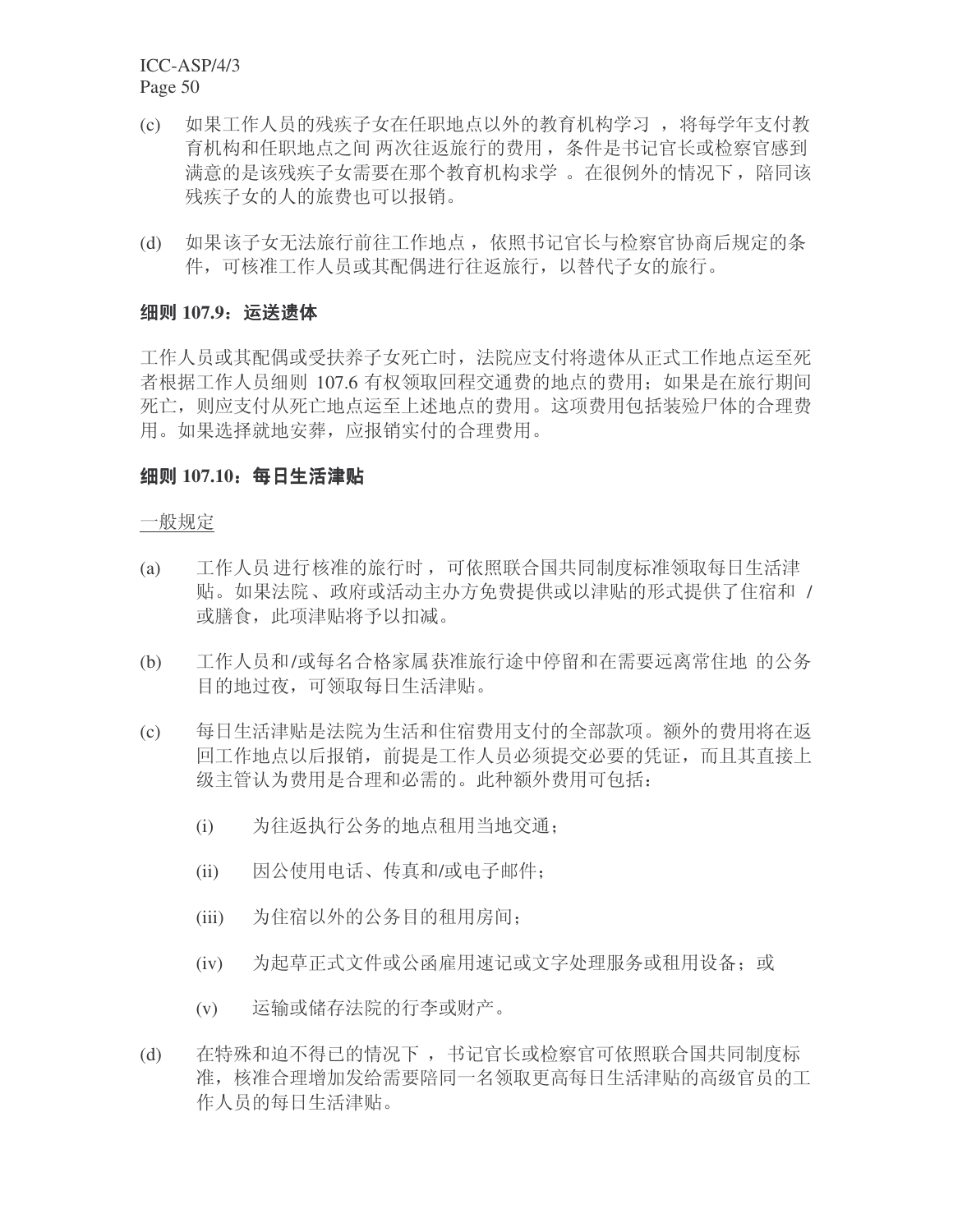- (e) 工作人员的合格家属获准旅行时,工作人员可为每名合格家属按工作人员适 用的标准减半领取每日生活津贴。
- (f) 工作人员在任何年假或特别假期间不得领取每日生活津贴, 除非符合书记官 长与检察官协商后规定的条件。无论如何,工作人员在完成外派任务以后、 返回工作地点之前所休假期, 不发给每日生活津贴。
- (g) 旅行期间所休病假期间, 可继续领取每日生活津贴, 但工作人员或合格家属 如果住院,只可领取适用的每日生活津贴的三分之一。
- (h) 工作人员在工作地点以外休年假或回籍假期间, 凡被要求履行公务之日, 可 领取每日生活津贴。
- (i) 遣返、回籍假、探亲假或教育旅行期间, 只发给核准途中逗留期间的每日生 活津贴。
- (j) 因医疗、安全、保障或其他原因核准的旅行, 书记官长或检察官可决定发给 适当数额的每日生活津贴。

減少的每日生活津贴

(k) 书记官长与检察官协商之后,可确定对需要长期任职的可领取每日生活津贴 的工作人员适用减少的每日生活津贴。

每日生活津贴的计算

- (1) 每日生活津贴按日历日或其一部分支付, 但是对于持续 24 小时或更长时间 的旅行,应为旅行开始当日按适当费率发给全日的津贴,而旅行结束之日则 不发给津贴。旅行不到10小时,不发给津贴:旅行达到或超过10小时,发 给 $40\%$ 的津贴。
- (m) 如果在任何一天可适用一个以上的费率, 应按目的地适用的费率发给津贴。
- (n) 每日生活津贴数额的计算以始发站的预定出发时间和实际抵达终点站的时间 为准。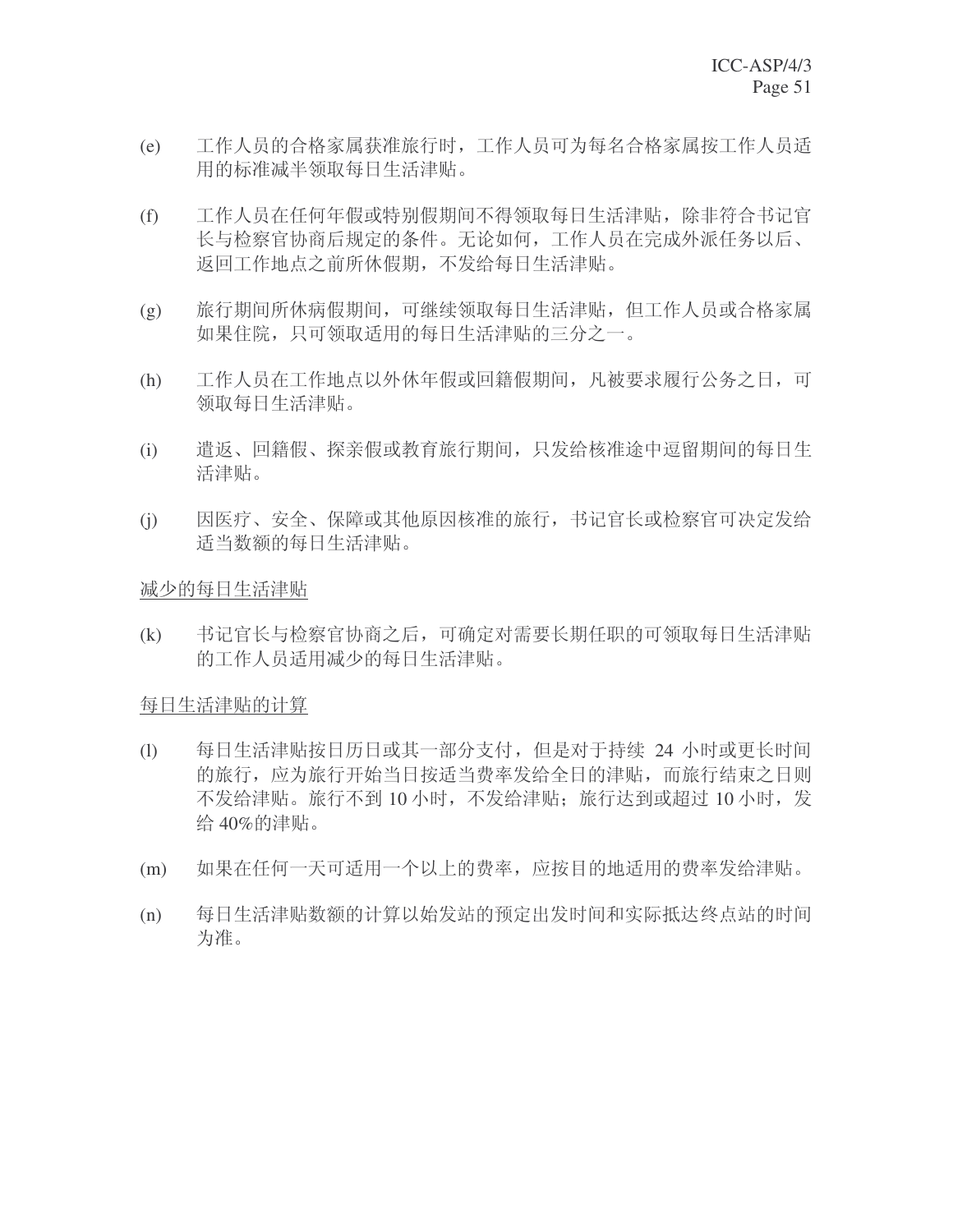### 细则 107.11; 起点终点费用

工作人员进行往返工作地点的旅行,可报销起点终点费用。起点终点费用指工作人 员和/或每名合格家属乘坐公共交通在抵达地点或出发地点与住所之间往返的交通 费用, 其费率和条件由书记官长与检察官协商后确定。中转逗留如属以下情况, 不 报销费用:

- (a) 未经核准;
- (b) 不需要离开终点站; 或
- (c) 只是为了转接下一段旅行。

#### 细则 107.12: 超重行李

工作人员和/或每名合格家属获准乘坐飞机旅行时, 除运输公司允许的行李以外, 每名工作人员和/或每名合格家属每次旅行可带最多10公斤超重行李。

#### 细则 107.13: 非随身托运行李

- (a) 工作人员和/或每名合格家属可领取以下非随身托运行李费用:
	- (i) 依照书记官长与检察官协商后确定的最经济的方式一次性托运不超过 以下规定的最大重量或体积(包括包装但不包括板条箱材料和吊车) 的个人用品和家庭用品的运输费用: 以及
	- (ii) 非随身托运行李的包装、装箱、吊装、拆装和拆箱的费用。
- (b) 除非另有规定,工作人员可为托运个人用品和家庭用品领取的最高费用取决  $\mp$ :
	- (i) 他/她初次任用或调动至另一个工作地点时的任用期限; 或
	- (ii) 他/她在某一工作地点连续任职的时间;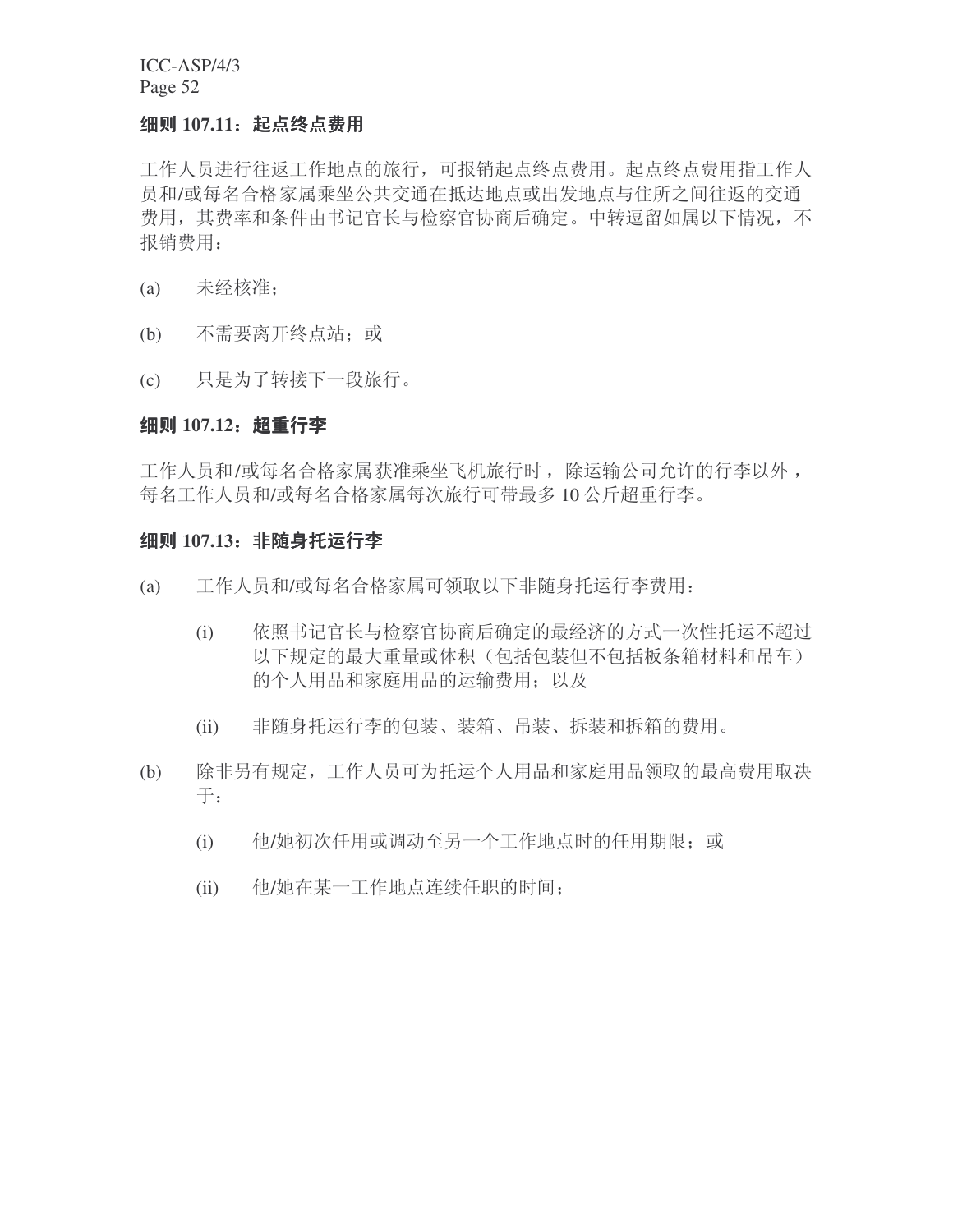# 规定的条件如下:

| 任用或连续任职的时间                              | 工作人员<br>可托运的<br>公斤或立<br>方米                  | 在工作人员工作地点<br>居住的第一 名合格家<br>属可托运的公斤或立<br>方米 | 在工作人员工作<br>地点居住的每一<br>名其他合格家属<br>可托运的公斤或<br>立方米 |
|-----------------------------------------|---------------------------------------------|--------------------------------------------|-------------------------------------------------|
| 第一类托运: 任用期不到一<br>年                      | 100 公斤或<br>0.62 立方<br>米                     | $\overline{1}$                             |                                                 |
| 第二类托运或有限搬迁: 任<br>用期不到一年但连续任职一<br>年或一年以上 | 可增加托<br>运最多<br>$1,000$ 公斤<br>或 6.23 立<br>方米 | 500 公斤或 3.11 立方<br>米                       | 300 公斤或 1.87<br>立方米                             |
| 第二类托运或有限搬迁: 任<br>用期一年或一年以上但不到<br>两年     | 1,000 公斤<br>或 6.23 立<br>方米                  | 500 公斤或 3.11 立方<br>米                       | 300 公斤或 1.87<br>立方米                             |
| 第二类托运或有限搬迁: 任<br>用期不到两年但连续任职两<br>年或两年以上 | 不增加可<br>托运数量                                | $\sqrt{ }$                                 | $\prime$                                        |
| 第三类托运或全部搬迁: 任<br>用期两年或两年以上              | 4,890 公斤<br>或 30.58 立<br>方米                 | 有受扶养人的工作人员 可托运共计 8,150<br>公斤或 50.97 立方米    |                                                 |

(c) 在回籍假、探亲假或教育旅行的情况下,工作人员和/或每名合格家属的非 随身托运行李应享权利如下:

|                            | 工作人员和/或每名合格家<br>属每人每次旅行可享受的<br>海陆托运定额 (公斤或立<br>方米) | 采用空运的替代定额 |
|----------------------------|----------------------------------------------------|-----------|
| 回籍假、探亲假或教育旅行               | 50公斤或 0.31 立方米                                     | 25公斤      |
| 教育旅行: 第一次离家旅行<br>或最后一次返家旅行 | 200 公斤或 1.24 立方米                                   |           |

如果旅行往返任何一程的定额没有用完,未用的部分可加在另一程旅行的正常定额 之中。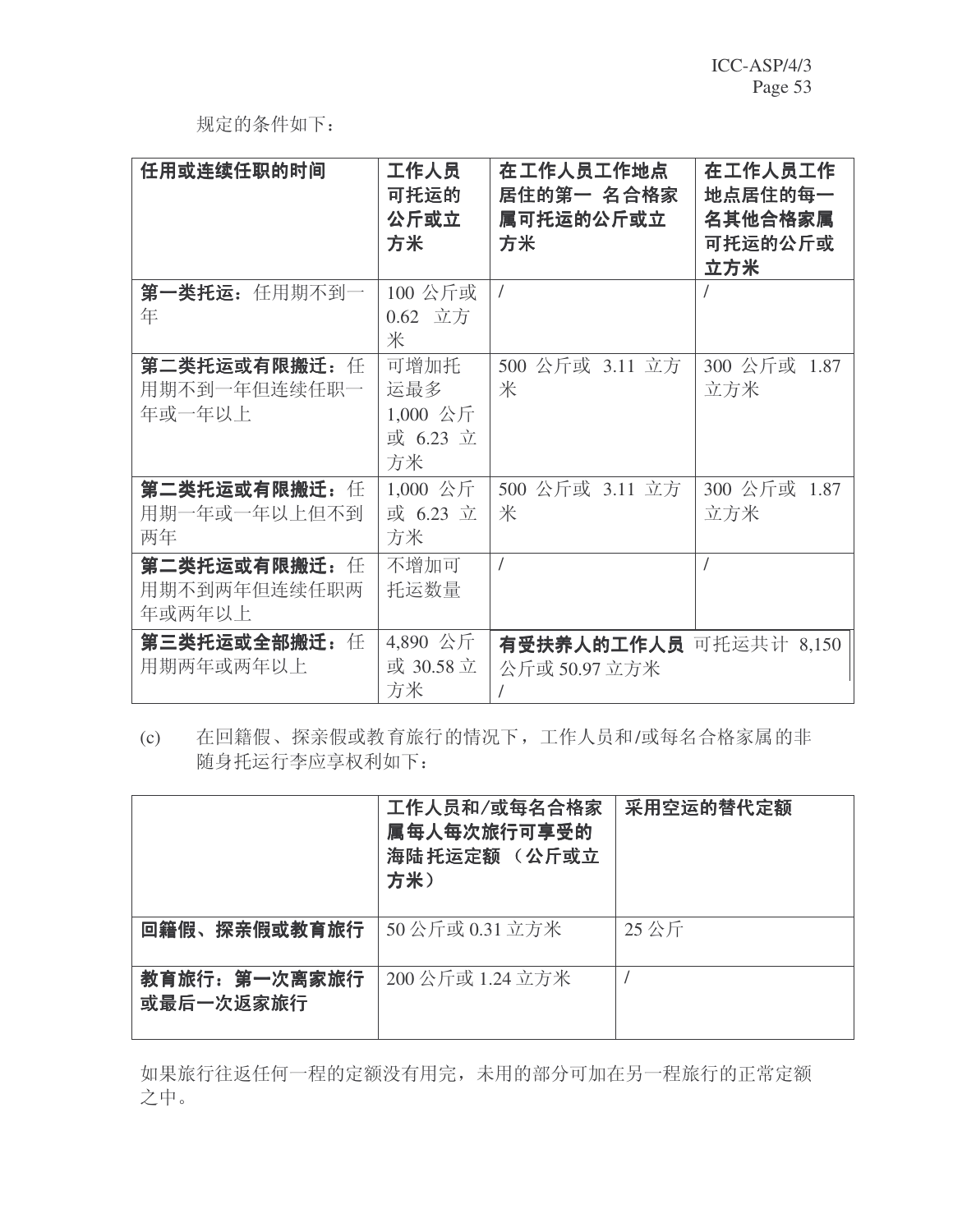(d) 所有托运必须使用最直接和最经济的方式进行。

#### 偏离规定的托运

- (e) 如果工作人员出于个人意愿或者为了方便, 请求:
	- (i) 从核准地点以外的地点或往核准地点以外的地点托运非随身行李;
	- (ii) 托运的非随身行李超过了他/她可以享受的定额:
	- (iii) 以核准方式以外的方式托运非随身行李: 或
	- (iv) 分多次托运,

本《工作人员细则》规定的工作人员应享定额以外的任何超出费用, 由工作 人员承担。

### 细则 107.14. 派任津贴

- (a) 工作人员若获准为至少一年的外派任务旅行, 可根据以下所述条件领取派任 津贴。还可根据工作人员细则 103.3(e)(ii)发给工作人员派任津贴。
- (b) 派任津贴的数额相当于:
	- (i) 按工作人员细则 107.10 的规定发给工作人员 30 天的每日生活津贴; ҹঞ
	- (ii) 减半发给每名合格家属 30 天的每日生活津贴。

上述数额的计算采用工作人员或 每名合格家属抵达工作地点之日适用的费 率。如果不到一年且已经支付六个月或六个月以上每日生活津贴的外派在同 一工作地点被延长到至少一年, (b)(i)段的规定将不适用, 而只发给(c)段所 指的那部分一次性津贴。

- (c) 除发给(b)段所指任何数额的津贴以外,可依照书记官长与检察官协商后规 定的条件发给以工作人员净基薪和可能适用的该派任工作地点的工作地点差 价调整数为基础计算出来的一笔一次性津贴。一次性津贴按以下费率支付:
	- (i) 在总部或其他指定为总部的工作地点, 发给相当于一个月的净基薪和 可能适用的工作地点差价调整数, 条件是工作人员不享受工作人员细 则 107.13 (b)条规定的全部搬迁待遇: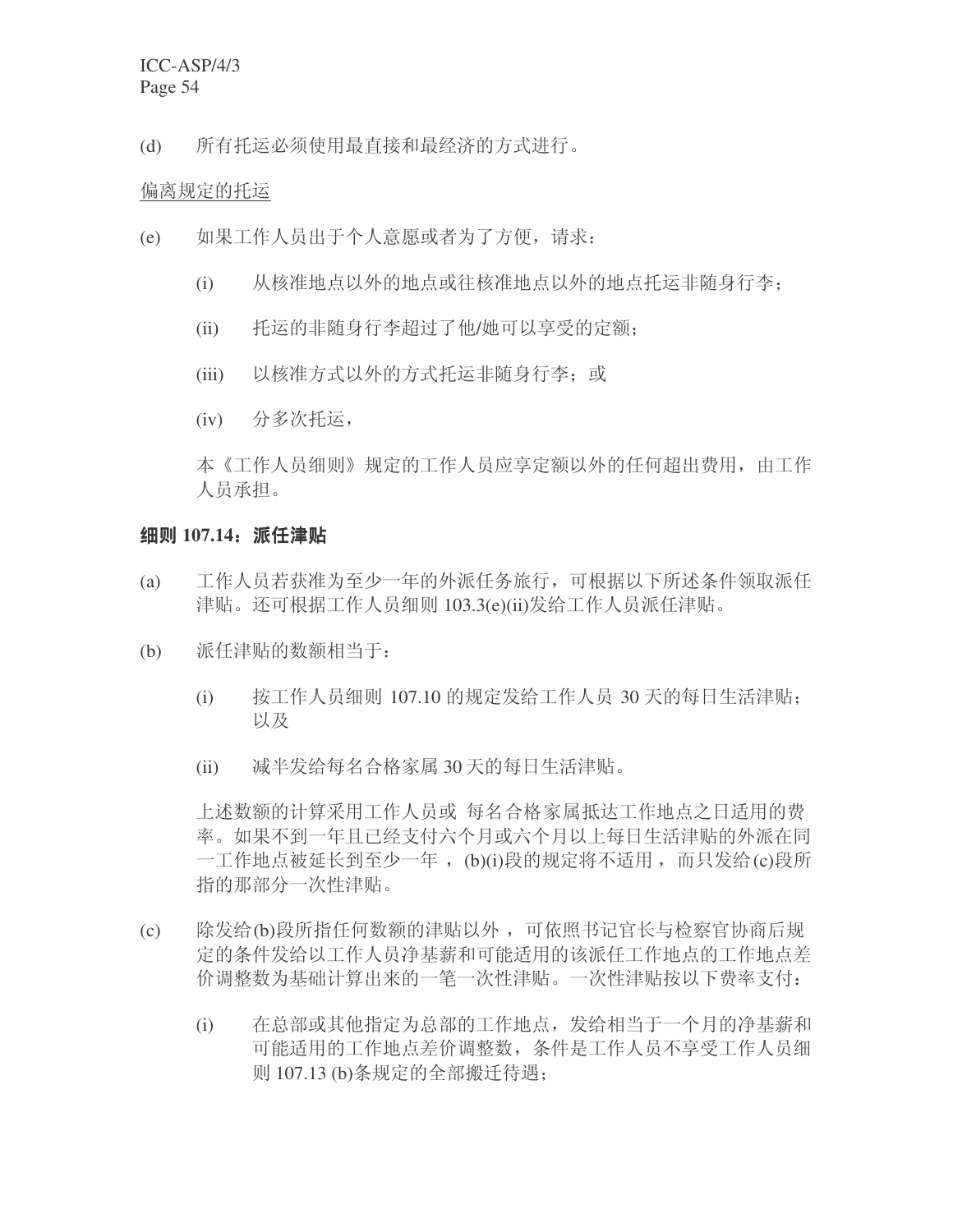- (ii) 在所有其他工作地点:
	- a. 如工作人员有权享受工作人员细则 107.13 (b)规定的全部搬迁 待遇, 发给一个月的净 基薪和可能适用的工作地点差价调整 数:
	- b. 如工作人员不享受工作人员细则 107.13 (b)规定的全部搬迁待 遇, 外派不到三年时, 发给一个月的净基薪和可能适用的工 作地点差价调整数: 外派达到或超过三年时, 发给两个月的 净基薪和可能适用的工作地点差价调整数:
	- c. 如果不到三年的外派被延长到三年或三年以上, 届时应发给工 作人员第二笔一个月的一次性津贴。
- (d) 如果外派是将工作人员派回原先曾驻扎过的工作地点, 将不发给全额派任津 贴, 除非该工作人员不在该工作地点已经至少一年。如果不在该工作地点的 时间不到一年,通常比照不在该工作地点的整月数在全年中所占的比例,发 给占全额津贴同样比例的津贴。
- (e) 如果配偶双方都是工作人员,且都可在同一工作地点领取派任津贴,应发给 工作人员各自可领取的派任津贴的每日生活津贴部分。如果他们有受扶养子 女,该子女的派任津贴应发给被承认为该子女提供扶养的那名工作人员。如 果配偶双方都有资格领取津贴的一次性部分, 这笔一次性款项只发给配偶双 方中应领一次性津贴数额较高的一方。
- (f) 如果工作人员没有完成已付给派任津贴的任期, 应按比例调整派任津贴并依 照书记官长与检察官协商后规定的条件追回款项; 在特殊情况下, 书记官长 与检察官协商后可决定放弃追回款项。
- (g) 当法院不需要为一名国际征聘工作人员的派任支付旅行费用时, 书记官长或 检察官在适当情况下,可核准发给全部或部分派任津贴。

### 细则 107.15: 旅行和托运行李保险

- (a) 法院支付的旅行费用不包括任何个人意外保险或个人随身行李的保险。工作 人员如希望投保这些险种, 应自行做出安排。法院不报销这些费用, 也不为 任何个人意外或个人随身行李的任何丢失或损坏负责或承担赔偿责任。
- (b) 由法院安排的经过核准的行李托运, 应为普通的丢失或损坏提供保险, 最高 限额由书记官长与检察官协商后确定,但是回籍假、探亲假和教育旅行的行 李托运不在此列。如果经过核准的行李托运非由法院安排,工作人员应负责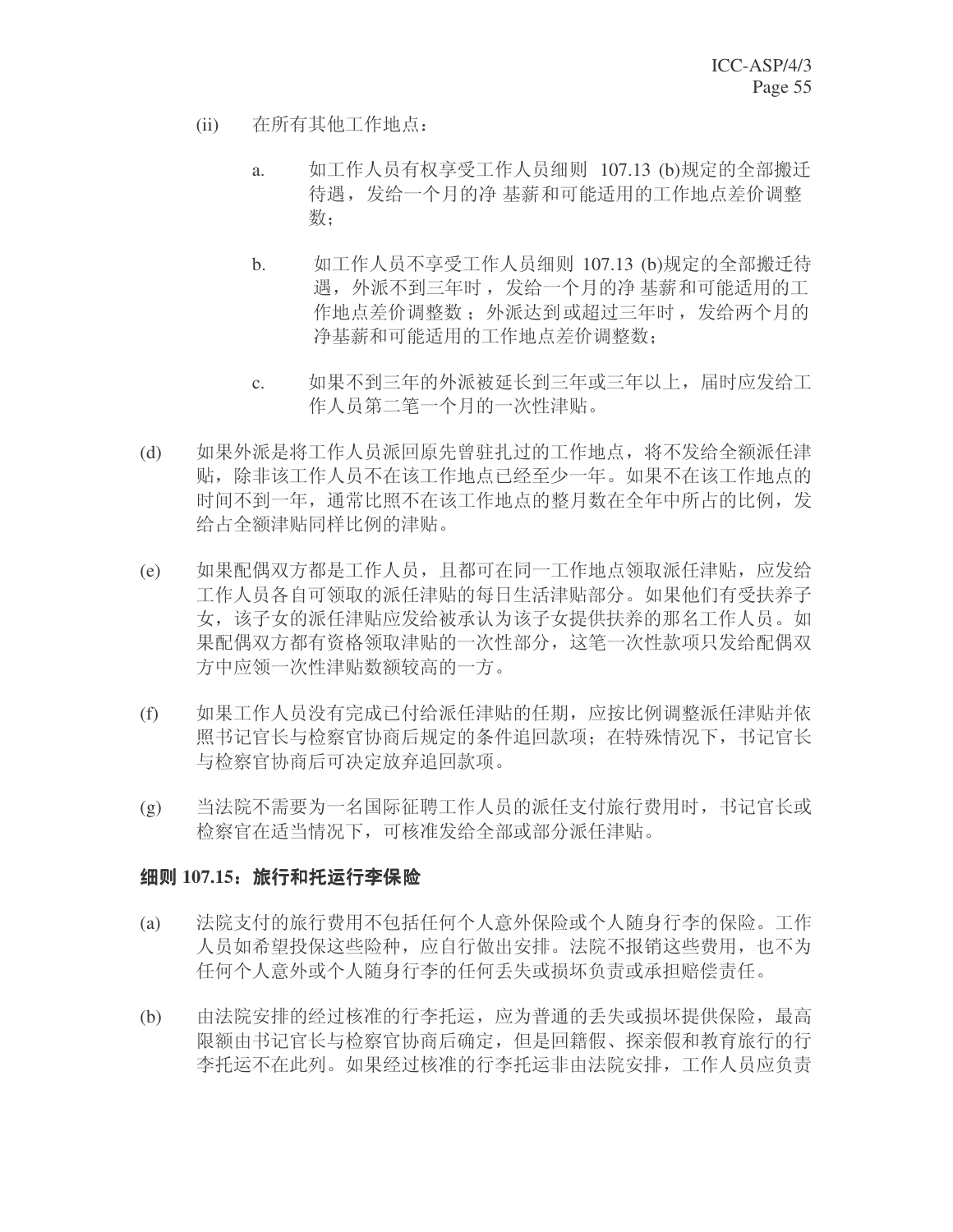购买保险。保险的费用由法院报销,但不得超过应享权利规定的限额。法院 不为托运行李的任何丢失或损坏负责或承担赔偿责任。

(c) 若使用私人车辆进行经过核准的旅行,工作人员应负责保证该车辆已有适当 的意外保险,这种保险可为因事故导致的人身伤害和死亡以及财产丢失和损 坏提供赔偿。法院不为任何此类人身伤害和死亡或财产丢失或损坏负责或承 担赔偿责任。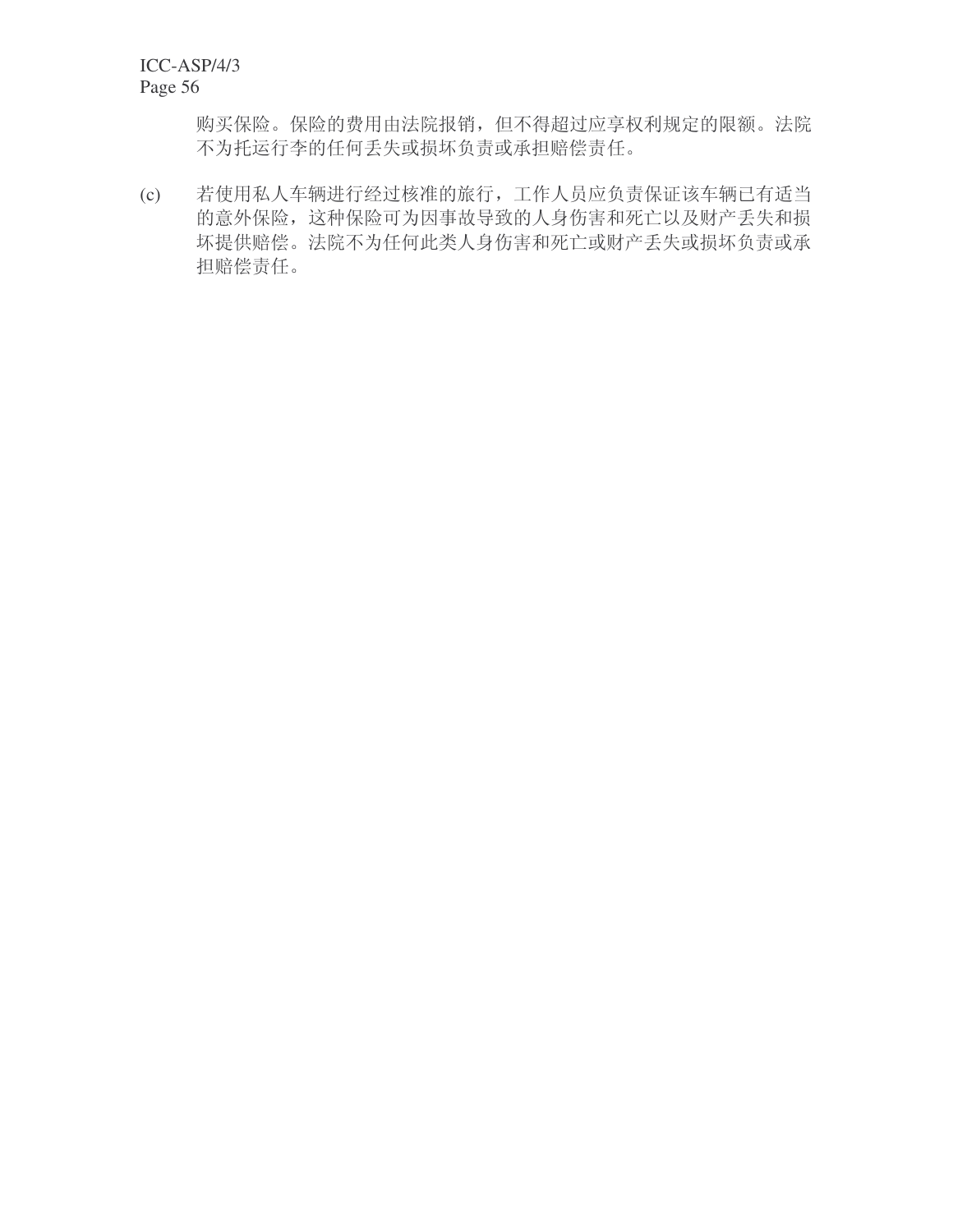## 第八章: 工作人员关系

## 细则 108.1: 工作人员代表机构

- (a) 书记官长与检察官协商后, 应根据工作人员条例 8.1 协助工作人员代表机构 的选举。选举程序应保证公平,并采用无计名投票。
- (b) 工作人员代表机构应根据工作人员条例 8.1(b)制定其选举条例并提交书记官 长和检察官审议。经书记官长和检察官同意后, 选举条例即可生效。
- (c) 根据结社自由的原则,工作人员可以成立和加入其他社团、协会或其他团 体。参与这些其他社团、协会或其他团体,应在办公时间以外。但是,为工 作人员条例 8.1(a)所指目的与书记官长和检察官的正式接触和沟通必须通过 工作人员代表机构,该机构是为此目的的唯一和专门的代表机构。
- (d) 书记官长应为工作人员代表机构的会议提供设施。书记官长和检察官应准许 工作人员代表机构的成员在办公时间履行这些公务。
- (e) 对《工作人员条例》或《细则》的任何拟议修改, 以及任何与工作人员条例 8.1(a)所指事项有关的拟议中的行政 通知, 在实施以前必须交给工作人员代 表机构审议和发表意见。
- (f) 工作人员随时有权就涉及其本人权利和义务的任何事项与书记官长或检察官 交涉, 除非有关工作人员提出请求, 工作人员代表机构不得干预任何此类事 项。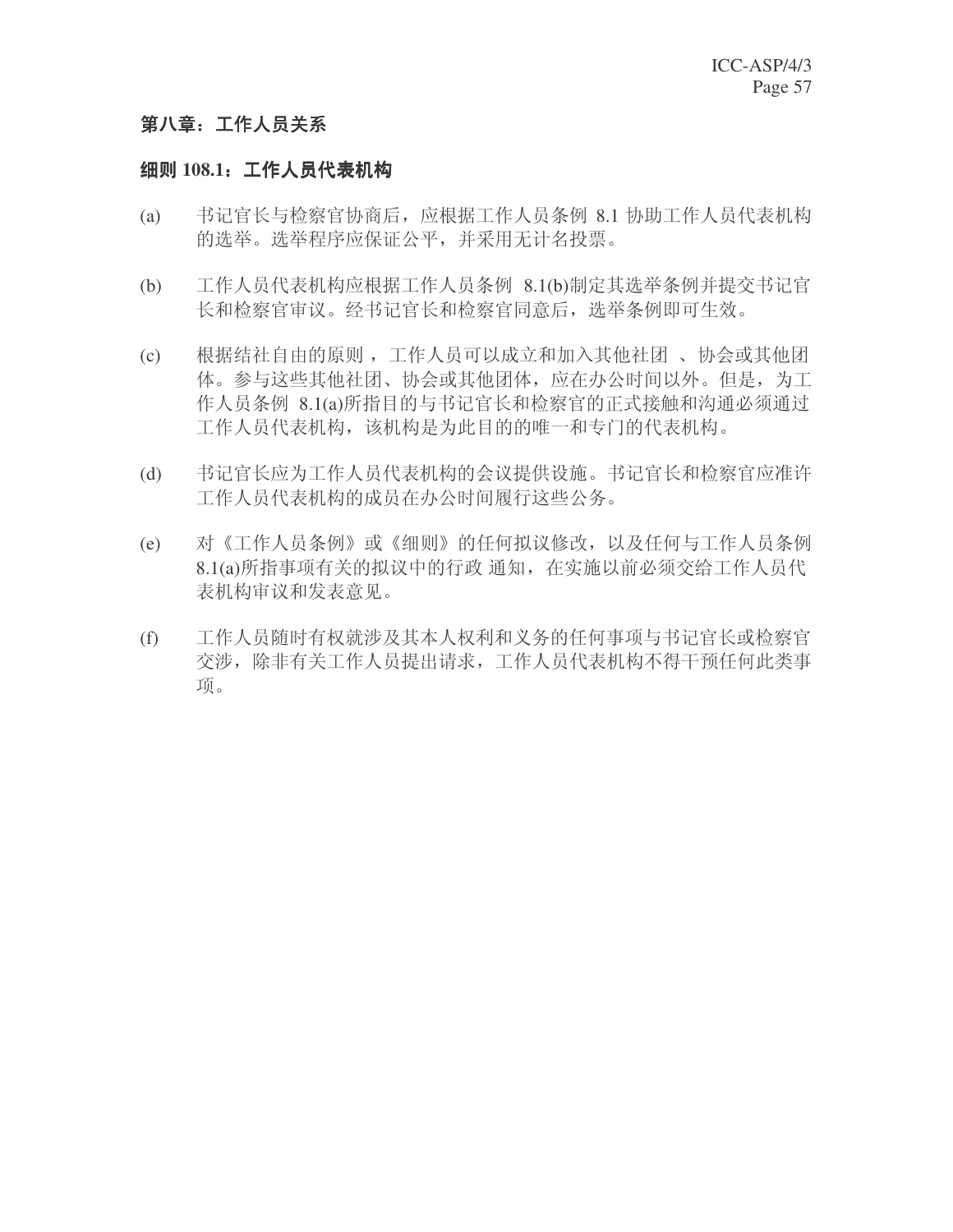#### 第九章: 离职

### 细则 109.1: 一般规定

- (a) 工作人员的任用于任用书上注明的到期日结束。
- (b) 由于以下原因,可在该到期日之前结束任用:
	- (i) 根据工作人员条例 9.1(b)解雇;
	- (ii) 因行为失检情节严重而立即免职;
	- (iii) 工作人员与书记官长或检察官达成协议;
	- (iv) 工作人员辞职;
	- (v) 工作人员根据工作人员条例 9.5 退休;
	- (vi) 放弃职位: 或
	- (vii) 工作人员死亡。
- (c) 无论出于何种原因, 工作人员离职时应将所有与法院有关的文件及文件的所 有硬拷贝和电子拷贝, 以及工作人员为从事工作而领取的属于法院的所有物 品归还法院。
- (d) 工作人员细则 101.4 规定的工作人员的保密义务不因离职而终止。

#### 细则 109.2<sub></sub> 解雇

解雇的理由

- (a) 解雇工作人员, 应遵守工作人员条例 9.1(b)的规定。必须书面说明解雇的理 由。
- (b) 为工作人员细则 9.1(b)(ii)的目的, 如工作人员没有或不能履行分 配给他/她 的职责, 其服务即被视为不合格。
- (c) 在不限定工作人员条例 9.1(b)(vi)的酌处权的前提下, 如果工作人员不适合 在法院工作, 或者不适合国际公务, 例如无法与同其一起工作的其他工作人 员或其他国家的公民建立良好的工作关系, 书记官长或检察官可以为了法院 的利益解雇该工作人员。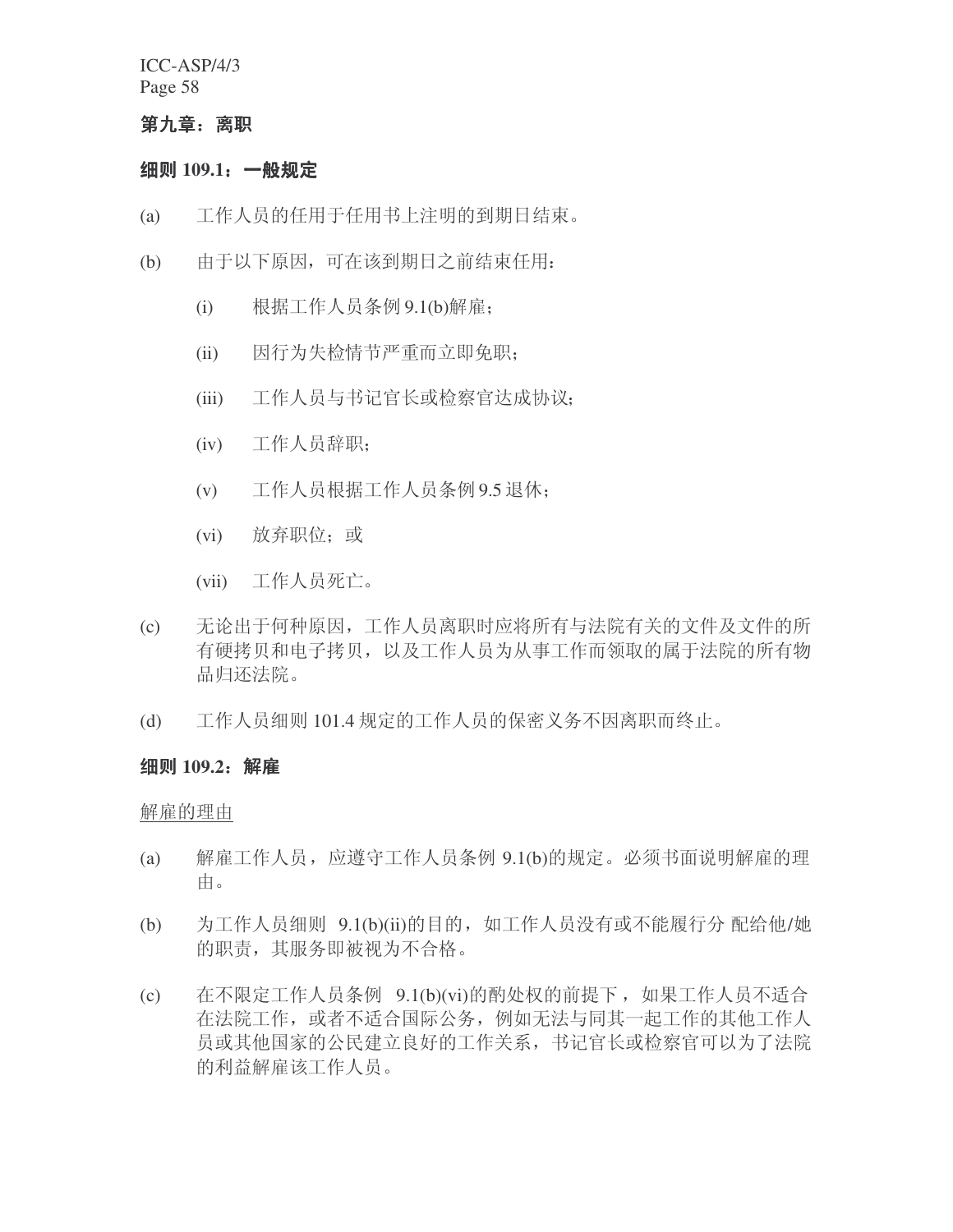(d) 在工作人员怀孕、产假、另一家长假或领养子女假期间不得将其解雇, 除非 解雇原因与工作人员待产或领养子女的事实无关。

书面通知

- (e) 解雇工作人员, 必须提前至少 30 天或按照其任用书上注明的书面通知期限 向其送交书面通知。
- (f) 如果不遵守通知期限, 书记官长或检察官可核准发给补偿, 在解雇日为有关 的通知期结束之日的情况下,其数额相当于该工作人员本应领取的薪金、适 用的工作地点差价调整数和津贴, 减去工作人员细则 109.8 所指拖欠法院的 任何款项。

解雇赔偿金

(g) 除(j)、(k)和(l)段规定的情况外, 任用期超过六个月的工作人员被解雇时, 可 领取如下解雇赔偿金:

| 完成的服务年限 | 基薪的月数             |
|---------|-------------------|
| 不足六年    | 每一个未完成任职的月份发给一星   |
|         | 期的基薪, 最少六个星期, 最多三 |
|         | 个月                |
| 6       | 3                 |
| 7       | 5                 |
| 8       | 7                 |
| 9       | 9                 |
| 10      | 9.5               |
| 11      | 10                |
| 12      | 10.5              |
| 13      | 11                |
| 14      | 11.5              |
| 15 或以上  | 12                |

- (h) 为(g)段的目的,工作人员完成的服务 年限指工作人员不分任用种类在法院 连续任职的时间。任职的连续性不因特别假而中断;但是,超过20个工作 日的不带薪特别假,不计算在工作人员完成的服务年限之内。
- (i) 为(g)段的目的, 基薪指:
	- (i) 工作人员细则 103.3 规定的专业及以上职类工作人员的基薪;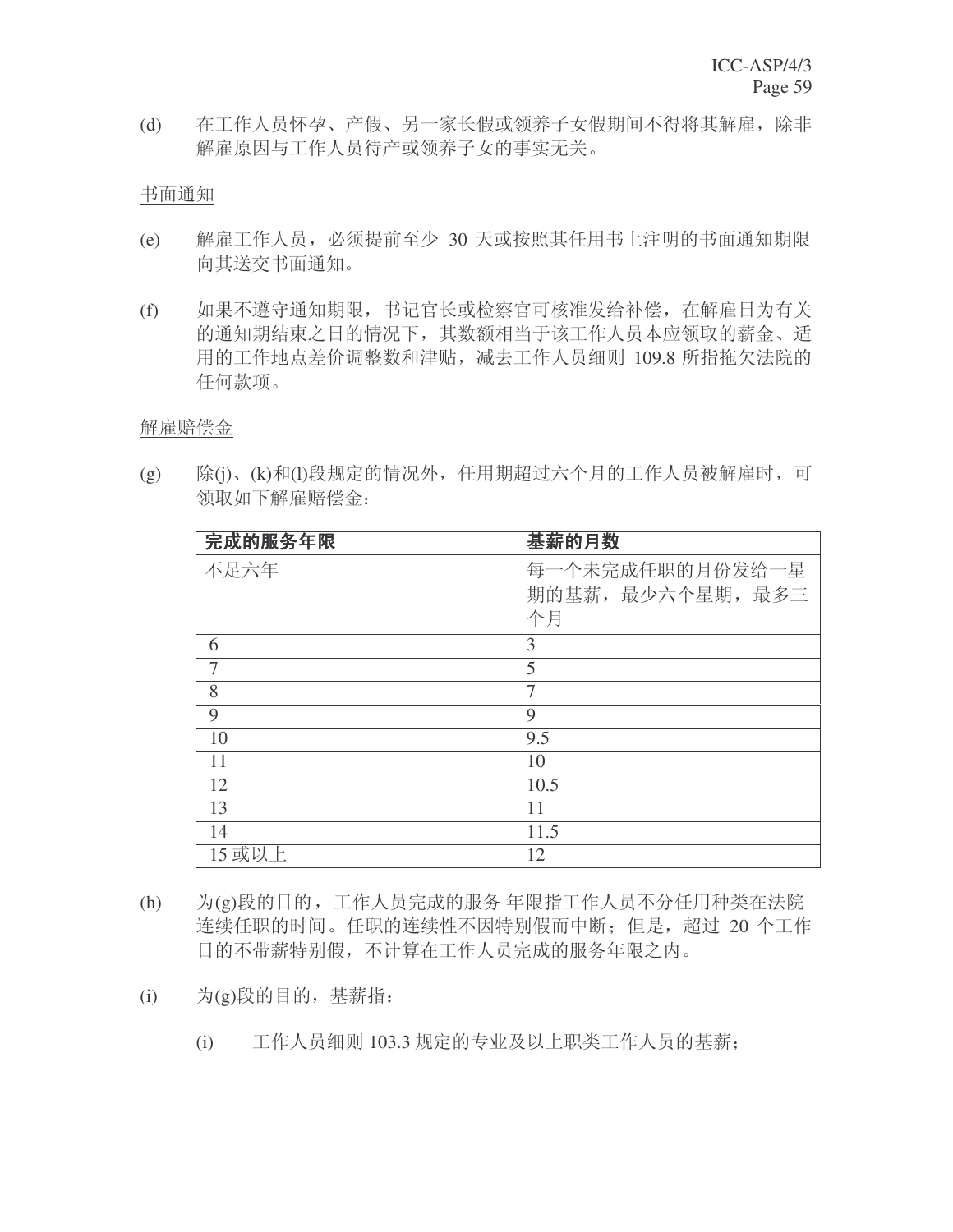- (ii) 工作人员细则 103.2 规定的一般事务职类工作人员的基薪加上可能有 的任何语言津贴。
- (j) 因健康原因被解雇的工作人员可领取的赔偿金等于 (g)段所指的解雇赔偿金 减去该工作人员根据《联合国合办工作人员养恤基金条例》为相应的月份领 取的任何残疾补助金的数额。
- (k) 因工作不合格被解雇或因纪律原因以行为失检被解雇但又不属于被立即开除 的工作人员, 可由书记官长或检察官决定发给不超过(g)段所指解雇赔偿金 一半的赔偿金。
- (l) 工作人员的任用因工作人员细则 109.1(b)(iii)所指双方协议而终止, 可由书 记官长或检察官决定发给不超过(g)段所指解雇赔偿金一倍半的赔偿金。
- (m) 下列情况不发给解雇赔偿金:
	- (i) 工作人员辞职:
	- (ii) 工作人员的任用在其任用书上注明的到期日结束:
	- (iii) 工作人员的任用在试用期结束时未得到确认;
	- (iv) 工作人员因为已满足或未满足任用书中规定的一项具体条件而离职:
	- (v) 工作人员放弃职位;
	- (vi) 工作人员被立即开除; 或
	- (vii) 工作人员在离职时已根据《联合国合办工作人员养恤基金条例》领取 退休金或根据工作人员细则 106.9 领取完全残废赔偿金。
- (n) 工作人员因工作人员细则 109.1(b)(iii)所指双方协议、放弃职位或裁员而离 职, 可作为休工作人员细则 105.3(b)(viii)所指不带薪特别假办理。在此种情 况下, 如工作人员在算作休特别假之前提出书面请求, 法院应支付法院和/ 或工作人员在特别假期间的养恤金缴款。缴款总额应从工作人员本可领取的 解雇赔偿金中扣除。
- (o) 选择(n)段所指特别假的工作人员必须签署一份保证书,确认他/她的特别假 状况只用于养恤金目的, 而《工作人员条例和细则》规定他/她本人及任何 受扶养人可领取的所有其他报酬和津贴自特别假开始之日起宣告终止。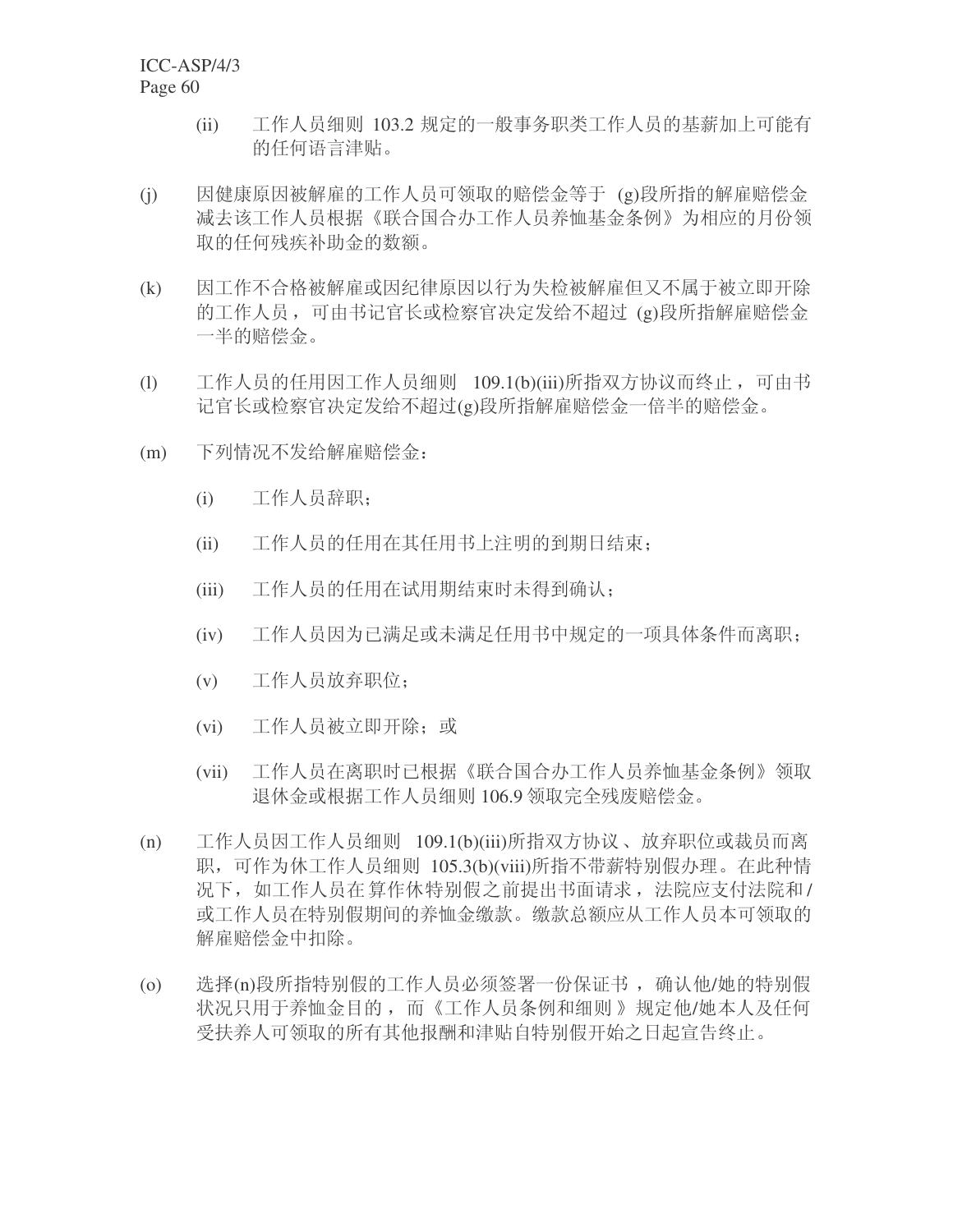### 细则 109.3: 辞职

工作人员辞职, 应至少提前 30 天递交辞呈, 除非其任用书中另有规定。书记官长 或检察官可以接受不满上述通知期限的辞职。

### **细则 109.4**: 放弃职位

- (a) 工作人员未经核准擅自缺勤, 可受到工作人员条例 10.2(a)所指纪律措施的 处罚。
- (b) 工作人员未经核准擅自缺勤超过 15 个日历日, 应被视为放弃职位, 工作人 员在法院的任职将被视为自其缺勤的第一日前的一日终止。

### **细则 109.5: 工作人员因死亡离职**

抚恤金

(a) 如果工作人员在任职期间死亡, 应发给其未亡配偶和 /或受扶养子女或领取 扶养津贴的二级受扶养人一笔抚恤金。抚恤金的计算方法如下:

| 完成的服务年限 | 基薪的月数 |
|---------|-------|
| 不足一年    |       |
| $1 - 3$ |       |
|         |       |
|         |       |
|         |       |
|         |       |
|         |       |
| 9或以上    |       |

- (b) 抚恤金可在薪金帐目和相关事宜结清之后立即一次性支付。
- (c) 专业及以上职类工作人员, 其抚恤金的计算以工作人员细则 103.3 规定的工 作人员基薪为依据。
- (d) 一般事务职类工作人员, 其抚恤金的计算以工作人员细则 103.2 规定的工作 人员基薪以及可能有的任何语言津贴为依据。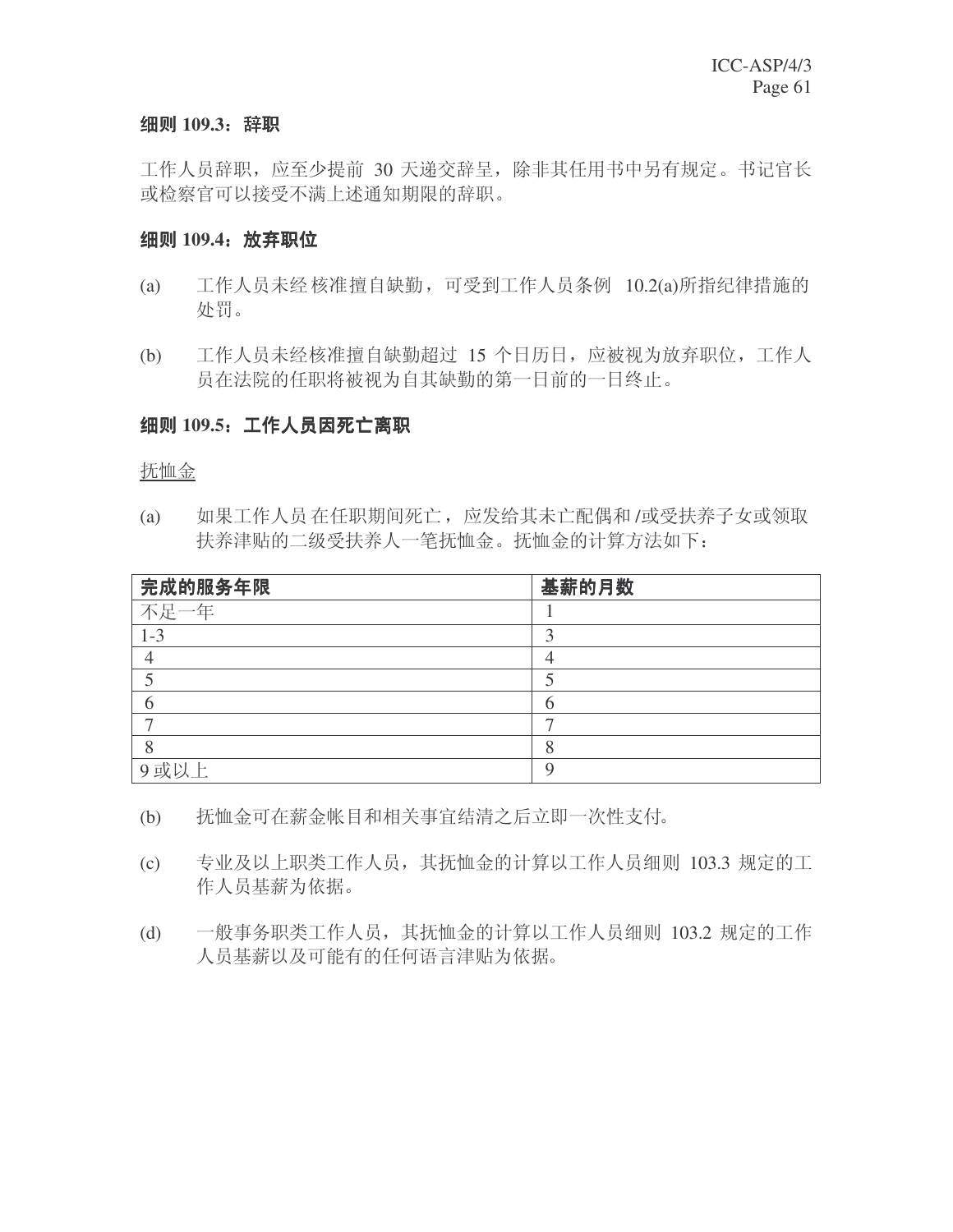#### 工作人员遗体的运送

(e) 应根据工作人员细则 107.9 支付运送工作人员遗体的费用。

#### 工作人员死亡时的遣返补助金和其他应享权利

- (f) 合格工作人员死亡时, 应根据工作人员细则 109.6 发给遣返补助金。
- (g) 所有其他应享权利和应计津贴自死亡之日起停发,但工作人员细则 103.18 规 定的在任工作人员于学年开始以后死亡时应发给的教育补助金不在此列。

### **细则 109.6: 遣返补助金**

目的

(a) 遣返补助金的用意是帮助外籍工作人员重新安置到其最后工作地点所在国以 外的一个国家,但前提是此类工作人员必须满足本细则规定的条件。

### 定义

- (b) 为本细则的目的:
	- (i) "国籍所属国"指法院承认的国籍所属国;
	- (ii) "受扶养子女"指工作人员离职时根据工作人员细则 103.17 被承认 为受扶养的子女;
	- (iii) "本国"指工作人员细则 105.6 规定在那里休回籍假的国家, 或书记 官长或检察官可能指定的其他国家;
	- (iv) "遣返义务"指法院负担费用在工作人员离职时将工作人员及其配偶 和受扶养子女送回到最后工作地点所在国以外的一个地点的义务;
	- (v) "合格服务"指在工作人员的本国和国籍所属国以外或在工作人员已 获得永久居留权的国家以外连续工作和居住一年或一年以上。工作的 连续性不因特别假而中断: 但是, 超过 20 个工作日的不带薪特别假 不计入合格服务期。

#### 资格

- (c) 国际征聘的工作人员若满足以下条件可领取遣返补助金:
	- (i) 法院有义务遣返该工作人员;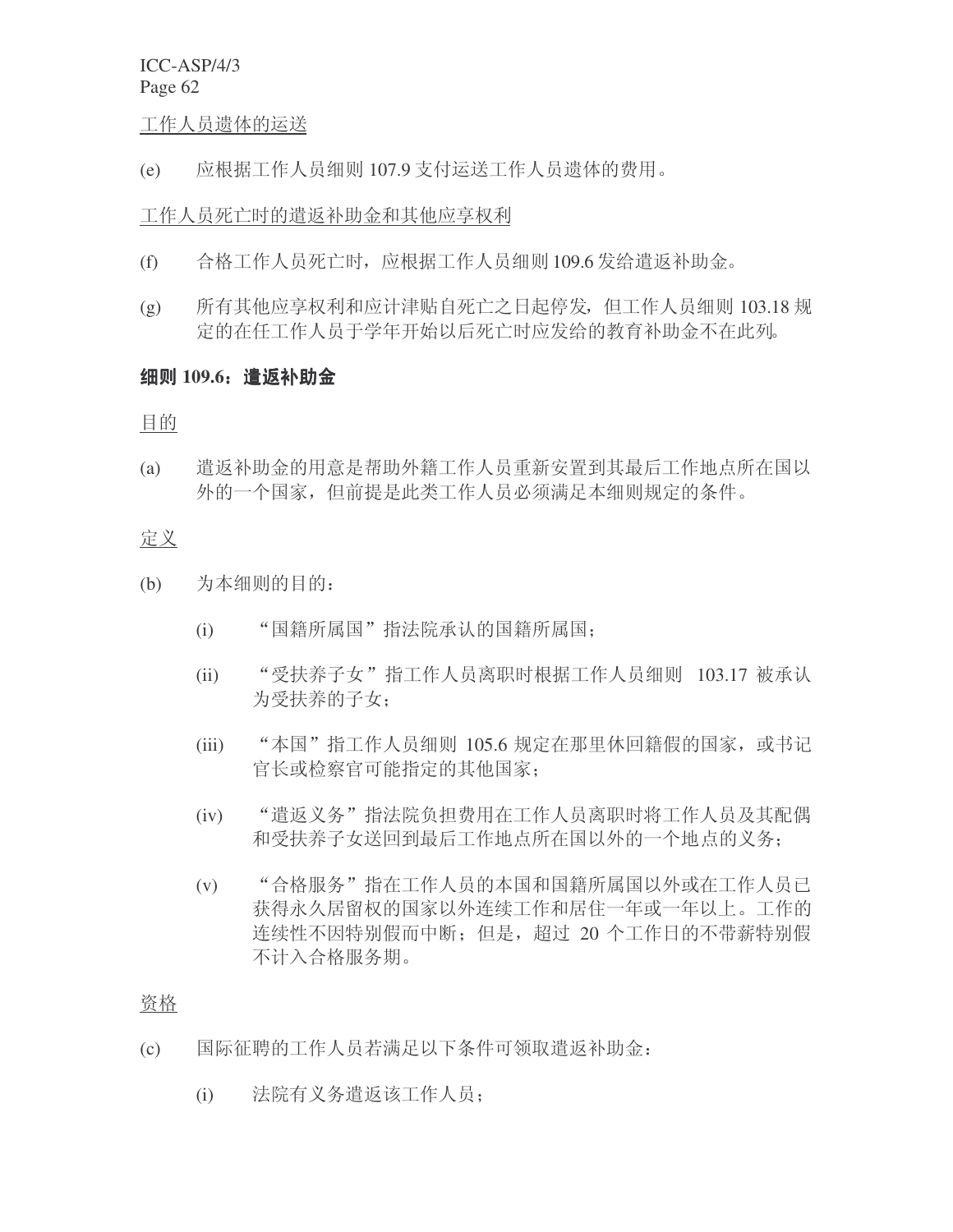- (ii) 该工作人员完成了一年或一年以上合格服务; 以及
- (iii) 该工作人员在最后一个工作地点任职期间在其国籍所属国以外居住。
- (d) 下列情况不发给遣返补助金:
	- (i) 工作人员被立即开除;
	- (ii) 工作人员因放弃职位而离职;
	- (iii) 工作人员根据工作人员细则 104.9 从当地征聘;
	- (iv) 工作人员在离职时拥有工作地点所在国的永久居留权。

#### 搬迁证据

(e) 合格工作人员离职后领取遣返补助金, 事先必须向书记官长或检察官提交令 其满意的证据, 证明原工作人员已经迁离最后工作地点所在国。

### 补助金数额和计算

(f) 合格工作人员的遣返补助金按下列方法计算:

|                  | 工作人员在离职时有<br>工作人员在离职时既无配偶又<br>配偶或受扶养子女<br>无子女 |                |                |
|------------------|-----------------------------------------------|----------------|----------------|
|                  |                                               | 专业及以上职<br>类    | 一般事务职类         |
| 在本国以外连续服<br>务的年限 |                                               | 基薪的星期数         |                |
|                  | $\overline{4}$                                | 3              | 2              |
| $\overline{2}$   | 8                                             | 5              | $\overline{4}$ |
| 3                | 10                                            | 6              | 5              |
| $\overline{4}$   | 12                                            | $\overline{7}$ | 6              |
| 5                | 14                                            | 8              | 7              |
| 6                | 16                                            | 9              | 8              |
| $\overline{7}$   | 18                                            | 10             | 9              |
| 8                | 20                                            | 11             | 10             |
| 9                | 22                                            | 13             | 11             |
| 10               | 24                                            | 14             | 12             |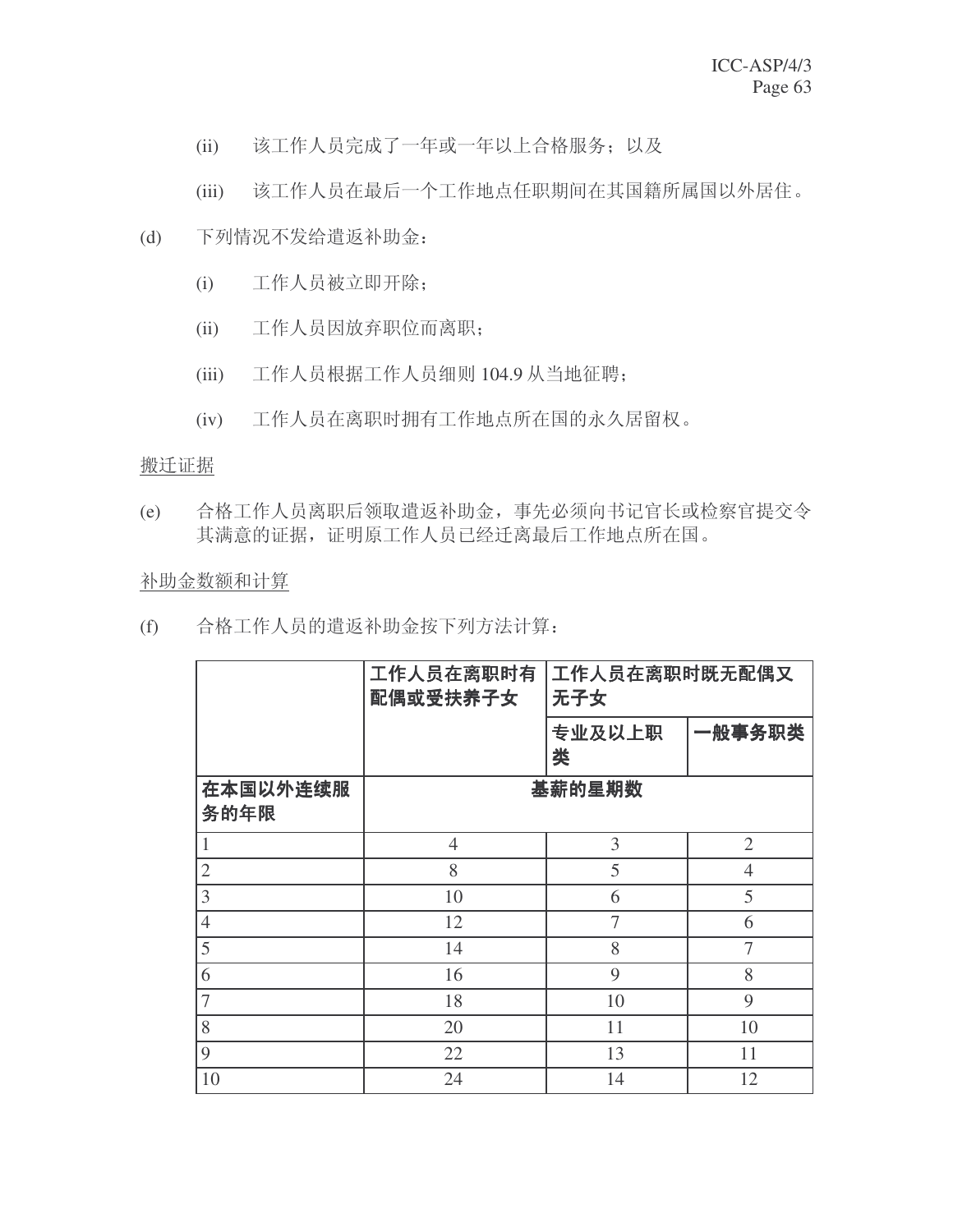|                  | 工作人员在离职时有<br>工作人员在离职时既无配偶又<br>配偶或受扶养子女<br>无子女 |             |        |
|------------------|-----------------------------------------------|-------------|--------|
|                  |                                               | 专业及以上职<br>类 | 一般事务职类 |
| 在本国以外连续服<br>务的年限 |                                               | 基薪的星期数      |        |
| 11               | 26                                            | 15          | 13     |
| 12 或以上           | 28                                            | 16          | 14     |

(g) 如配偶双方都是采用联合国共同制度标准的组织的工作人员而且各自在离职 时都有权领取遣返补助金, 应依照他们各自的应享权利按单身费率发给每人 造返补助金。如有认可的受扶养子女,父母中先离职的一人可按对有配偶或 受扶养子女的工作人员适用的费率领取遣返补助金。在此种情况下, 父母中 另一人在离职时可按单身费率为整个合格服务期领取遣返补助金, 或者, 如 果合格的话,可按对有配偶或受扶养子女的工作人员适用的费率为其整个合 格服务期领取遣返补助金, 但通常应从中扣除父母中先离职一人领取的有受 扶养人费率的遣返补助金与单身费率的遣返补助金之间的差额。

## 遣返补助金的申领时效

(h) 如果在离职生效日起两年内未申领遣返补助金, 领取遣返补助金的权利即告 终止。但是, 如果配偶双方都是工作人员且先离职的一人有权领取遣返补助 金, 先离职的一人可在另一人离职之日起两年内申领遣返补助金。

合格工作人员死亡时遣返补助金的支付

(i) 如合格工作人员死亡,除非有法院有义务遣返的未亡配偶或一名或一名以上 受扶养子女,否则不发给遣返补助金。如果有一名或一名以上这样的遗属, 应根据(f)段发给遣返补助金, 但必须提供充分的搬迁证明。

## 细则 109.7: 假期的折现和退还

折现

- (a) 如果工作人员离职时有积存的年假,应根据这些积存的年假天数发给一笔一 次性款项, 但最多不得超过 60 个工作日。付款的计算方法如下:
	- (i) 专业及以上职类工作人员, 以工作人员离职时的基薪和工作地点差价 调整数为准: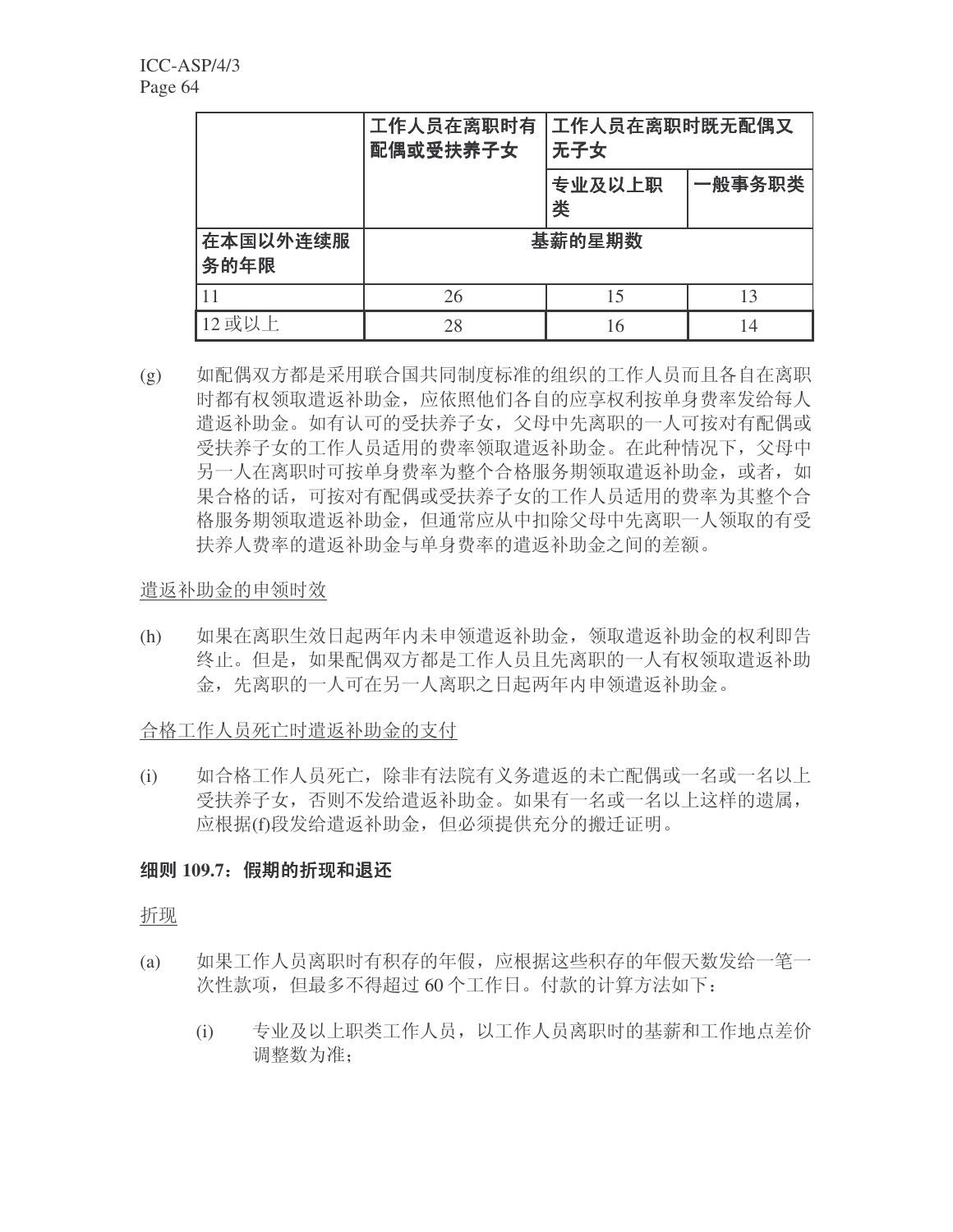(ii) 一般事务职类工作人员, 以工作人员离职时的基薪和可能有的任何语 言津贴为准。

#### 退还

(b) 如果工作人员离职时预支的年假或病假超过了 他/她事后积存的年假或病 假,可通过退还现金或从法院应付工作人员的款项中抵扣的办法退还预支的 假期, 其数额相当于在预支假期间领取的报酬, 包括津贴和其他款项。

### 细则 109.8: 追还欠款

- (a) 工作人员离职时所欠法院任何款项, 应从尚未支付的应付工作人员款项或应 享权利中扣除。
- (b) 如果不能按(a)段追回款项, 工作人员必须在离职后 30 天内将欠款归还法 院。

### 细则 109.9: 应付款项截止日

- (a) 离职时,工作人员应领薪金、津贴和补助金的截止日期根据以下规定确定:
	- (i) 辞职时, 以工作人员细则 109.3 所指的通知期到期日或书记官长或检 察官接受的其他日期为准。在辞职通知期内,工作人员应继续履行职 责, 除非辞职是在休完产假或在病假或特别假结束后立即生效。辞职 通知期内只准予短期病假:
	- (ii) 宗期任用到期时, 以任用书上注明的日期为准:
	- (iii) 解雇时, 以解雇通知书上注明的日期为准;
	- (iv) 立即开除时, 以开除的日期为准。
- (b) 国际征聘的工作人员若有权进行工作人员细则 107.1(a)(iii)所指的回国旅行, 不影响根据(a)段决定应付款项的截止日。辞职、定期任用到期或解雇时,工 作人员在离职时可为核准旅行的天数领取一笔额外款项, 旅行天数按照从工 作地点到有权领取回程旅费的目的地以核准的路线和方式不间断旅行估算得 出。这笔款项的数额采用与工作人员细则 109.7 所指积存年假的现款折算相 同的方式计算。

### 细则 109.10: 工作证明

工作人员离职时, 如提出要求, 可发给关于其职务性质和服务年限的证明书。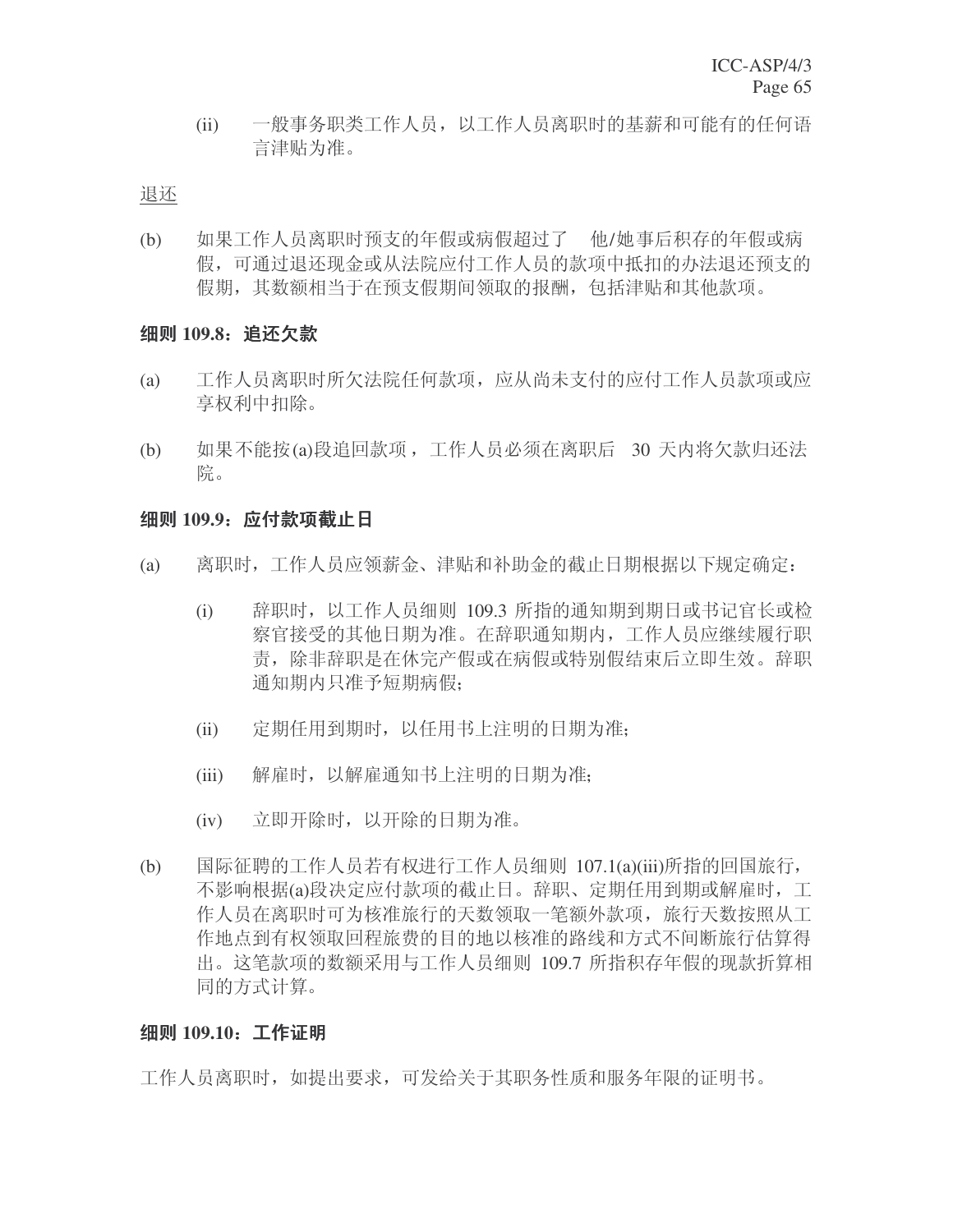#### 第十章: 纪律措施

#### 纽则 110.1.不当行**为**

工作人员未遵守法院并工作人员权利和义务的正式文件, 例如《工作人员条例和 细则》和《财务条例和细则》或缔约国大会的任何有关决议和决定, 或未遵守国际 公务员应当遵守的行为准则, 即构成工作人员条例 10.2(a)所指的不当行为, 并可 导致提起纪律诉讼和执行纪律措施。

### 细则 110.2: 适当程序

- (a) 对工作人员提起纪律诉讼之前, 必须事先书面通知其本人, 使其了解对其所 做的指控以及他/她拥有寻求他人协助为自己辩护的权利,同时必须使其有 合理的机会对这些指控做出回应。
- (b) 对工作人员执行纪律措施之前,必须先将事项提交纪律咨询委员会,就可能 采取的适当措施提出意见, 但下列情况下不需要此种意见:
	- (i) 有关工作人员和书记官 长或检察官共同商定放弃将该事项提交纪律 咨询委员会: 或者
	- (ii) 在严重行为失检的情况下, 书记官长或检察官决定立即开除。
- (c) 在(b)(ii)段所指未将案件提交纪律咨询委员会即执行立即开除时, 有关的原 工作人员可在接到关于该措施的书面通知后 60 天内请求纪律咨询委员会复 议该措施。此项请求不得暂停该措施的执行。在收到纪律咨询委员会的意见 后, 书记官长或检察官应尽快决定对此采取何种行动。
- (d) 工作人员有权自行出资选择一名工作人员或原工作人员代表或协助其参加纪 律诉讼。

#### 细则 110.3: 纪律咨询委员会

- (a) 纪律咨询委员会由三名委员组成 , 就纪律案件向书记官长或检察官提供咨 询。
- (b) 纪律咨询委员会的组成如下:
	- (i) 由书记官长与院长会议协商后任命的一名委员和两名候补委员;
	- (ii) 由检察官任命的一名委员和两名候补委员: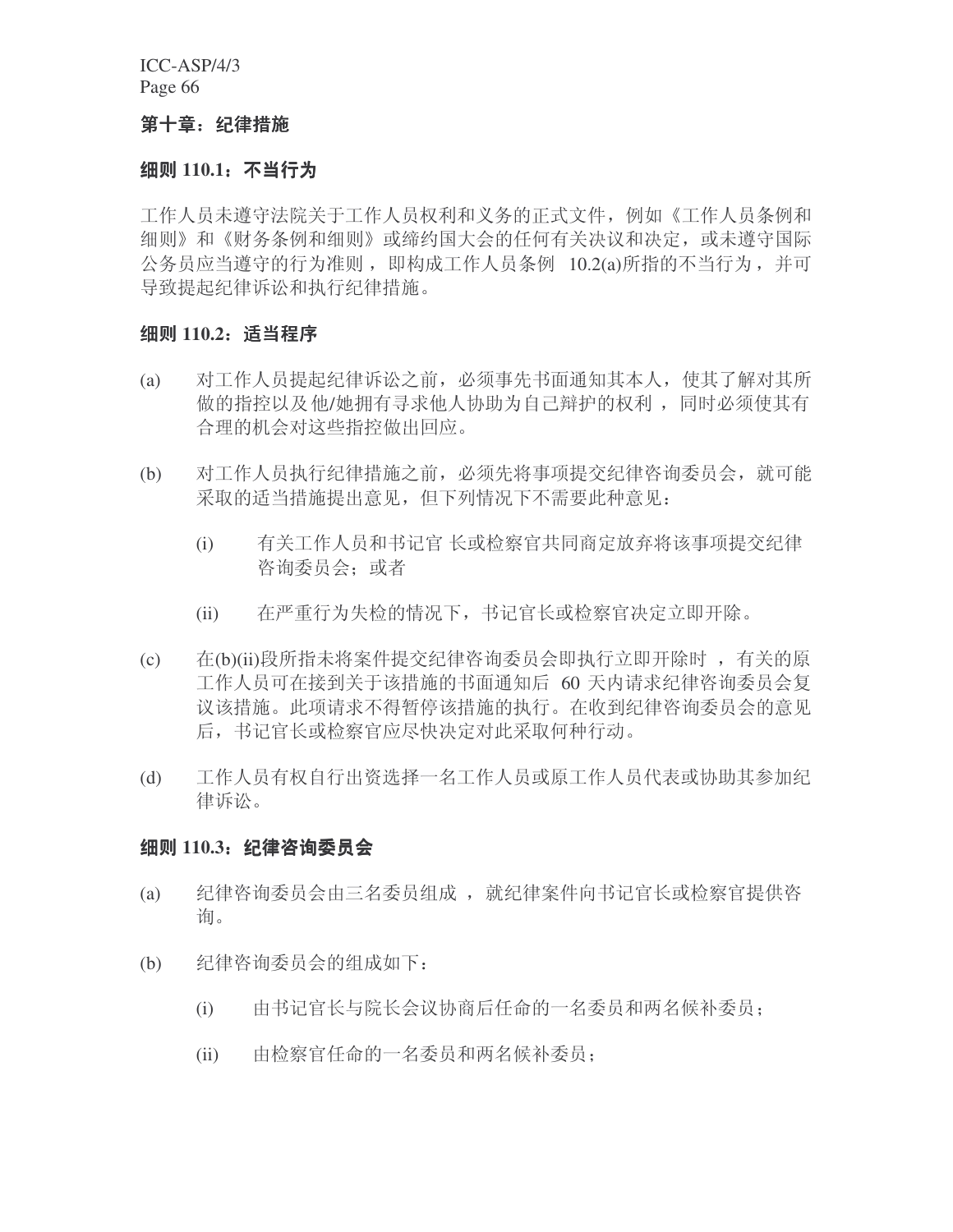- (iii) 由工作人员代表机构选举的一名委员和两名候补委员, 其中必须至少 有一人应是检察官办公室的工作人员。
- (c) 纪律咨询委员会委员以多数从各委员中选出一人担任纪律咨询委员会主席。
- (d) 书记官长与检察官协商后, 将为纪律咨询委员会任命一名秘书和候补秘书。 秘书负责召集纪律咨询委员会的会议并协调与纪律咨询委员会有关的所有事 官。
- (e) 纪律咨询委员会的委员、候补委员、秘书和候补秘书必须是法院的工作人 员。
- (f) 纪律咨询委员会的委员、候补委员、秘书和候补秘书通过任命或选举产生, 任期两年,可连续仟命或连选连仟, 在仟命或选出继任人选之前一直留任。
- (g) 如果纪律咨询委员会的委员或候补委员因从法院离职或任何其他原因而需要 替换, 应分别根据(b)段或(d)段的规定为余下的任期进行这样的替换。
- (h) 书记官长与院长会议、检察官或工作人员代表机构协商后,可因故撤销纪律 咨询委员会的任何委员在纪律咨询委员会的职务。
- (i) 面临纪律诉讼的工作人员有权了解纪律咨询委员会的组成。
- (j) 红律咨询委员会的任何委员或候补委员如果认为为确保公正性而有此必要, 可应任何一方的要求或者主动取消自己审理某项案件的资格。主席也可同意 任何委员不参与审理某项案件。
- (k) 当一名委员不能参与审理、被取消资格、获准不参与审理或因(l)段所指的保 密原因被阻止参与审理一项案件时, 应由一名候补委员进入纪律咨询委员会 参与该案件的审理。
- (1) 书记官长或检察官如果认为案件涉及专属于一个机关的敏感事项, 作为例 外, 可要求纪律咨询委员会的秘书组建一个完全由来自该机关的工作人员组 成的纪律咨询委员会。

### 细则 110.4: 纪律咨询委员会的程序

- (a) 纪律咨询委员会应书记官长或检察官的要求审理纪律案件。
- (b) 纪律咨询委员会在审理案件时,应以最快速度行事,并应在书记官长或检察 官将案件提交纪律咨询委员会后 30 个日历日内向书记官长或检察官提交它 的意见。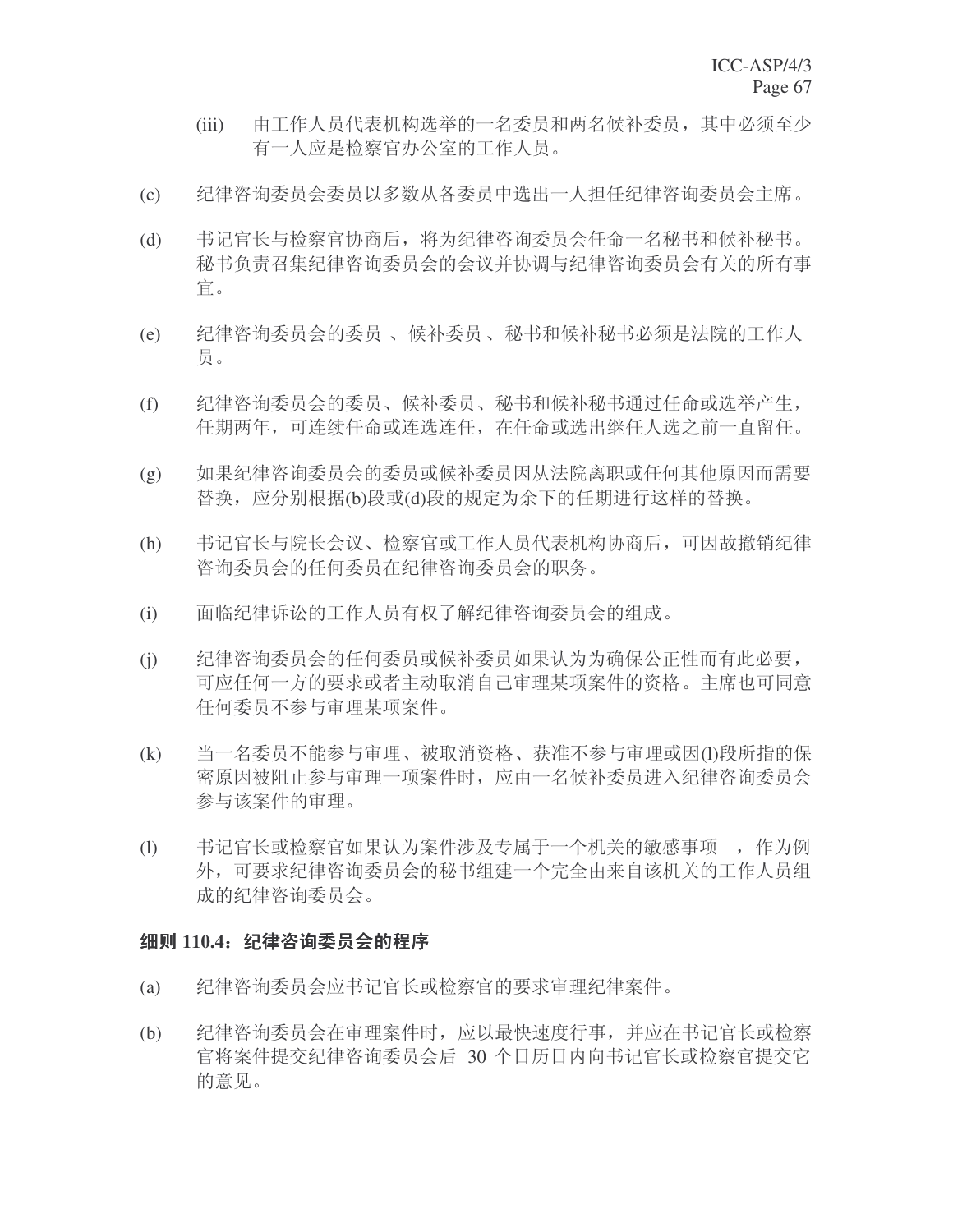- (c) 纪律咨询委员会的审理程序通常限于案件的原始陈述, 连同简短的声明和辩 驳, 这些可由工作人员以法院的一种工作语言口头或书面提出, 不得有任何 拖延。
- (d) 纪律咨询委员会如果认为有必要让有关工作人员或其他证人作证,可自行斟 酌决定采用书面证词、证人亲自到委员会作证、或通过电话或其他通讯手段 作证等方式进行。
- (e) 纪律咨询委员会以多数通过并向书记官长或检察官提交报告。报告应作为案 件的审理记录,并应包括案件的总结,以及委员会关于可能需要采取的任何 纪律措施的建议。报告应记录对该建议的表决结果,以及纪律咨询委员会委 员的任何不同意见。
- (f) 书记官长与检察官协商后将为纪律诉讼制定进一步的诉讼规则。

#### 细则 110.5: 纪律诉讼期间的停职

- (a) 书记官长或检察官如果认为工作人员继续任职会有损法院的利益, 可在事实 调杳期间和纪律诉讼结束以前将该工作人员暂时停职,但停职时间通常不得 超过三个月。此种停职应发给薪金, 除非在特殊情况下, 书记官长或检察官 认为停职停薪是合适的。停职不影响工作人员的权利,也不构成纪律措施。
- (b) 工作人员根据 (a)段的规定停职, 应得到一份停职理由和可能期限的书面说 明。
- (c) 如果工作人员未被立即开除, 应发给停职期间未得到的薪金, 按未曾被停职 对待。如果被立即开除,开除生效日期从将停职停薪的决定通知工作人员之 日算起。停职期间不计应享权利。

#### 细则 110.6: 纪律措施

- (a) 书记官长或检察官可命令采取纪律措施, 纪律措施可以是下列一种或多种形 式:
	- $(i)$  书面批评;
	- (ii) 将职等内例常加薪推迟一段时间或者暂停;
	- (iii) 在同一职等内降一级或多级:
	- $(iv)$  停职停薪;
	- $(v)$  罚款;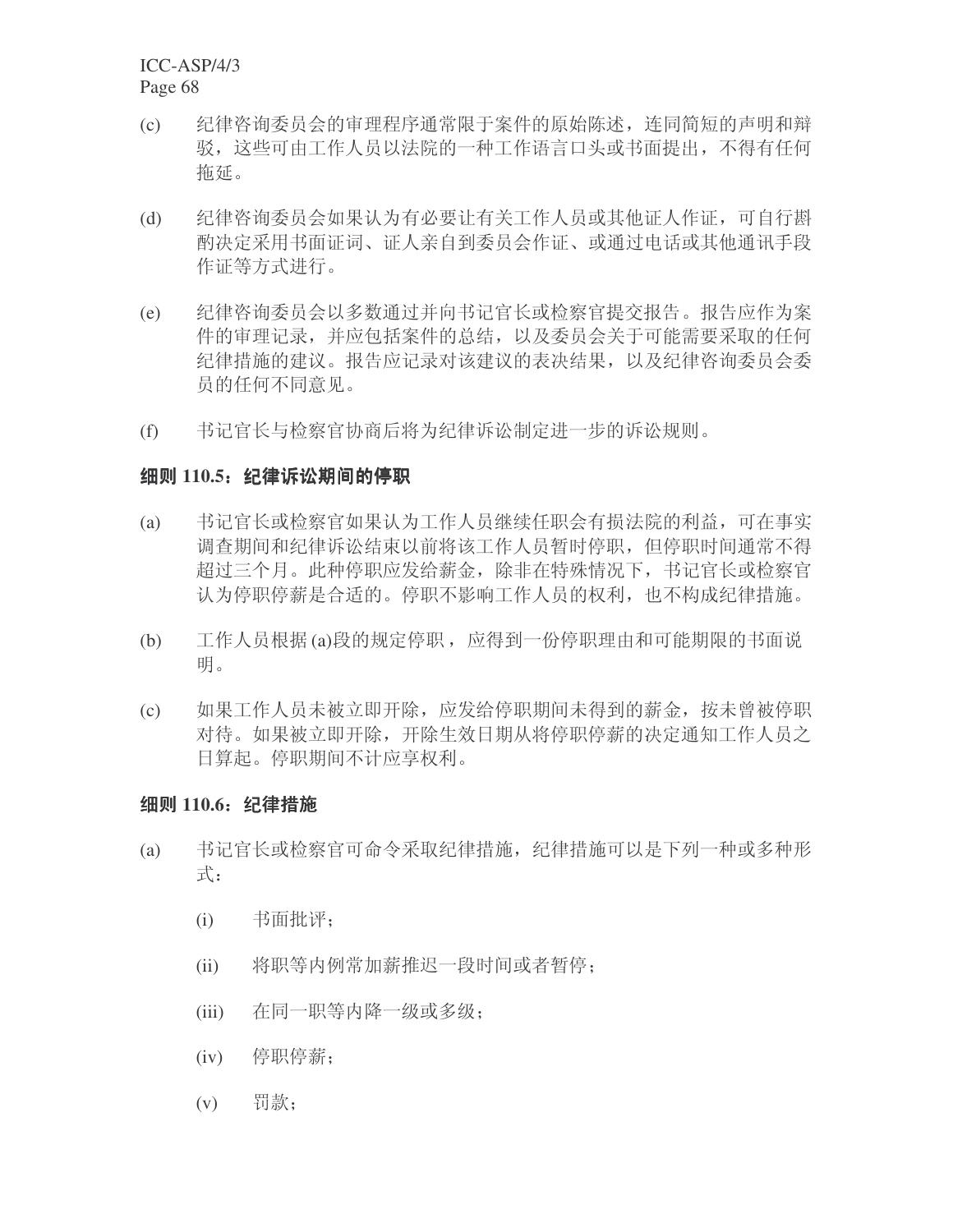- (vi) 降职;
- (vii) 解雇, 事先通知与否或给予补偿与否均可, 尽管有《工作人员细 则》第109.2 条的规定: 或者
- (viii) 根据工作人员细则 110.7 因严重行为失检而立即开除。
- (b) 下列措施不属于《工作人员细则》所指的纪律措施:
	- (i) 上级主管的书面或口头批评;
	- (ii) 收缴拖欠法院的款项; 或者
	- (iii) 工作人员细则 110.5 规定的停职。

### 细则 110.7: 严重行为失检时的立即开除

- (a) 如果工作人员严重违反工作人员细则 110.1 所指的行为标准, 书记官长或检 察官可对其施以立即开除的处罚。
- (b) 在不限定可导致工作人员被立即开除的情况的前提下,工作人员未遵守工作 人员条例 1.2(j)规定的保密准则, 可作为将其立即开除的理由。
- (c) 因严重行为失检而将工作人员立即开除, 不废止工作人员细则 110.2 规定该 工作人员享有的适当程序的权利。

### **细则 110.8: 对纪律决定的上诉**

对于书记官长或检察官在听取过纪律咨询委员会意见的纪律诉讼结束后做出的最后 纪律决定, 可向国际劳工组织行政法庭提出上诉。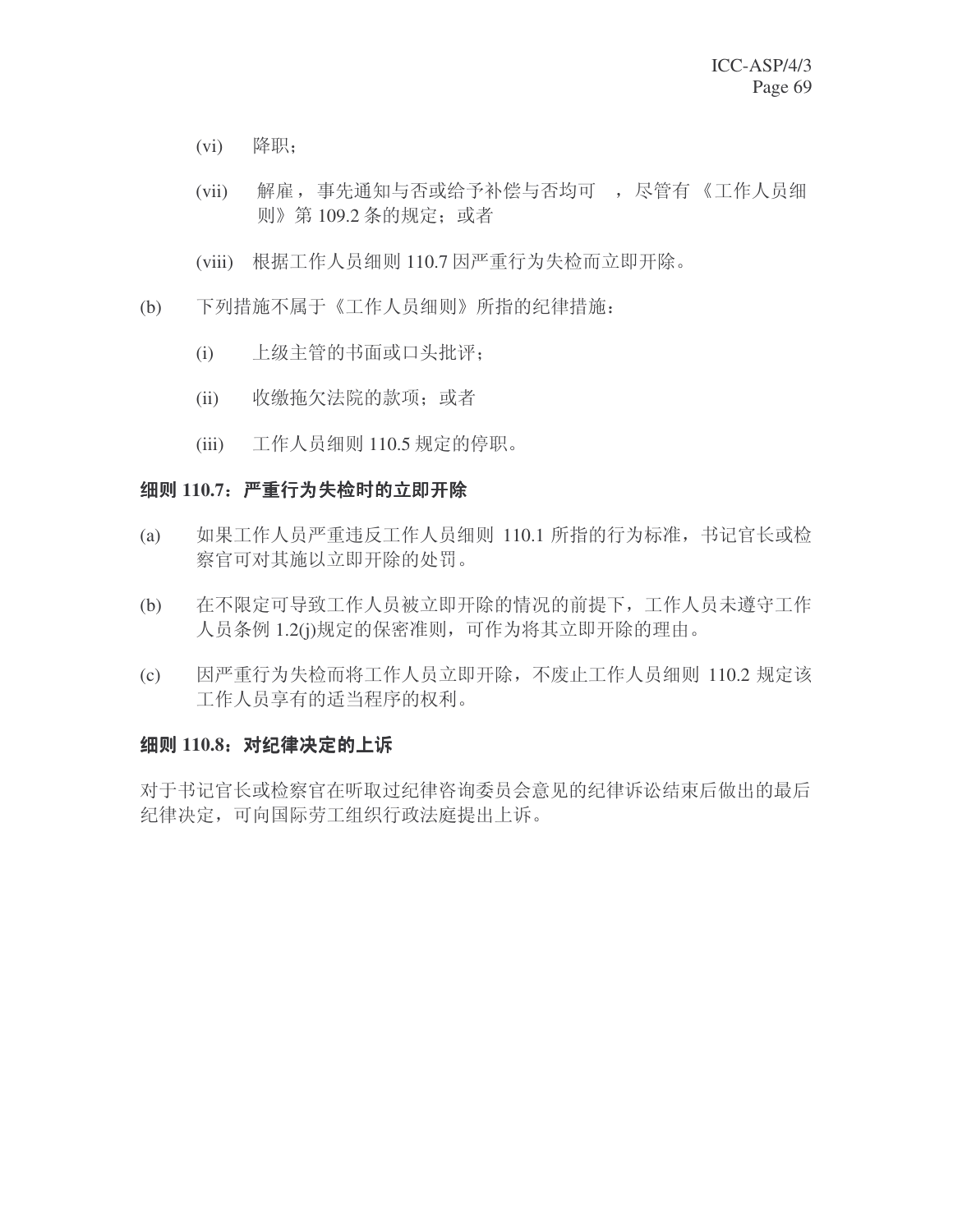### 第十一章: 上诉

#### 细则 111.1:对行政决定的上诉

- (a) 每名工作人员都有权对指控其未遵守任用条款包括所有有关条例和细则的行 政决定提出上诉。
- (b) 工作人员如果希望行使自己对行政决定提出上诉的权利, 应在收到该决定的 通知后 30 天内先向委员会秘书提出书面请求, 由书记官长或检察官对决定 进行复议。
- (c) 书记官长或检察官在复议行政决定时, 如有关工作人员同意, 可寻求上诉委 员会委员的协助, 以争取解决有关案件。此项程序不影响工作人员在问题无 法通过和解解决时向上诉委员会提出上诉的权利。
- (d) 复议之后, 书记官长或检察官应将其决定书面通知工作人员。工作人员如希 望对复议后的决定提出上诉, 应在接到该决定的通知后 30 天内书面向委员 会秘书提出上诉。书记官长或检察官应将该上诉请求转交上诉委员会。
- (e) 工作人员有权自行出资选择一名工作人员或原工作人员代表或协助其出席上 诉。

## 细则 111.2: 上诉委员会

- (a) 上诉委员会由三名委员组成, 就任何工作人员根据工作人员条例 11.1 提出 的上诉向书记官长或检察官提供咨询。
- (b) 上诉委员会的组成如下:
	- (i) 由书记官长与院长会议协商后任命的一名委员和两名候补委员:
	- (ii) 由检察官任命的一名委员和两名候补委员: 以及
	- (iii) 由工作人员代表机构选举的一名委员和两名候补委员, 其中至少有一 人应是检察官办公室的工作人员。
- (c) 上诉委员会委员以多数从各委员中选出一人担任上诉委员会主席。
- (d) 书记官长与检察官协商后,应为上诉委员会任命一名秘书和候补秘书。秘书 负责召集上诉委员会的会议和协调与上诉委员会有关的所有事宜。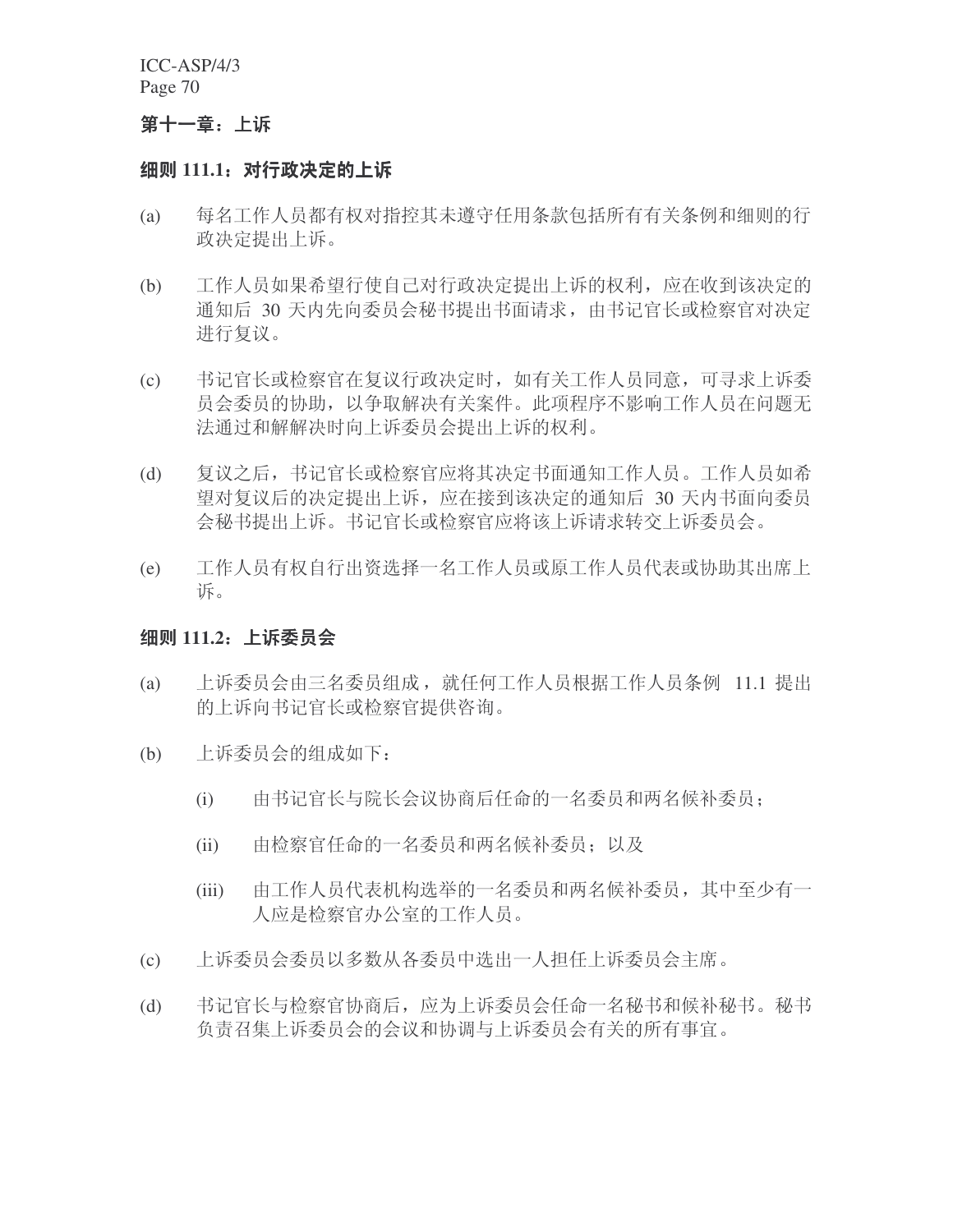- (e) 上诉委员会的委员、候补委员、秘书和候补秘书应是法院的工作人员。
- (f) 上诉委员会的委员、候补委员、秘书和候补秘书通过任命或选举产生, 任期 两年,可连续任命或连选连任, 在任命或选出继任人选之前一直留任。
- (g) 如果上诉委员会的委员或候补委员因从法院离职或任何其他原因而需要替 换, 应分别根据(b)段或(d)段的规定为余下的任期进行这样的替换。
- (h) 书记官长与院长会议、检察官或工作人员代表机构协商后,可因故撤销上诉 委员会的任何委员在上诉委员会的职务。
- (i) 对行政决定提出上诉的工作人员有权了解上诉委员会的组成。
- (i) 上诉委员会的任何委员或候补委员如认为为确保公正性而有此必要,可应任 何一方的要求或主动取消上诉委员会任何委员审理某项上诉的资格。主席也 可同意任何委员不参与审理一项上诉。在审理某项案件期间参与过和解程序 的任何人都不得作为上诉委员会的委员审理同一案件的上诉。
- (k) 当一名委员不能参与审理、被取消资格或获准不参与审理或因(l)段所指保密 原因被阻止参与审理一项上诉时,应由一名候补委员进入上诉委员会参与上 诉的审理。
- (l) 书记官长或检察官如果认为上诉的审理涉及专属于一个机关的保密事项,可 要求上诉委员会的秘书组建一个完全由来自该机关的工作人员组成的上诉委 员会。

### 细则 111.3: 上诉委员会的程序

- (a) 上诉委员会应决定自己的权限。
- (b) 只有在工作人员细则 111.1 规定的所有时限都已得到遵守或上诉委员会以工 作人员无法控制的特殊情况为理由放弃这些时限的情况下, 上诉委员会才可 以受理上诉。
- (c) 上诉委员会在审理上诉时, 应在公正审理该事项的前提下尽快行事, 并在案 件提交上诉委员会后90个日历日内向书记官长或检察官提供意见。
- (d) 上诉委员会有权从任何工作人员或适当时从可以提供与上诉事项有关的资料 的第三方以它需要的任何形式获得证据。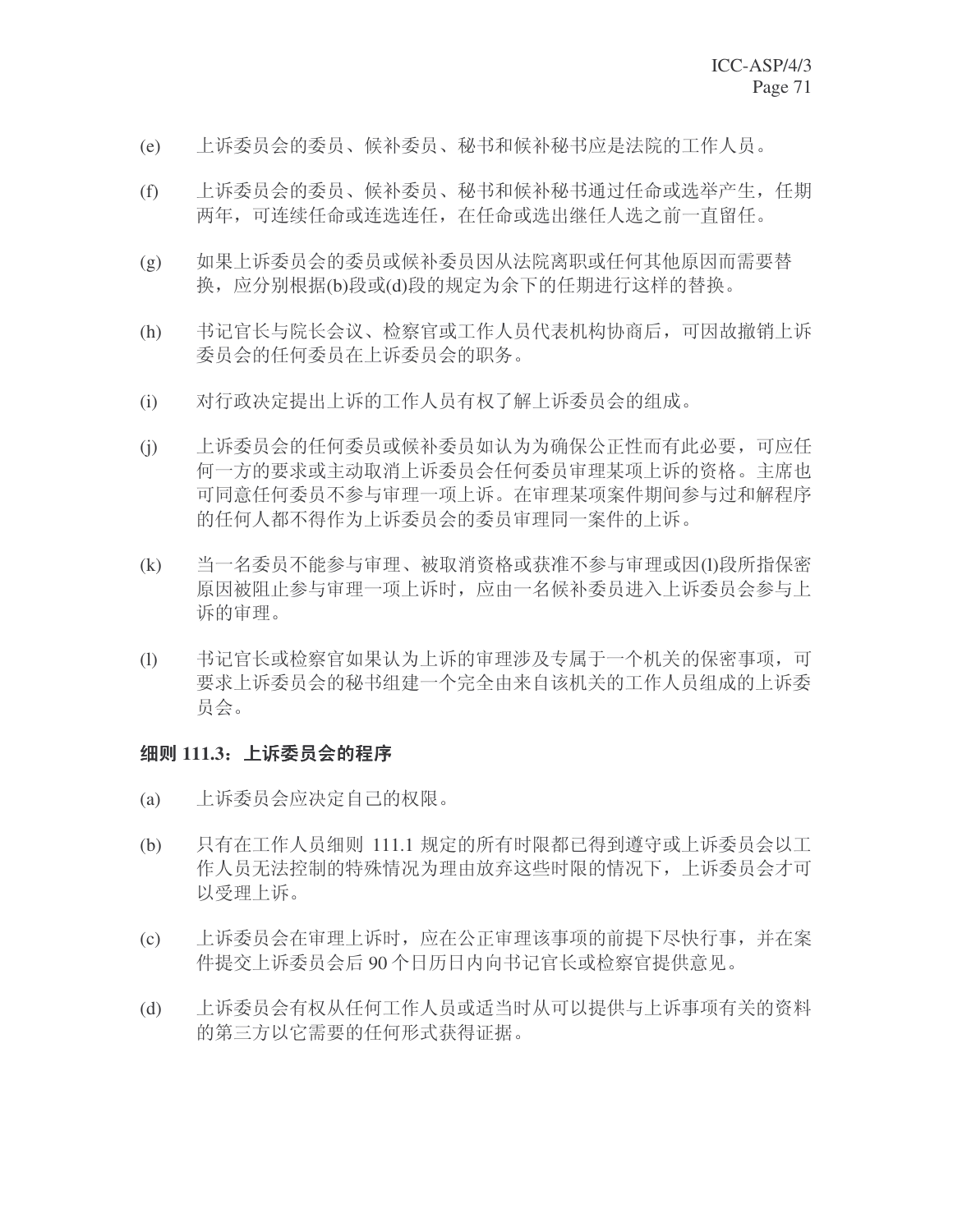- (e) 在工作人员因工作不合格或不称职而遭解雇或受其他处分的案件中, 上诉委 员会不审理有关工作不合格或不称职的实质问题,而只审理有关该决定系出 于偏见或受某些其他外在因素驱使的证据。
- (f) 上诉委员会在审理完上诉之后应尽快以表决多数通过并向书记官长或检察官 提交一份报告。报告将构成上诉审理过程的记录,并将和括上诉的总结,以 及上诉委员会就上诉提出的意见。报告应记录对该建议的表决结果,以及上 诉委员会委员的任何不同意见。
- (g) 书记官长或检 察官应在上诉委员会提交报告后 30 天内就上诉做出最后决 定,并将决定连同上诉委员会报告一起转交工作人员。书记官长或检察官不 做最后决定, 应视为驳回上诉。
- (h) 为使工作人员能够行使《规约》第7条第3款规定的向国际劳工组织行政法 庭提出上诉的权利, 如书记官长或检察官在上诉委员会提交报告后 30 天内 没有就上诉做出最后决定, 应工作人员的要求, 上诉委员会秘书应向其提供 一份上诉委员会报告的副本。

### 细则 111.4: 上诉期间行政决定的暂停执行

- (a) 请求行政复议、尝试和解和就一项决定向上诉委员会提出上诉, 都不得暂停 有对争议决定的执行。
- (b) 尽管有(a)段的规定,工作人员可以向上诉委员会秘书提出书面请求,要求 暂停执行该决定,并说明有关事实,以及该决定的执行将如何直接和无法弥 补地损害工作人员的权利。
- (c) 接到此项请求后, 上诉委员会应立即和迅速聆听该项请求, 并考虑提出上诉 的工作人员的观点以及书记官长或检察官的观点。上诉委员会如果认为决定 尚未执行,而决定的执行将给工作人员造成无法弥补的伤害,可以建议书记 官长或检察官暂停该项决定的执行, 直到工作人员细则 111.1 规定的时限已 过而没有提出上诉, 或者在提出上诉的情况下, 直到就上诉做出最后决定。
- (d) 书记官长或检察官就 (c)段所指的建议 做出的决定是最终决定, 在法院内部 不得上诉。

### **细则 111.5: 向国际劳工组织行政法庭上诉**

工作人员可在书记官长或检察官根据工作人员细则 111.3(g)作出最后决定或者在工 作人员细则 111.3(g)所指没有最后决定的情况下在上诉委员会提交意见之后 90 个 日历日内向国际劳工组织行政法庭提出上诉。